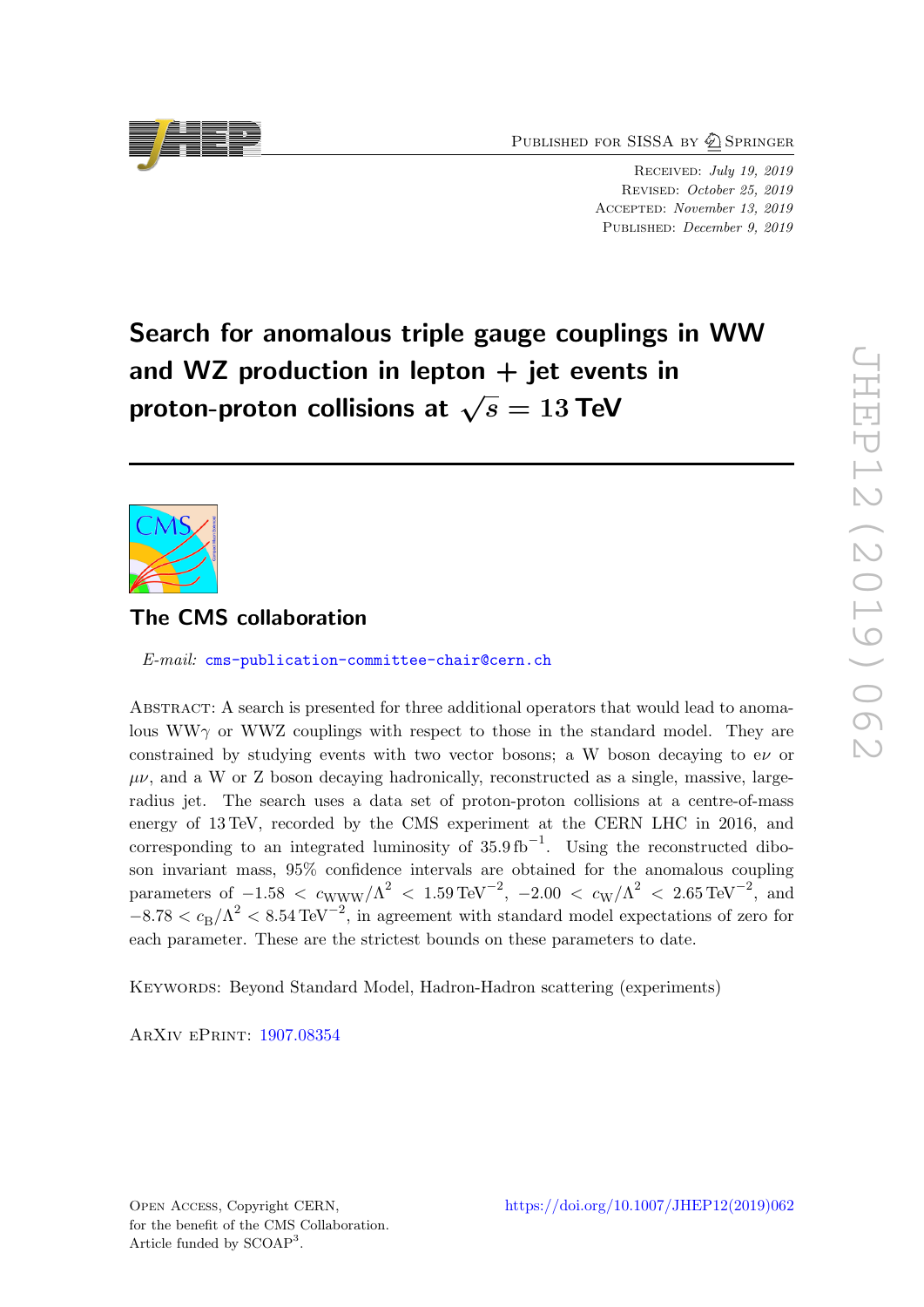# Contents

| 1 Introduction                              | $\mathbf{1}$            |
|---------------------------------------------|-------------------------|
| 2 The CMS detector                          | 3                       |
| 3 Data and simulated samples                | 3                       |
| 4 Object reconstruction and event selection | $\overline{\mathbf{4}}$ |
| 5 Signal modelling                          | 8                       |
| 6 Background modelling                      | $\boldsymbol{9}$        |
| 7 Systematic uncertainties                  | 11                      |
| 8 Results                                   | 14                      |
| 9 Summary                                   | 18                      |
| The CMS collaboration                       | 26                      |

## <span id="page-1-0"></span>1 Introduction

The standard model (SM) of particle physics provides a thoroughly tested description of the known elementary particles and their interactions. Its theoretical and observational shortcomings may be explained by the existence of further inner structure at shorter distances or, equivalently, higher energies. One of the goals of the LHC and its detectors is to reveal such structure if it exists.

If the physics beyond the SM does not contain new low-mass particles and is consistent with the symmetries of the SM, its effects can be parametrized in terms of an effective field theory (EFT). In this approach, the new-physics model is constructed by expanding around the SM and integrating over degrees of freedom at higher energies. This leads to additional terms in the Lagrangian, proportional to inverse powers of the mass scale of the new particles, up to numerical factors that depend on the new couplings. We refer to the overall energy scale suppressing these terms as  $\Lambda$ . In this paper we focus on possible additional contributions to the production of WW and WZ final states parametrized in such an EFT model by dimension-six operators [\[1,](#page-20-0) [2\]](#page-20-1), with the following CP-conserving modification to the SM Lagrangian:

<span id="page-1-1"></span>
$$
\delta \mathcal{L} = \frac{c_{\text{WWW}}}{\Lambda^2} \text{Tr} \left[ W_{\mu\nu} W^{\nu\rho} W^{\mu}_{\rho} \right] + \frac{c_{\text{W}}}{\Lambda^2} \left( D_{\mu} \Phi \right)^{\dagger} W^{\mu\nu} \left( D_{\nu} \Phi \right) + \frac{c_{\text{B}}}{\Lambda^2} \left( D_{\mu} \Phi \right)^{\dagger} B^{\mu\nu} \left( D_{\nu} \Phi \right), \tag{1.1}
$$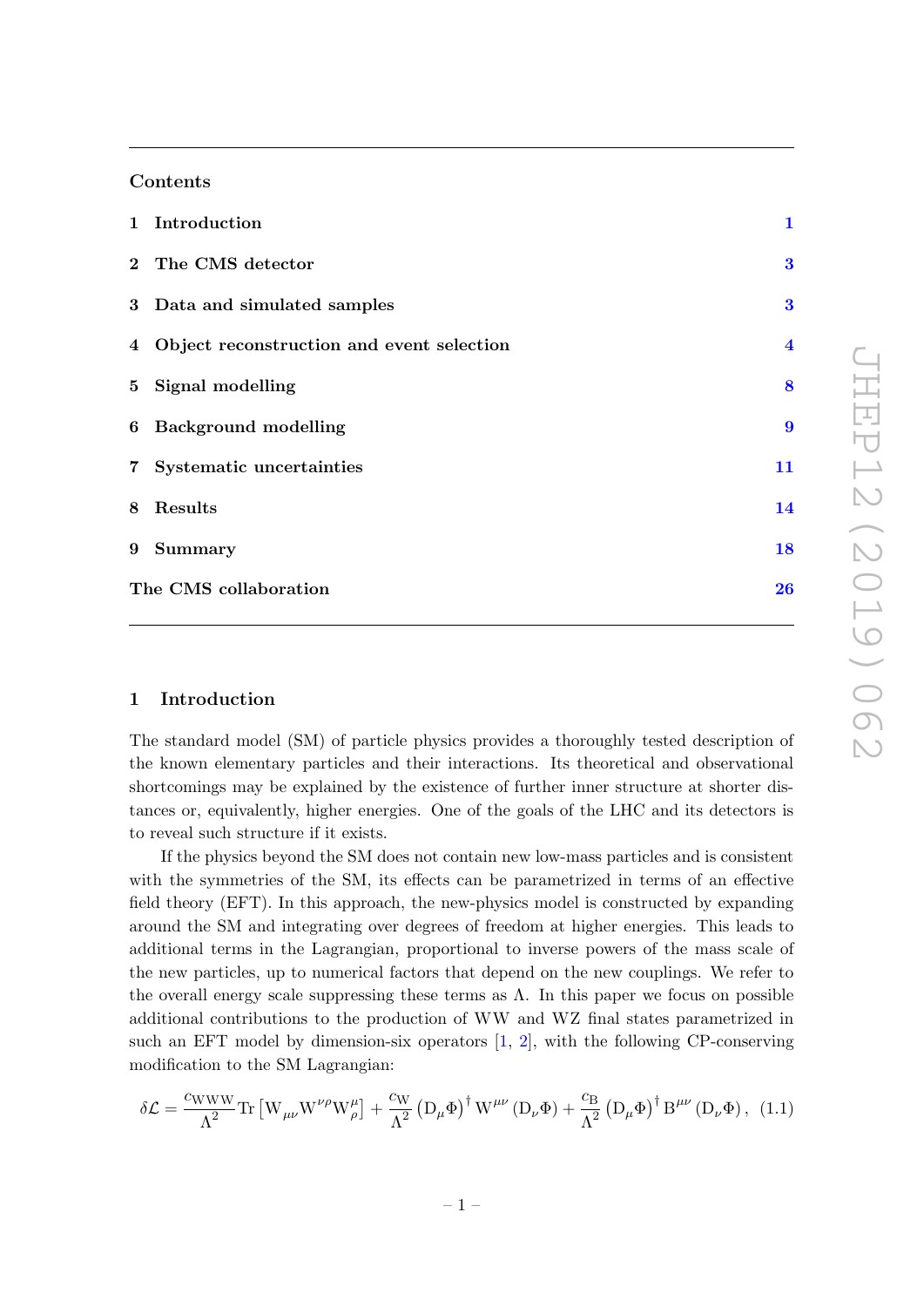

<span id="page-2-0"></span>Figure 1. The LO Feynman diagram for the diboson process involving triple gauge couplings studied in this analysis. One W boson decays to a lepton and a neutrino, and the other W/Z boson decays to a quark-antiquark pair.

where  $\Phi$  is the SM Higgs boson field doublet and

$$
D_{\mu} = \partial_{\mu} + \frac{i}{2} g \tau_I W_{\mu}^I + \frac{i}{2} g' B_{\mu}
$$
  
\n
$$
W_{\mu\nu} = \frac{i}{2} g \tau_I \left( \partial_{\mu} W_{\nu}^I - \partial_{\nu} W_{\mu}^I + g \epsilon_{JK}^I W_{\mu}^J W_{\nu}^K \right)
$$
  
\n
$$
B_{\mu\nu} = \frac{i}{2} g' \left( \partial_{\mu} B_{\nu} - \partial_{\nu} B_{\mu} \right).
$$
\n(1.2)

The parameters  $\{c_{\text{WWW}}, c_{\text{W}}, c_{\text{B}}\}$  control the size of each new contribution. These additional contributions induce triple gauge couplings (TGCs) beyond those present in the SM, and are referred to as anomalous TGCs (aTGCs). The SM behaviour is therefore recovered when  $c_{WWW} = c_W = c_B = 0$ . Nonzero aTGCs would lead to increased WW and WZ production cross sections at high vector boson pair invariant masses. The search for nonzero aTGCs is performed in the semileptonic final state, with one W boson decaying to a lepton (e or  $\mu$ ) and a neutrino, and the other W or Z boson decaying hadronically. The leading-order (LO) Feynman diagram for this process involving triple gauge couplings is shown in figure [1.](#page-2-0)

Although the hadronic decay channel of a gauge boson has a larger branching fraction than the leptonic decay channel, it suffers from the presence of background processes with significantly larger cross sections, especially those producing multiple hadronic jets. The semileptonic final state therefore offers a good balance between efficiency and purity. It also allows a full kinematic reconstruction of the diboson system, using the W mass to constrain the combined four-momentum of the lepton and neutrino. Since the effects of the aTGCs are most dramatic at high boson momenta, we consider only hadronic decays from highly Lorentz-boosted vector bosons where the hadronization products of the two final state quarks overlap in the detector to form a single, large-radius jet. This analysis distinguishes WW and WZ production using the invariant mass of the jet created as the result of the hadronic decay of the  $W/Z$  boson, thereby providing some discrimination between the different aTGC contributions. However, the relatively poor jet mass resolution significantly limits this separation power. Further discrimination between the different aTGC parameters is only possible by studying angular variables that characterize the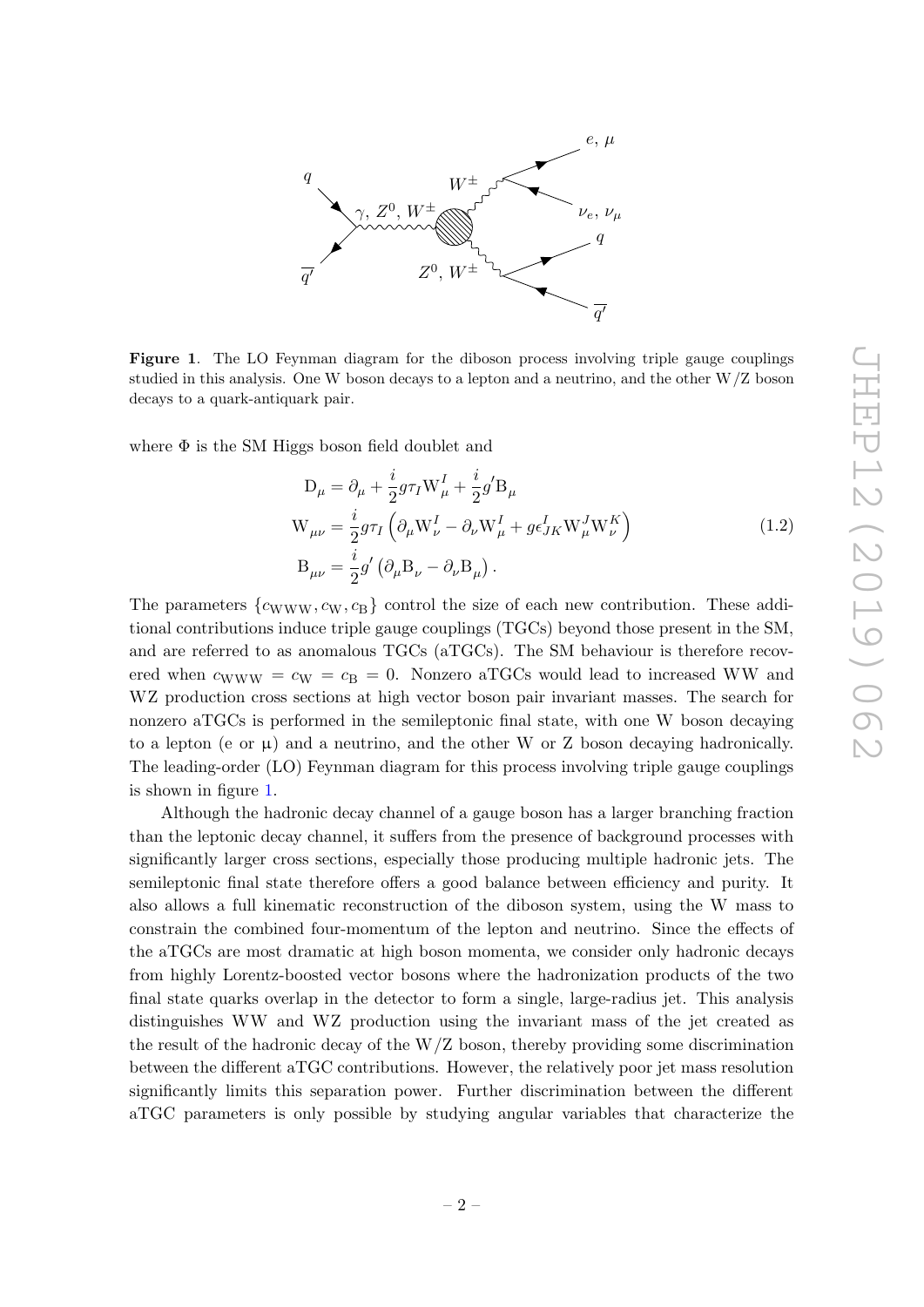diboson production and decay products  $[3, 4]$  $[3, 4]$  $[3, 4]$ . Such analysis is outside the scope of this search. To reduce contributions from the significant W+jets SM background processes, jet substructure techniques are used for the boson identification [\[5\]](#page-20-4).

Previous searches for such signatures by the ATLAS and CMS experiments have focused on leptonic decays  $[6–24]$  $[6–24]$ . Earlier studies in the semileptonic final states  $[25–28]$  $[25–28]$  were performed using data taken at centre-of-mass energies of 7 and 8 TeV. Similar boostedboson reconstruction techniques were also used at a centre-of-mass energy of 13 TeV, in the context of search for a narrow resonance decaying to WW or WZ in the semileptonic final state [\[29\]](#page-22-3).

In this paper, the detector is described in section [2;](#page-3-0) the data and simulated samples are described in section [3;](#page-3-1) the object reconstruction and the event selection are described in section [4;](#page-4-0) the signal and background modelling are described in sections [5](#page-8-0) and [6,](#page-9-0) respectively; and the systematic uncertainties affecting this analysis are described in section [7.](#page-11-0) The results are shown in section [8,](#page-14-0) and a summary is presented in section [9.](#page-18-0)

#### <span id="page-3-0"></span>2 The CMS detector

The central feature of the CMS apparatus is a superconducting solenoid of 6 m internal diameter, providing a magnetic field of 3.8 T. Within the solenoid volume are a silicon pixel and strip tracker, a lead tungstate crystal electromagnetic calorimeter (ECAL), and a brass and scintillator hadron calorimeter (HCAL), each composed of a barrel and two endcap sections. Forward calorimeters extend the pseudorapidity  $(\eta)$  coverage provided by the barrel and endcap detectors. Muons are detected in gas-ionization chambers embedded in the steel flux-return yoke outside the solenoid.

Events of interest are selected using a two-tiered trigger system [\[30\]](#page-22-4). The first level, composed of custom hardware processors, uses information from the calorimeters and muon detectors to select events at a rate of around 100 kHz within a time interval of less than 4 µs. The second level, known as the high-level trigger, consists of a farm of processors running a version of the full event reconstruction software optimized for fast processing, and reduces the event rate to around 1 kHz before data storage.

A more detailed description of the CMS detector, together with a definition of the coordinate system used and the relevant kinematic variables, can be found in ref. [\[31\]](#page-22-5).

### <span id="page-3-1"></span>3 Data and simulated samples

The analysis is performed on proton-proton (pp) collision data recorded by the CMS detector in 2016 at a centre-of-mass energy of 13 TeV, corresponding to an integrated luminosity of  $35.9$  fb<sup>-1</sup>.

The signal is simulated using MADGRAPH5 amc@nLO v2.4.2 [\[32\]](#page-22-6) at next-to-leading order (NLO) in the strong coupling  $\alpha_S$ , using the "EWDim6" model, which implements the aforementioned EFT  $[2]$ . The simulated signal processes include decays of the W boson to a tau lepton and neutrino, with the subsequent decay of the tau lepton to a muon or electron and the accompanying neutrino. The simulated signal events are first generated with all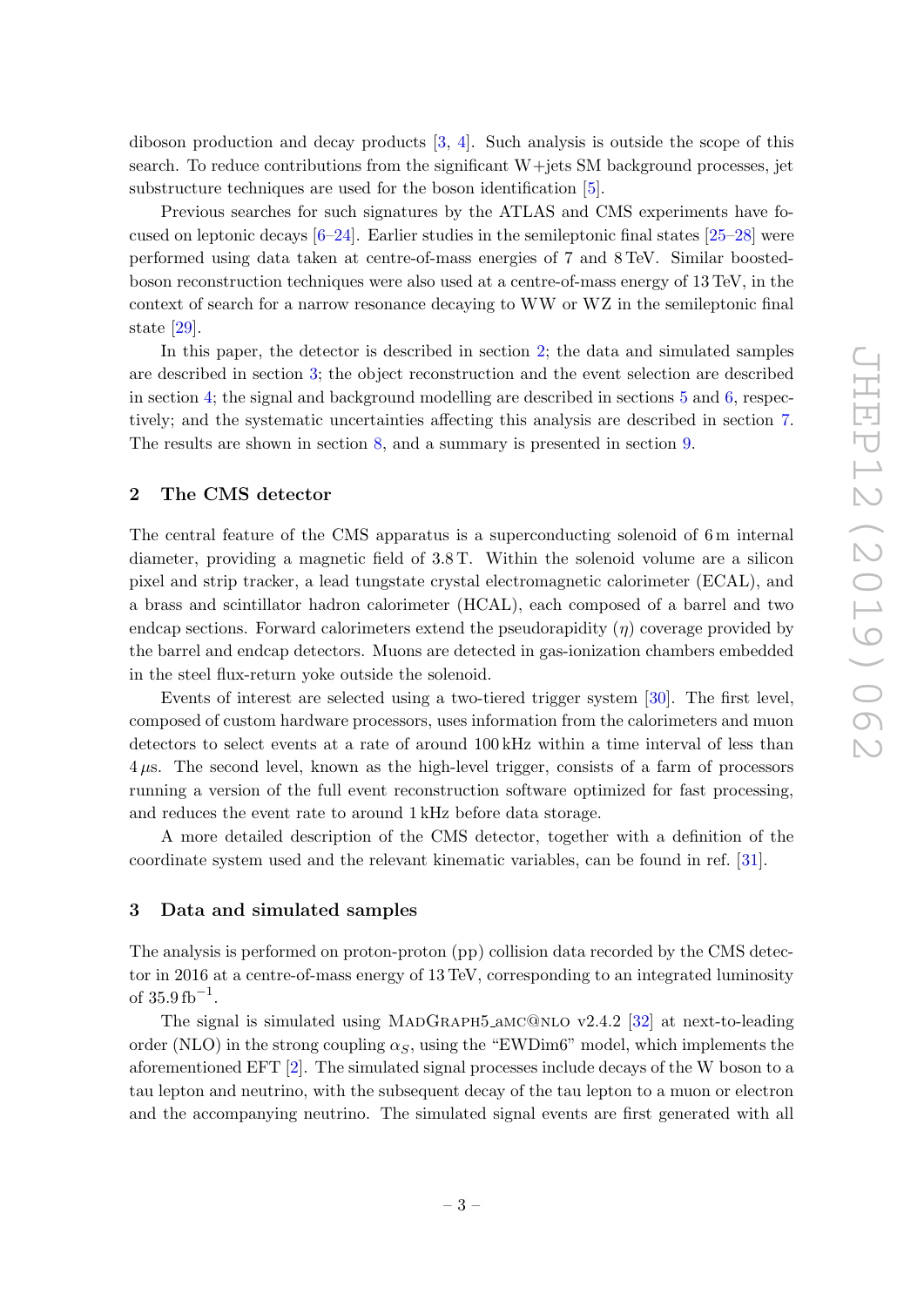three aTGC parameters set to nonzero positive values, and then reweighted to different permutations of zero and nonzero aTGCs using the matrix-element event weights computed by MADGRAPH5 aMC@NLO. This includes the scenario where all aTGCs parameters are zero, corresponding to SM diboson production. The signal sample is rescaled such that the cross sections for diboson production in this scenario are normalized to the corresponding SM next-to-next-to-leading order (NNLO) cross sections [\[33,](#page-22-7) [34\]](#page-22-8) as described in section [5.](#page-8-0)

For the simulation of background SM processes, a variety of event generators are used. The POWHEG v1.0  $[35-38]$  $[35-38]$  generator is used for the generation of tW events, whilst POWHEG v2.0 [\[39–](#page-23-0)[45\]](#page-23-1) is used for the generation of  $t\bar{t}$  and t-channel single top quark events, all at NLO. The MADGRAPH5 amc@nLO v2.2.2 generator is used to generate W+jets and s-channel single top quark processes at NLO. The parton showering and hadronization for all samples are performed with PYTHIA  $[46]$ , using v8.205 for the s-channel single top quark samples, and v8.212 for all other samples. The FxFx merging scheme [\[32,](#page-22-6) [47\]](#page-23-3) is used for samples generated at NLO, and the MLM merging scheme [\[48\]](#page-23-4) for those generated at LO. The CUETP8M2T4 underlying event tune [\[49\]](#page-23-5) is used for the  $t\bar{t}$  sample, whilst the CUETP8M1 underlying event tune [\[50\]](#page-23-6) is used for all other samples.

The W+jets samples are normalized using inclusive cross sections calculated at NNLO using MCFM v6.6 [\[51\]](#page-23-7). The TOP++2.0 [\[52\]](#page-23-8) program is used to calculate the  $t\bar{t}$  cross section at NNLO in quantum chromodynamics (QCD), including resummation of next-to-next-toleading logarithmic soft gluon terms.

All events are generated with the NNPDF 3.0 parton distribution functions (PDFs) [\[53\]](#page-23-9). Detector response in the Monte Carlo (MC) samples is simulated using a detailed description of the CMS detector implemented with the GEANT4  $[54]$  package, and processed using the same software chain used for collision data. Residual differences between data and simulation with respect to jet energy scale, jet energy resolution, jet b tagging efficiency, lepton identification efficiency, lepton energy scale, trigger efficiency, and jet substructure selection efficiency are corrected by corresponding scale factors. Minimumbias events are superimposed on the simulated events to emulate the effects of additional pp interactions within the same or nearby bunch crossings (pileup), with an average number of 23 pp collisions per bunch crossing. All simulated samples are reweighted to match the distribution of the number of pp interactions per bunch crossing as measured in the data.

#### <span id="page-4-0"></span>4 Object reconstruction and event selection

Events targeting the electronic decay of the W boson are selected by a single-electron trigger that requires the event to contain either (i) at least one electron candidate satisfying "loose" isolation criteria with transverse momentum  $p_T > 45$  GeV and  $|\eta| < 2.5$ , or (ii) at least one electron candidate with  $p_T > 115 \,\text{GeV}$  and  $|\eta| < 2.5$  without any additional electron isolation criteria [\[29,](#page-22-3) [55\]](#page-23-11). For the muonic W boson decay channel, data are selected by a single-muon trigger [\[56\]](#page-23-12) that requires an event to contain at least one muon candidate with  $p_{\rm T} > 50$  GeV and  $|\eta| < 2.4$ .

Events accepted for analysis must pass a number of quality criteria designed to reject events containing significant noise in any of the subdetectors, and are also required to have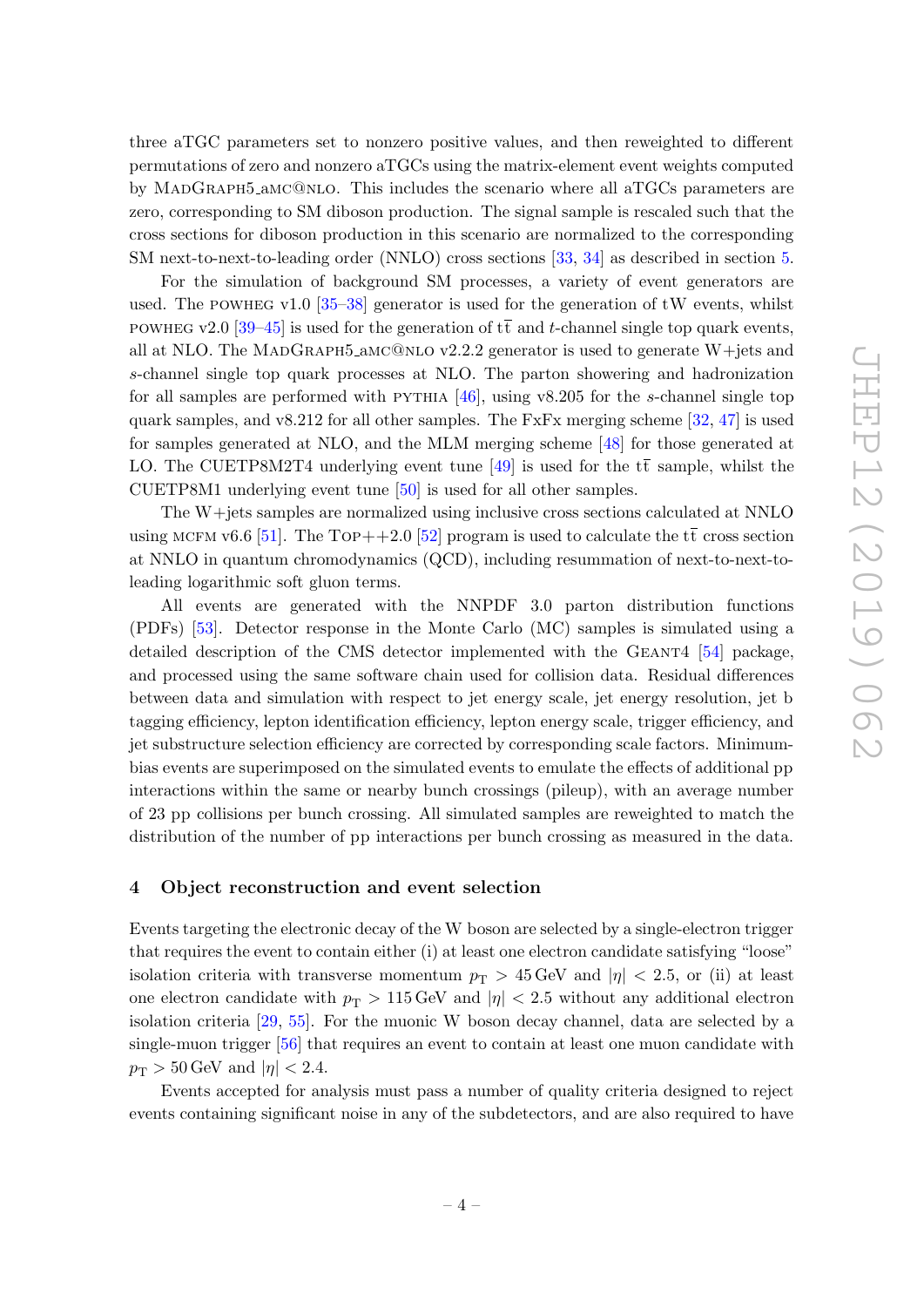at least one well-reconstructed collision vertex. The reconstructed vertex with the largest value of summed object  $p_T^2$  is the primary pp interaction vertex. The objects considered are (i) jets clustered using the anti- $k_T$  jet algorithm [\[57,](#page-24-0) [58\]](#page-24-1), with the tracks assigned to the vertex as the input, and (ii) the associated missing transverse momentum, taken as the negative vector sum of the  $p<sub>T</sub>$  of those jets, to account for neutral particles. More details are given in section 9.4.1 of ref. [\[59\]](#page-24-2).

The particle-flow (PF) algorithm [\[60\]](#page-24-3) aims to reconstruct and identify each individual particle in an event, with an optimized combination of information from the various elements of the CMS detector. The energy of photons is obtained from the ECAL measurement. The energy of electrons is determined from a combination of the electron momentum at the primary interaction vertex as determined by the tracker, the energy of the corresponding ECAL cluster, and the energy sum of all bremsstrahlung photons spatially compatible with originating from the electron track. The momentum of muons is obtained from the curvature of the corresponding track. The energy of charged hadrons is determined from a combination of their momentum measured in the tracker and the matching ECAL and HCAL energy deposits, corrected for zero-suppression effects and for the response of the calorimeters to hadronic showers. Finally, the energy of neutral hadrons is obtained from the corresponding corrected ECAL and HCAL energies.

Electrons are reconstructed by combining information from the central tracking detector and ECAL [\[55,](#page-23-11) [61\]](#page-24-4). Electron candidates are required to exceed a transverse momentum threshold of 50 GeV, and to lie within  $|\eta| < 2.5$ , but outside of the transition region between ECAL barrel and endcaps  $(1.44 < |\eta| < 1.57)$  to avoid low-quality reconstruction due to a gap between the barrel and endcap calorimeters, which is filled with services and cables. Electron candidates must pass a number of identification and isolation requirements optimized for high- $p_{\rm T}$  electrons [\[55,](#page-23-11) [62,](#page-24-5) [63\]](#page-24-6). These criteria include requirements on the geometrical matching between the ECAL deposit and the reconstructed track, the ratio of energies deposited in HCAL and ECAL calorimeters, the shape of the ECAL deposit, the impact parameters of the track, and the number of missing hits in the silicon tracker. A requirement on the electron isolation is also applied, which considers tracks originating from the same vertex as the electron, within  $\Delta R$ (electron, track) =  $\sqrt{(\Delta \eta)^2 + (\Delta \phi)^2} < 0.3$ of the electron, where  $\Delta \eta$  and  $\Delta \phi$  are the separations in pseudorapidity and azimuthal angle (in radians), respectively, between the electron and a track. The scalar sum of the  $p_T$  of these tracks is required to be less than  $5 \,\text{GeV}$ .

Muons are reconstructed combining tracks in the CMS muon system and inner tracker [\[56,](#page-23-12) [64\]](#page-24-7). They are required to have  $p_T > 53 \text{ GeV}$  and  $|\eta| < 2.4$ . Muons must satisfy various reconstruction and identification requirements on the impact parameters of the track, the number of hits in the pixel tracker, the number of tracker layers with hits, the relative  $p_T$  uncertainty, the number of muon chambers included in the muon track fit, and the number of segments reconstructed in the muon detector planes. Muons are considered isolated if the scalar sum of the  $p<sub>T</sub>$  of tracks from the primary vertex within  $\Delta R < 0.3$  of the muon is less than 10% of the  $p_T$  of the muon.

Events are required to contain a single lepton (electron or muon). To reject backgrounds from Drell-Yan and fully leptonic  $t\bar{t}$  events, we reject events that contain addi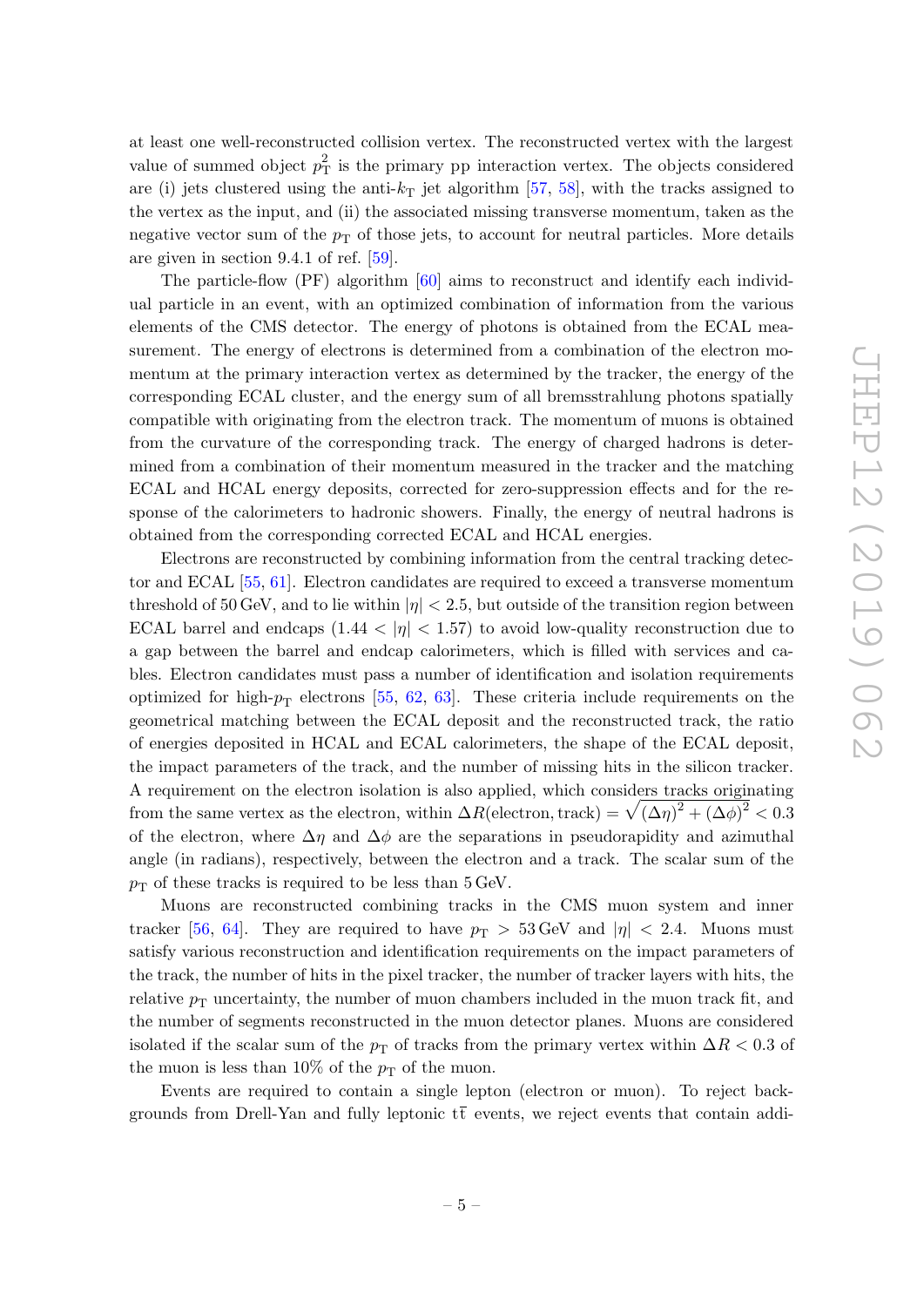tional leptons, where the  $p_T$  threshold for the additional leptons is lowered to 35 (20) GeV for the electron (muon) channel, respectively.

Jets are reconstructed from PF particles, clustered by the anti- $k_T$  algorithm [\[57,](#page-24-0) [58\]](#page-24-1) with distance parameters of 0.4 and 0.8, denoted as AK4 and AK8 jets, respectively. The momentum of a jet is determined as the vectorial sum of all particle momenta in the jet, and is found from simulation to be, on average, within 5 to 10% of the true momentum of the generated particles in the jet over the whole  $p<sub>T</sub>$  distribution and detector acceptance. Additional pp interactions within the same or nearby bunch crossings can contribute additional tracks and calorimetric energy depositions, increasing the apparent jet momentum. To mitigate this effect, tracks identified to be originating from pileup vertices are discarded prior to the clustering, and an offset correction is applied to correct for remaining contributions [\[65\]](#page-24-8). Jet energy corrections are derived from simulation so that the average measured response of jets becomes identical to that of particle level jets. In situ measurements of the energy balance in dijet, photon+jet,  $Z+$ jet, and multijet events are used to determine any residual differences between the jet energy scale in data and in simulation, and appropriate corrections are made [\[65\]](#page-24-8). Additional selection criteria are applied to each jet to remove jets potentially dominated by instrumental effects or reconstruction failures.

The missing transverse momentum vector  $\vec{p}_{\rm T}^{\rm miss}$  is computed as the negative vector sum of the transverse momenta of all the PF candidates in an event, and its magnitude is denoted as  $p_T^{\text{miss}}$  [\[66\]](#page-24-9). The  $\vec{p}_T^{\text{miss}}$  is modified to account for corrections to the energy scale of the reconstructed jets in the event. The  $p_T^{\text{miss}}$  is required to be larger than 110 (40) GeV in the electron (muon) channel to reject QCD multijet background events. The higher  $p_T^{\text{miss}}$  threshold for the electron channel is necessary to reduce the contribution of QCD multijet events with mismeasured  $p_T^{\text{miss}}$  from jets misidentified as electrons, since the electron identification criteria are optimized for greater efficiency at the expense of lower purity.

The leptonic W boson candidate is constructed from the lepton and the  $\vec{p}_{\rm T}^{\rm miss}$ . The longitudinal momentum of the neutrino can be reconstructed from the W boson mass constraint, assuming that the neutrino is the sole contributor to the  $p_T^{\text{miss}}$ . The x and y components of the neutrino momentum therefore come directly from the  $\vec{p}_{\text{T}}^{\text{miss}}$ . Fixing the mass of the W boson candidate to its pole mass value, one can relate the four-momentum of the W boson to those of the lepton and neutrino via a quadratic equation, which can have two real or complex solutions. In the case of two real solutions, the solution with the smaller absolute value is assigned as the neutrino longitudinal momentum, whereas in the case of two complex solutions, the real part common to both is instead assigned. In simulated SM diboson samples, this method assigns the correct solution in approximately 90% of events. Although  $W \to \tau \nu_{\tau} \to e \nu_{e}/\mu \nu_{\mu} + \nu_{\tau}$  decays are included in the simulated signals, they are not efficiently reconstructed because of the presence of the second neutrino. The reconstructed leptonic W boson candidate is then required to have  $p_T > 200 \,\text{GeV}$ .

The AK8 jets with  $p_T > 200 \,\text{GeV}$  and  $|\eta| < 2.4$  are used as the basis for the identification of hadronic boson decays, whereas AK4 jets with  $p_T > 30$  GeV and  $|\eta| < 2.4$  are used for the rejection of background processes containing a top quark decay. All jets have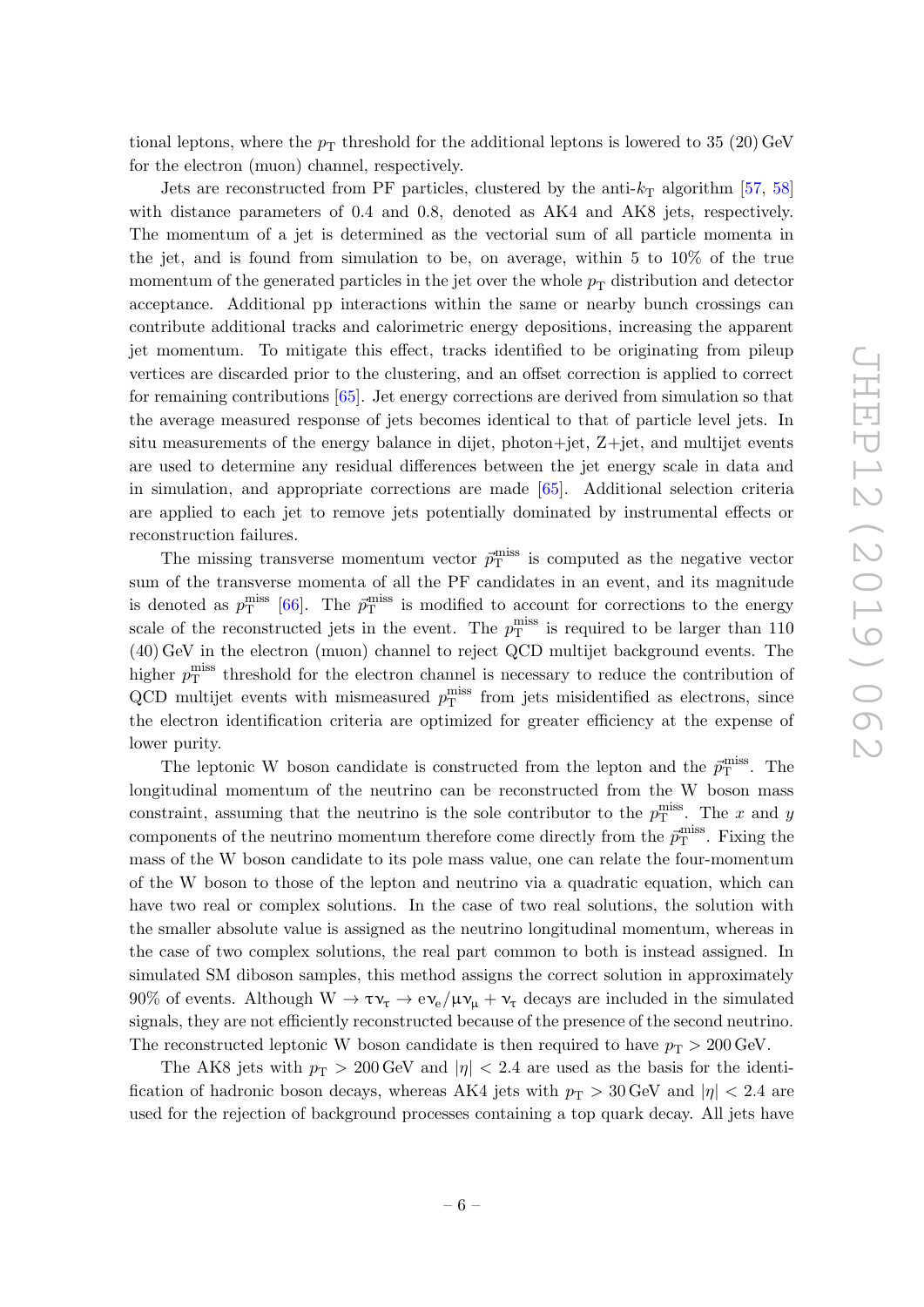to pass basic quality criteria based on the relative fractions of different PF particle types within the jets. They are also excluded from the analysis if they are within  $\Delta R < 0.3$  of the lepton.

The AK8 jet with the highest  $p_T$  serves as the hadronic W or Z boson (hereafter denoted by V) candidate. The leptonic and hadronic boson candidates are combined into a diboson system by adding their four-momenta. The invariant mass of the reconstructed diboson system,  $m_{\text{WV}}$ , is the chosen event variable for the signal extraction. Because signal events are expected to have a back-to-back topology in the detector, we require events in the signal region to satisfy the following requirements:  $\Delta R(\text{AK8 jet}, \text{lepton}) > \pi/2$ ,  $\Delta\phi(\text{AK8 jet}, \vec{p}_{\text{T}}^{\text{miss}}) > 2$ , and  $\Delta\phi(\text{AK8 jet}, \text{W}) > 2$ , where W denotes the reconstructed leptonic W boson candidate. Additionally, we require  $m_{\mathrm{WV}} > 900\,\mathrm{GeV}$  to restrict the phase space to a region where the background can be described by a monotonically falling parametric function.

Jets originating from the decay of b quarks are identified using the combined secondary vertex discriminator [\[67\]](#page-24-10). Those AK4 jets fulfilling the tight working point of the discriminator  $(>0.9535)$  are considered as b tagged. This working point has an overall efficiency of 41% for correctly identifying a jet from a bottom quark, with a 0.1% probability of misidentifying a jet from a light-flavour quark or gluon as b tagged. Events that contain one or more b-tagged AK4 jets are rejected to reduce the background from processes containing a top quark decay, especially tt. However, only AK4 jets with a separation of  $\Delta R > 0.8$ with respect to the hadronic V are included to avoid rejecting WZ signal events with a  $Z \rightarrow b\overline{b}$  decay.

To discriminate between AK8 jets originating from heavy-boson decays and jets originating from the hadronization of quarks and gluons, and to improve the resolution of the V jet mass and reduce the residual effect of pileup, we employ a suitable jet grooming algorithm [\[68,](#page-24-11) [69\]](#page-24-12). In this search, we apply a modified mass-drop algorithm [\[70,](#page-24-13) [71\]](#page-24-14), known as the *soft drop* algorithm [\[72\]](#page-24-15), to the AK8 jet, with parameters  $\beta = 0$ ,  $z_{\text{cut}} = 0.1$ , and  $R_0 = 0.8$ . This removes soft, wide-angle radiation from the jet, reducing the mass of jets initiated by gluons or single quarks, and improving the jet mass resolution for jets originating from heavy particles, here the W and Z bosons. To further improve the jet mass resolution, prior to grooming the pileup per particle identification (PUPPI) algorithm [\[73\]](#page-24-16) is used to mitigate the effect of pileup at the reconstructed particle level, making use of local shape information, event pileup properties, and tracking information. Charged particles identified as originating from pileup vertices are discarded. For each neutral particle, a local shape variable is computed using the surrounding charged particles that are compatible with the primary vertex and within the tracker acceptance  $(|\eta| < 2.5)$ , and using both charged and neutral particles in the region outside of the tracker coverage. The momenta of the neutral particles are then scaled by the probability that they originate from the primary interaction vertex deduced from the local shape variable, superseding the need for jet-based pileup corrections [\[5\]](#page-20-4). The invariant mass of the resulting jet is the PUPPI soft drop mass  $m_{SD}$ , one of the most important variables in this analysis.

To further discriminate against jets from the hadronization of gluons and single quarks, the N-subjettiness [\[74\]](#page-24-17) variable  $\tau_N$  is used. The N-subjettiness variable quantifies the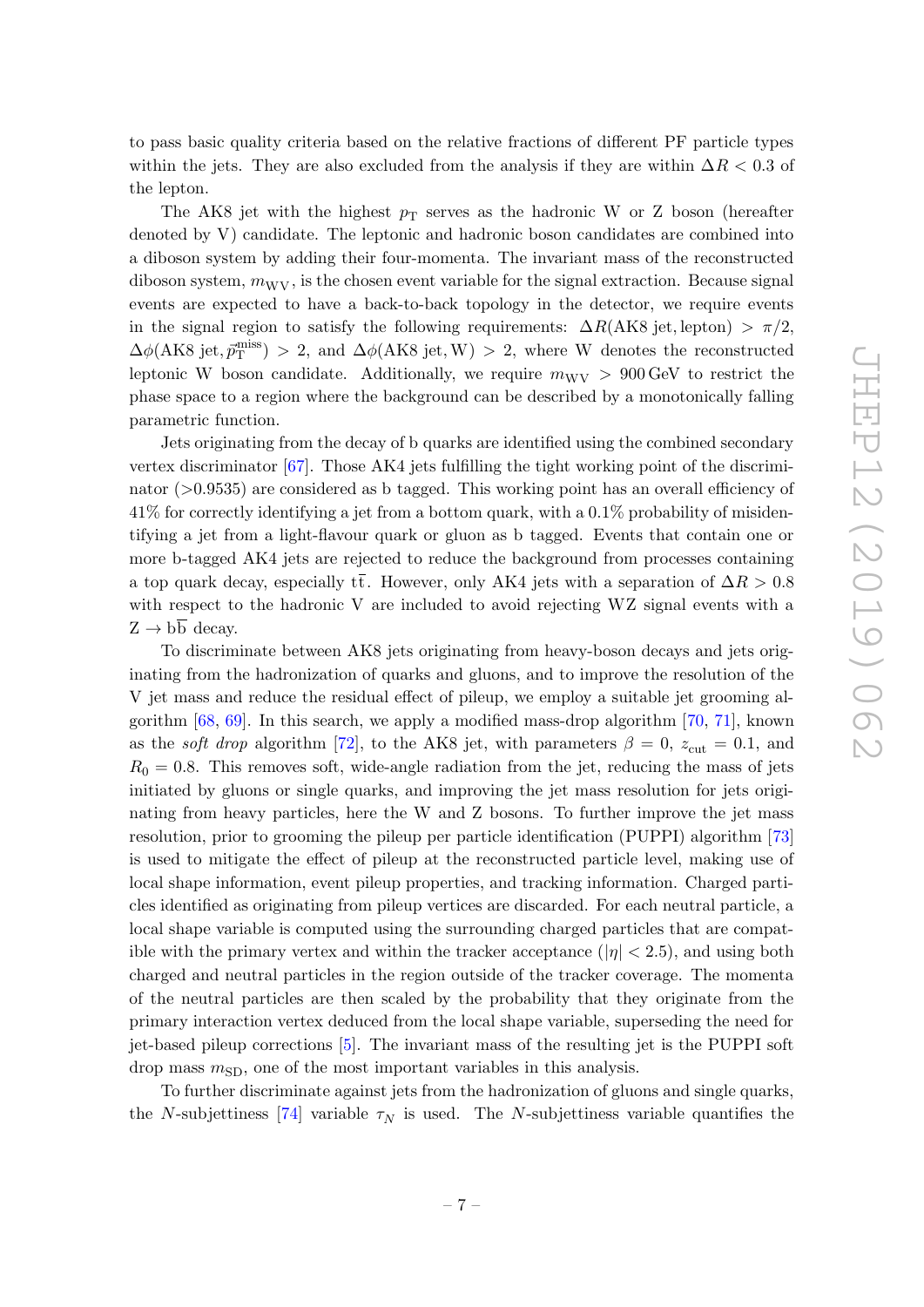compatibility of clustering the jet constituents into exactly  $N$  subjets, with small values representing configurations more compatible with the N-subjet hypothesis. The ratio between 2- and 1-subjettiness,  $\tau_{21} = \tau_2/\tau_1$ , is a powerful discriminant between jets originating from hadronic V decays and those from single gluon or quark hadronization.

We require the AK8 jet in the signal region to have  $65 < m_{SD} < 105 \,\text{GeV}$  and  $\tau_{21} < 0.55$ to suppress the background processes, especially those from W+jets events. To better distinguish the WW and WZ final states, the signal region is subdivided into the WWsensitive region (65  $<$   $m_{SD}$   $<$  85 GeV) and the WZ-sensitive region (85  $<$   $m_{SD}$   $<$  105 GeV). In addition to the signal region, as defined by the selection described above, we define several control regions, each of which is designed to enhance a specific background contribution:

- W+jets control region: also referred to as the sideband, defined analogously to the signal region but with  $m_{SD} \in [40, 65] \cup [105, 150] \text{ GeV}$ . The two intervals define the lower and upper sidebands, respectively.
- $t\bar{t}$  control region: defined like the signal region, but requiring at least one b-tagged AK4 jet, and  $m_{SD} \in [40, 150]$  GeV.

The analysis proceeds simultaneously in the electron and muon channels to take into account slight differences in efficiency, acceptance, and background composition. In each of the two channels, the signal is extracted by a two-dimensional fit to the  $m_{SD}$  and  $m_{\text{WV}}$  distributions in data, with each signal and background contribution represented by a parametric function. Minor background contributions are modelled by directly fitting parametric functions to the simulated samples and keeping them fixed in the final fit. In contrast, major backgrounds are modelled by first determining the function parameters by fitting to the simulation, then using the fit result uncertainties as priors when fitting these to data in the process of the signal extraction. The fit range in  $m_{SD}$  includes the signal region as well as the W+jets control region, to help constrain the W+jets background. To accurately estimate this dominant background, the ratio of the W+jets  $m_{\text{WV}}$  distributions in the signal and W+jets control regions in data is constrained to match that predicted by the simulation.

# <span id="page-8-0"></span>5 Signal modelling

For diboson processes, with or without additional contributions from anomalous couplings, the  $m_{\text{WV}}$  distribution can be modelled to a good approximation by an exponential decay function. The inclusion of additional contributions from anomalous couplings leads to an increase of events at higher  $m_{\text{WV}}$  values. Therefore, the signal shape is modelled as a sum of exponential terms, with a combination of terms accounting for pure SM and aTGC contributions, as well as SM-aTGC and aTGC-aTGC interference effects. The pure aTGC term also includes the error function to ensure its effect is only relevant at larger values of  $m_{\text{WV}}$ .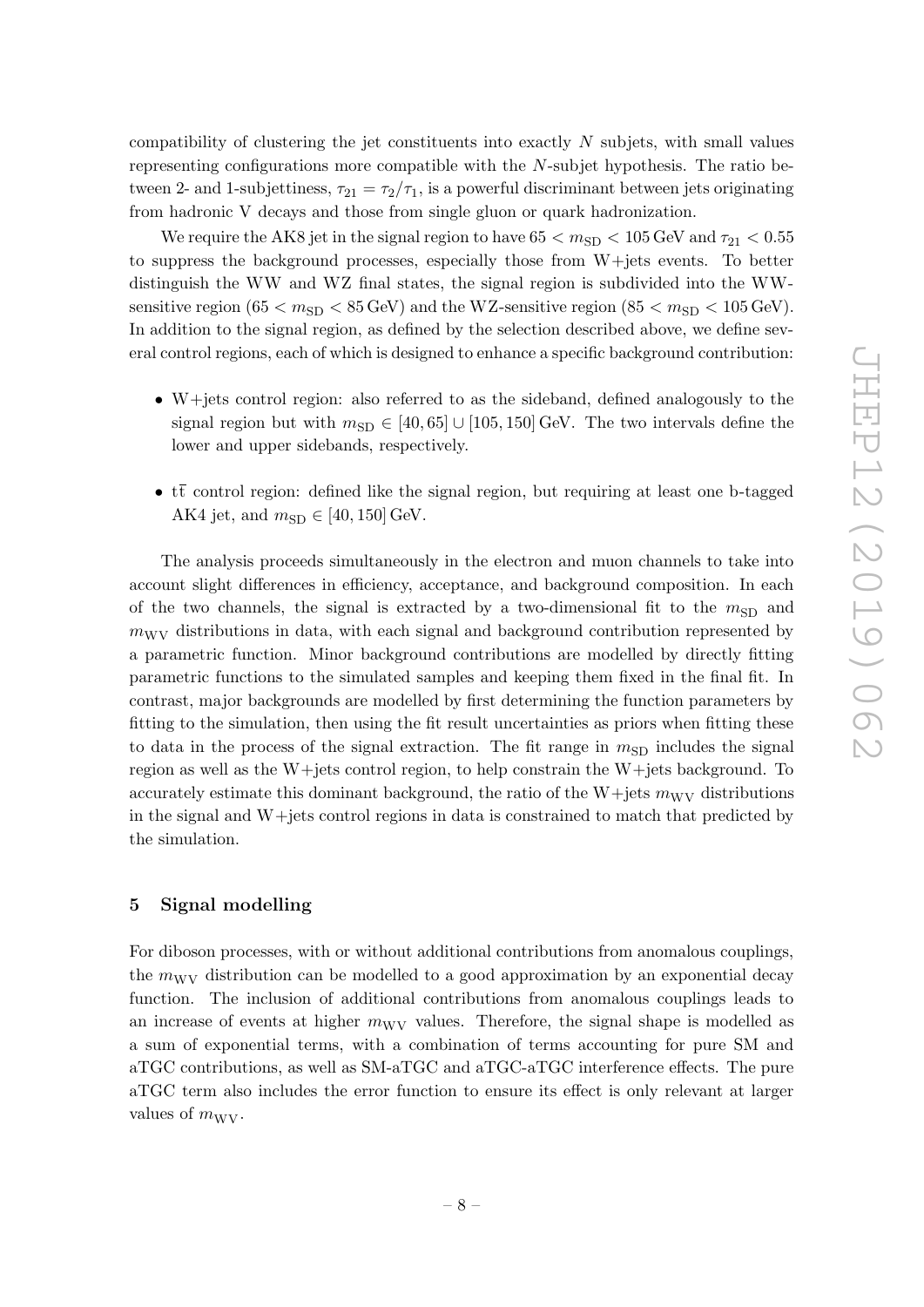The complete signal diboson mass distribution,  $F_{\text{signal}}(m_{\text{WV}})$ , is described by:

$$
F_{\text{signal}}(m_{\text{WV}}) = N_{\text{SM}} \left( e^{a_0 m_{\text{WV}}} + e^{a_{\text{corr}} m_{\text{WV}}} \right) + \sum_{i} \left( N_{c_i,1} c_i^2 e^{a_{i,1} m_{\text{WV}}} \left( \frac{1 + \text{erf}[(m_{\text{WV}} - a_{0,i})/a_{\text{w},i}]}{2} \right) + N_{c_i,2} c_i e^{a_{i,2} m_{\text{WV}}} \right) + \sum_{i < j} \left( N_{c_i, c_j} c_i c_j e^{a_{ij} m_{\text{WV}}} \right),
$$
\n(5.1)

where  $c_i$  are the various aTGC parameters, and erf is the error function. The complete signal distribution can be decomposed into four contributions: the SM part with no dependence on  $c_i$ , pure aTGC contributions proportional to  $c_i^2$ , aTGC-SM interference terms proportional to  $c_i$ , and bilinear interference terms between the different aTGCs proportional to  $c_i c_j$  for  $i \neq j$ . The parameters  $N_{\text{SM}}$ ,  $N_{c_i,1}$ ,  $N_{c_i,2}$ , and  $N_{c_i,c_j}$  are the normalization of the SM, pure aTGC, aTGC-SM interference, and aTGC-aTGC interference terms for the various  $c_{i,j}$ , respectively. Similarly,  $a_0$ ,  $a_{i,1}$ ,  $a_{i,2}$ , and  $a_{ij}$  are the exponential decay constants of each of these contributions. The parameters  $a_{0,i}$  and  $a_{w,i}$  govern the turn-on position and steepness of the error function in the pure aTGC contribution for a given  $c_i$ . The exponential term with decay constant  $a_{\text{corr}}$  is a small correction added to account for the deviation of the SM contribution from a simple exponential at higher values of  $m_{\text{WV}}$ .

These parameters are determined empirically from the signal simulation. This is done to facilitate easier interpolation between aTGC parameter values, and to avoid large statistical uncertainties from regions with limited numbers of MC events. The following procedure is used to extract the various slope and normalization parameters. First, the SM shape and normalization parameters  $a_0$  and  $N_{\text{SM}}$  are extracted from the simulation by reweighting the MadGraph5 amc@nlo signal simulation (which is generated with aTGCs) to the SM simulation (without any aTGCs). Then, the aTGC-SM interference parameters  $a_{i,2}$  and  $N_{c_i,2}$  are derived by comparing the shapes when an aTGC is set to equal values but with opposite signs. The pure aTGC parameters  $a_{i,1}$ ,  $a_{0,i}$ ,  $a_{w,i}$ , and  $N_{c_i,1}$ are then extracted in a simultaneous fit of the SM, aTGC-SM interference, and pure aTGC terms to samples weighted with only a single, nonzero aTGC. Finally, the aTGC-aTGC interference terms are derived by comparing samples with pairs of aTGCs set to nonzero values. The error function in the pure aTGC terms is introduced to accurately model the turn-on behaviour of the aTGC contributions. To simplify the signal model, very small contributions from  $c_{\text{WW}}$ -SM interference,  $c_{\text{WW}}-c_{\text{B}}$  interference, and the error function for  $c_{\text{B}}$  in the WZ region are neglected.

# <span id="page-9-0"></span>6 Background modelling

There are two major contributions to the SM background (W+jets, and  $\tau\bar{\tau}$ ), and two minor contributions (single top quark and SM diboson production). Even with substantial enhancements of the diboson cross section in the event of nonzero aTGCs, any signal contribution in the control regions is expected to be small since the control regions are explicitly designed to enrich the backgrounds whilst rejecting contamination from the signal processes.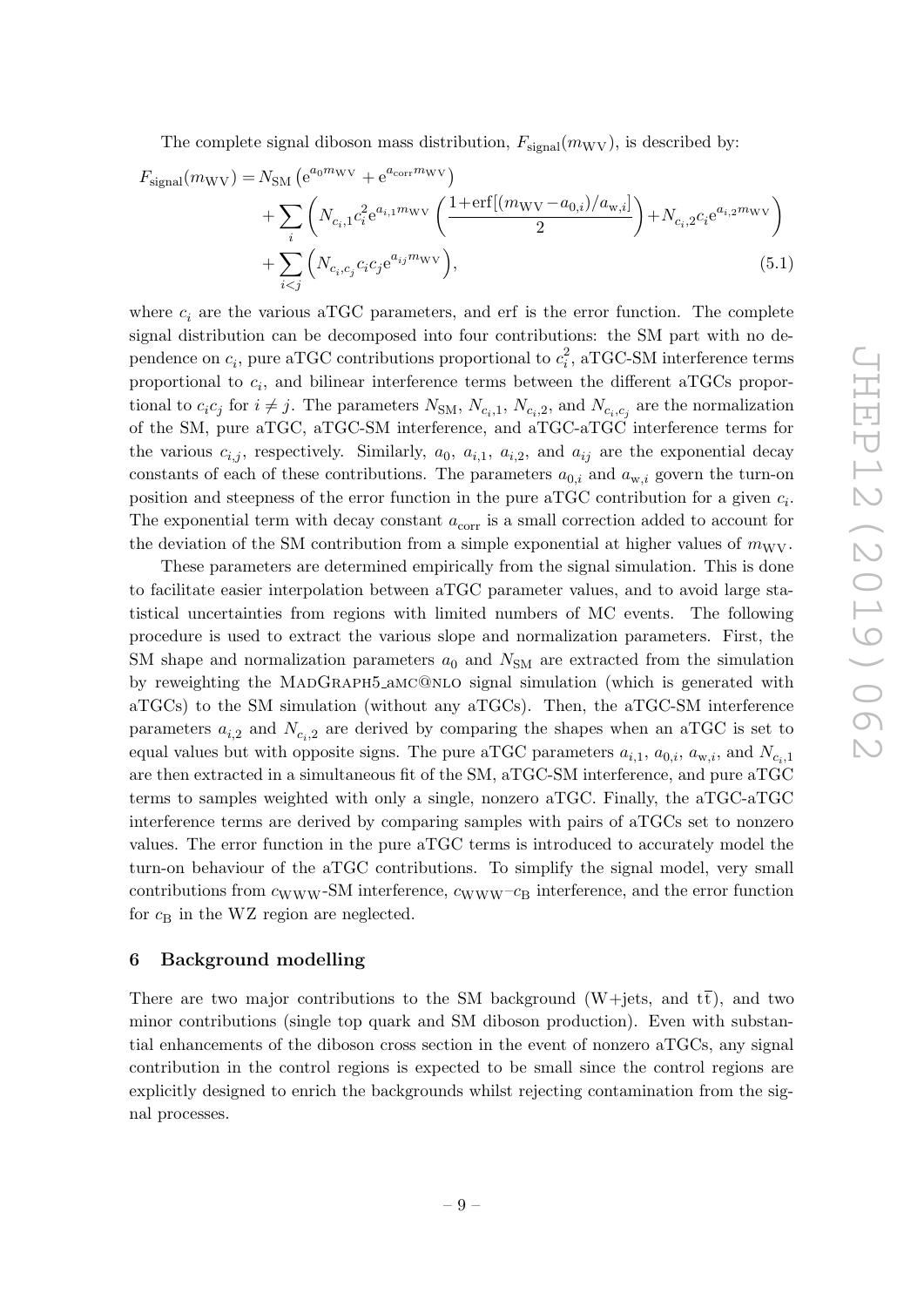The normalizations of the background contributions are determined during the signal extraction through a two-dimensional fit to the  $(m_{SD}, m_{\text{WV}})$  distributions in data. The  $m_{\rm SD}$  and  $m_{\rm WV}$  shape parameters of the W+jets background, along with the  $m_{\rm WV}$  shape parameters of the  $t\bar{t}$  background, are also extracted from the two-dimensional fit, as described below. The  $m_{\text{SD}}$  shape of the  $t\bar{t}$  background, as well as the shapes of the single top quark and SM diboson background contributions, are taken directly from fits to simulation.

Since the  $t\bar{t}$  background estimate is largely based on a template derived from simulation, we validate its accuracy by verifying that data in the  $t\bar{t}$  control region are wellmodelled by the simulation. Of particular importance are the  $m_{SD}$  and  $m_{WV}$  distributions, since  $m_{\text{WV}}$  is used to extract limits on anomalous couplings. Figure [2](#page-11-1) shows that the simulation is in agreement with the data for these variables in the  $t\bar{t}$  control region, which is verified by a  $\chi^2$  test (with *p*-value >0.99 in all cases).

Because of the lack of knowledge of the continuous dependence of the shape parameters describing the  $m_{\text{WV}}$  distribution as a function of  $m_{\text{SD}}$ , and with no reliable way to continuously model it, the two-dimensional fit is constructed by defining four separate regions in  $m<sub>SD</sub>$  (lower sideband, signal WW, signal WZ, and upper sideband). All four regions are fitted simultaneously to constrain the shape parameters. In each region, the shape parameters describing the  $m_{\text{WV}}$  distribution are constant with respect to  $m_{\text{SD}}$ . In the sideband regions these shape parameters are determined by fitting to the data. In the signal regions the shape parameters are instead obtained by assuming that the simulation accurately describes the ratio of the  $m_{\text{WV}}$  distributions in the signal and sideband regions. This ratio function  $\alpha^{\text{MC}}(m_{\text{WV}})$  is used to transfer the shape of the W+jets background, which comes from data, from the sideband to the signal regions, thereby encoding the dependence of  $m_{\text{WV}}$  on  $m_{\text{SD}}$  (the  $\alpha$  ratio method [\[75,](#page-24-18) [76\]](#page-25-0)). The total background contribution in the signal region,  $F_{\text{bkg}}^{\text{SR}}$ , can therefore be expressed as:

$$
F_{\text{bkg}}^{\text{SR}}(m_{\text{WV}}) = F_{\text{W+jets}}^{\text{SB, data}} \alpha^{\text{MC}}(m_{\text{WV}}) + F_{\text{t\bar{t}}}^{\text{SR, MC}} + F_{\text{single t}}^{\text{SR, MC}} + F_{\text{diboson}}^{\text{SR, MC}}
$$

$$
\alpha^{\text{MC}}(m_{\text{WV}}) = \frac{F_{\text{W+jets}}^{\text{SR, MC}}}{F_{\text{W+jets}}^{\text{SB, MC}}},
$$
(6.1)

where  $F$  denotes the parametric functions representing various background contributions in the signal (SR) and sideband (SB) regions. The statistical uncertainties from the fits to data and simulation are propagated to the final prediction of the W+jets and  $t\bar{t}$  backgrounds, as discussed in section [7.](#page-11-0)

In the fit, the various background contributions have different constraints placed upon their normalizations and  $m_{\text{WV}}$  and  $m_{\text{SD}}$  shape parameters, depending on the importance of the contribution, and the level of certainty in its modelling. The normalization and  $m_{SD}$ shape parameters of the W+jets contribution are allowed to vary without constraint to account for possible mismodelling. The  $m_{\text{WV}}$  shape parameters for this contribution are allowed to vary within their uncertainties, which arise from the uncertainties in the simulation entering  $\alpha^{\text{MC}}$ . The normalization and  $m_{\text{WV}}$  shape parameters of the  $\text{t}\bar{\text{t}}$  contribution are also allowed to vary within their respective uncertainties; however the  $m_{SD}$  shape parameters are kept fixed. For the single top quark contribution, the shape parameters for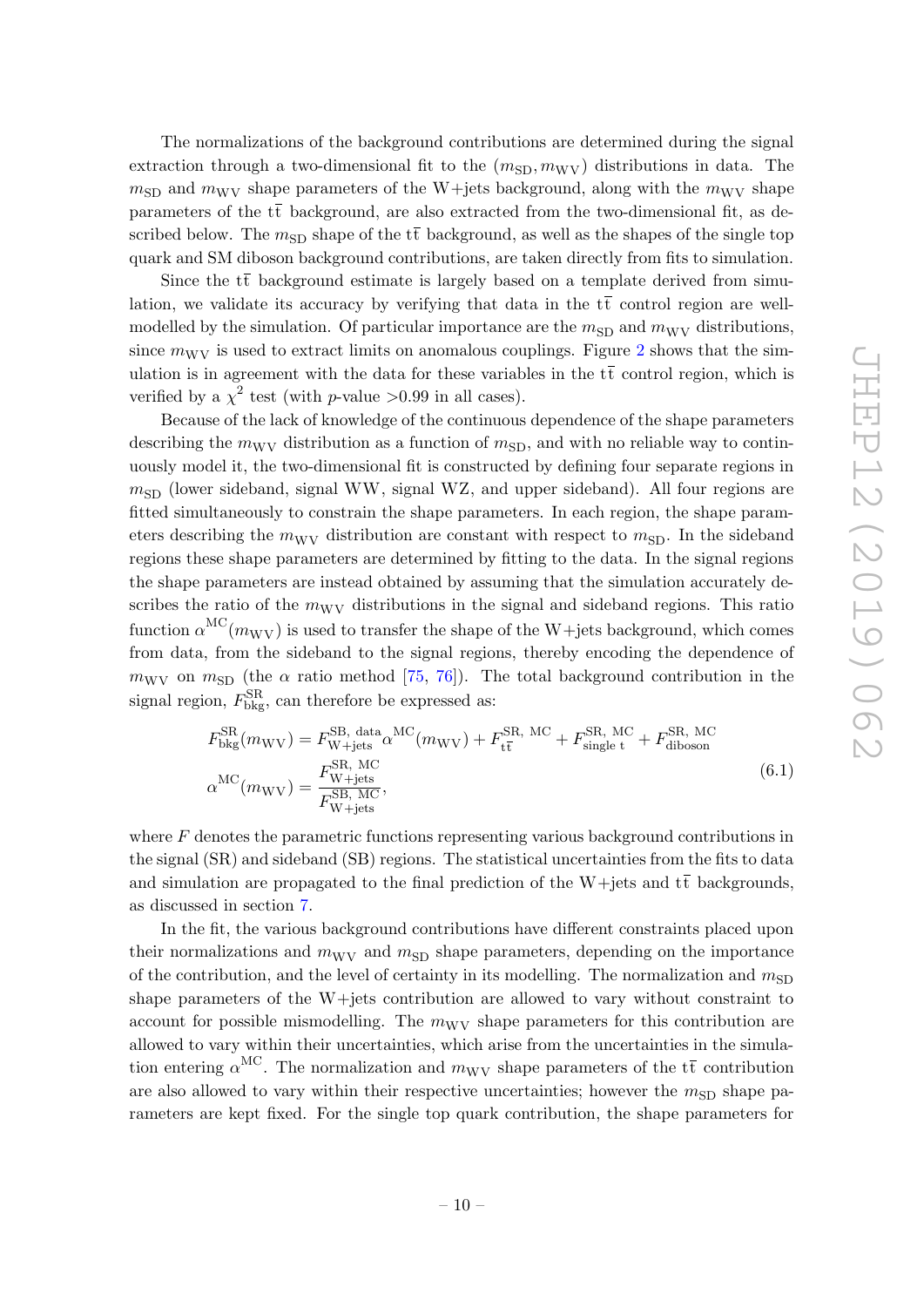

<span id="page-11-1"></span>Figure 2. Comparison between data and simulation for the  $m_{SD}$  (upper) and  $m_{\text{WV}}$  (lower) distributions in the  $t\bar{t}$  control region. Contributions from simulation are normalized to the total integrated luminosity of the data using their respective SM cross sections. The electron channel is shown on the left, while the muon channel is shown on the right. The lower panel in each figure shows the relative difference between data and simulation. The light grey hashed region in the main panels and dark grey band in the lower ratio panels represent the combined statistical and systematic uncertainties, with details of the latter discussed in section [7.](#page-11-0)

both  $m_{\text{WV}}$  and  $m_{\text{SD}}$  are kept fixed, whilst the normalization is allowed to float within the systematic uncertainty. Similarly, the shape parameters of the SM diboson contribution are also kept fixed. However, the normalization is constrained with 100% uncertainty to cover its systematic uncertainty, and to allow for a substantial contribution from aTGC processes, consistent with the sensitivity of this analysis. Further discussion of the sources contributing to these uncertainties is provided in section [7.](#page-11-0) Normalization values before and after the fit for all contributions are shown in table [1.](#page-12-0)

# <span id="page-11-0"></span>7 Systematic uncertainties

There are several systematic uncertainties that affect the normalizations of the  $t\bar{t}$ , single top quark, and diboson processes that are derived from simulation. These uncertainties are included in the final fit to the data.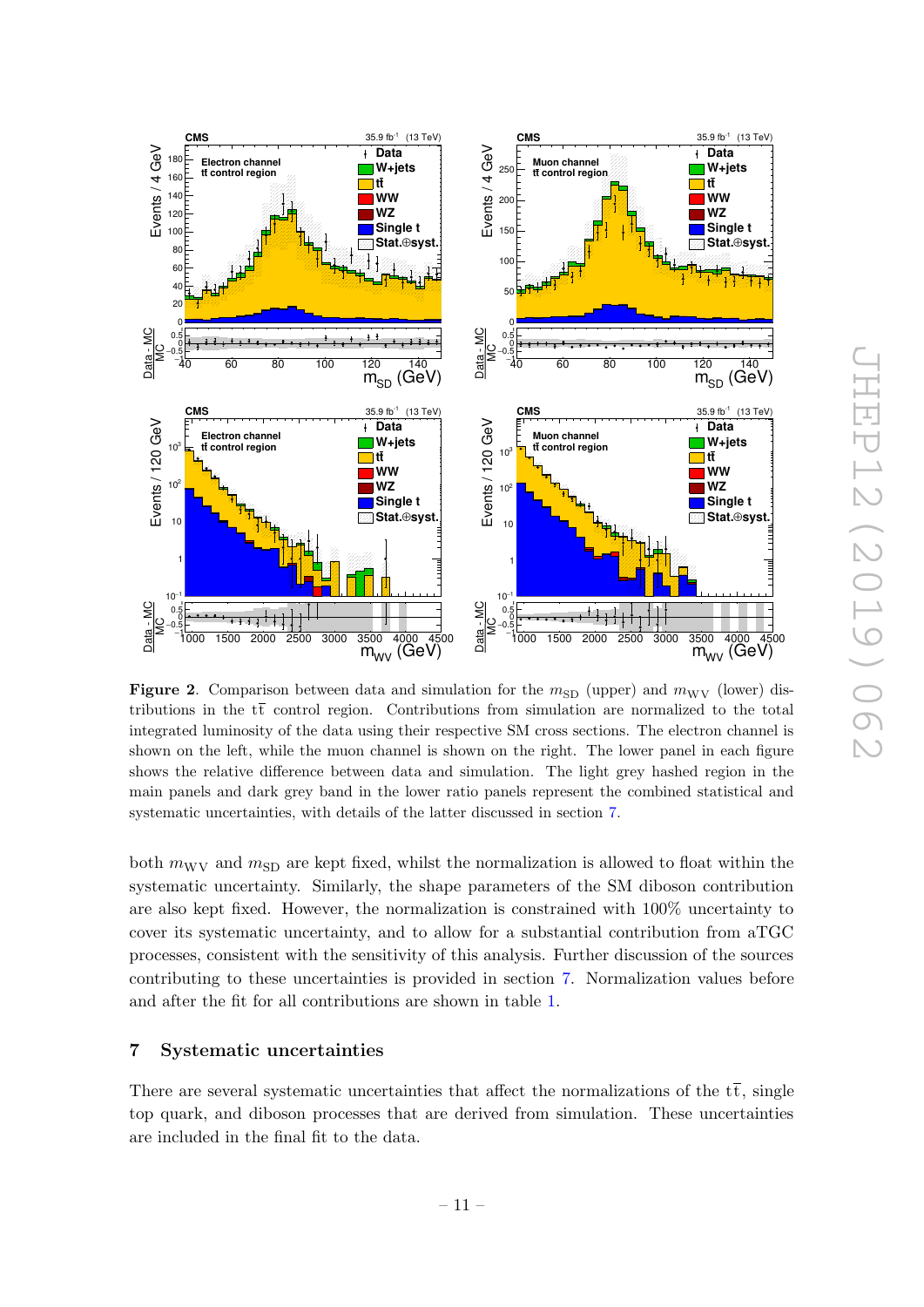|                 |                | Electron channel |              | Muon channel   |                |              |  |
|-----------------|----------------|------------------|--------------|----------------|----------------|--------------|--|
|                 | Pre-fit        | Post-fit         | Scale factor | Pre-fit        | Post-fit       | Scale factor |  |
| $W+jets$        | 2421           | $3036 \pm 123$   | 1.25         | 4319           | $4667 \pm 182$ | 1.08         |  |
| $t\overline{t}$ | $1491 \pm 324$ | $1127 \pm 119$   | 0.76         | $2632 \pm 570$ | $1978 \pm 202$ | 0.75         |  |
| Single t        | $271 \pm 39$   | $242 \pm 26$     | 0.89         | $509 \pm 69$   | $449 \pm 43$   | 0.88         |  |
| <b>Diboson</b>  | $314 \pm 314$  | $267 + 102$      | 0.85         | $552 \pm 552$  | $465 \pm 162$  | 0.84         |  |
| Total expected  | 4497           | $4672 + 201$     | 1.04         | 8012           | $7559 \pm 319$ | 0.94         |  |
| Data            |                | 4691             |              |                | 7568           |              |  |

<span id="page-12-0"></span>Table 1. Results of the signal extraction fits. The uncertainties in the pre-fit yields are their respective pre-fit constraints, whilst the uncertainties in the post-fit yields are the corresponding total post-fit uncertainties. Since the normalization of the W+jets contribution is allowed to vary freely in the fit, it does not have any corresponding pre-fit uncertainties.

An uncertainty of 2.5% [\[77\]](#page-25-1) is included to account for the uncertainty in the integrated luminosity measurement of the 2016 data set. This uncertainty is treated as correlated between the different processes.

The uncertainty associated with the pileup reweighting of simulated events is calculated from the uncertainty in the total inelastic cross section that is used to derive the pileup weights [\[78\]](#page-25-2).

We include uncertainties in the cross section calculations used to normalize the contributions from simulation. This is done by utilizing the uncertainties associated with the PDFs following the recommendations of the PDF4LHC working group [\[79\]](#page-25-3). Uncertainties corresponding to the choice of renormalization and factorization scales ( $\mu_R$  and  $\mu_F$ , respectively) are computed by reweighting the simulated samples for all combinations of nominal scales and scales multiplied/divided by a factor of two, excluding combinations in which one scale is increased and the other simultaneously decreased, and using the largest deviation as the uncertainty.

A normalization uncertainty of 14% describing the mismodelling of the  $\tau_{21}$  selection efficiency [\[76\]](#page-25-0) is applied to all contributions derived from simulation containing hadronic V boson decays, and is treated as correlated between the different processes. This uncertainty is not applied to the W+jets contribution, which is directly estimated from data, nor to the t- and s-channel subprocesses of single top quark production, where the hadronically decaying V boson candidate is associated with jets arising from the hadronization of a single light quark or gluon.

For the  $t\bar{t}$  and WZ samples, we include the uncertainties in the efficiencies to identify and misidentify (mistag) b quark jets [\[67\]](#page-24-10). The uncertainties in the b tagging efficiencies most notably affect the normalization of the  $t\bar{t}$  background, whereas the misidentification uncertainties have only a small impact across the samples.

Uncertainties in the jet energy scale have been measured [\[65\]](#page-24-8), and are propagated by varying the jet energy scale within its uncertainty for both AK4 and AK8 jets, simultaneously. Similarly, uncertainties in the jet energy resolution are applied to both AK4 and AK8 jets simultaneously by varying their resolutions by  $\pm 1$  standard deviation.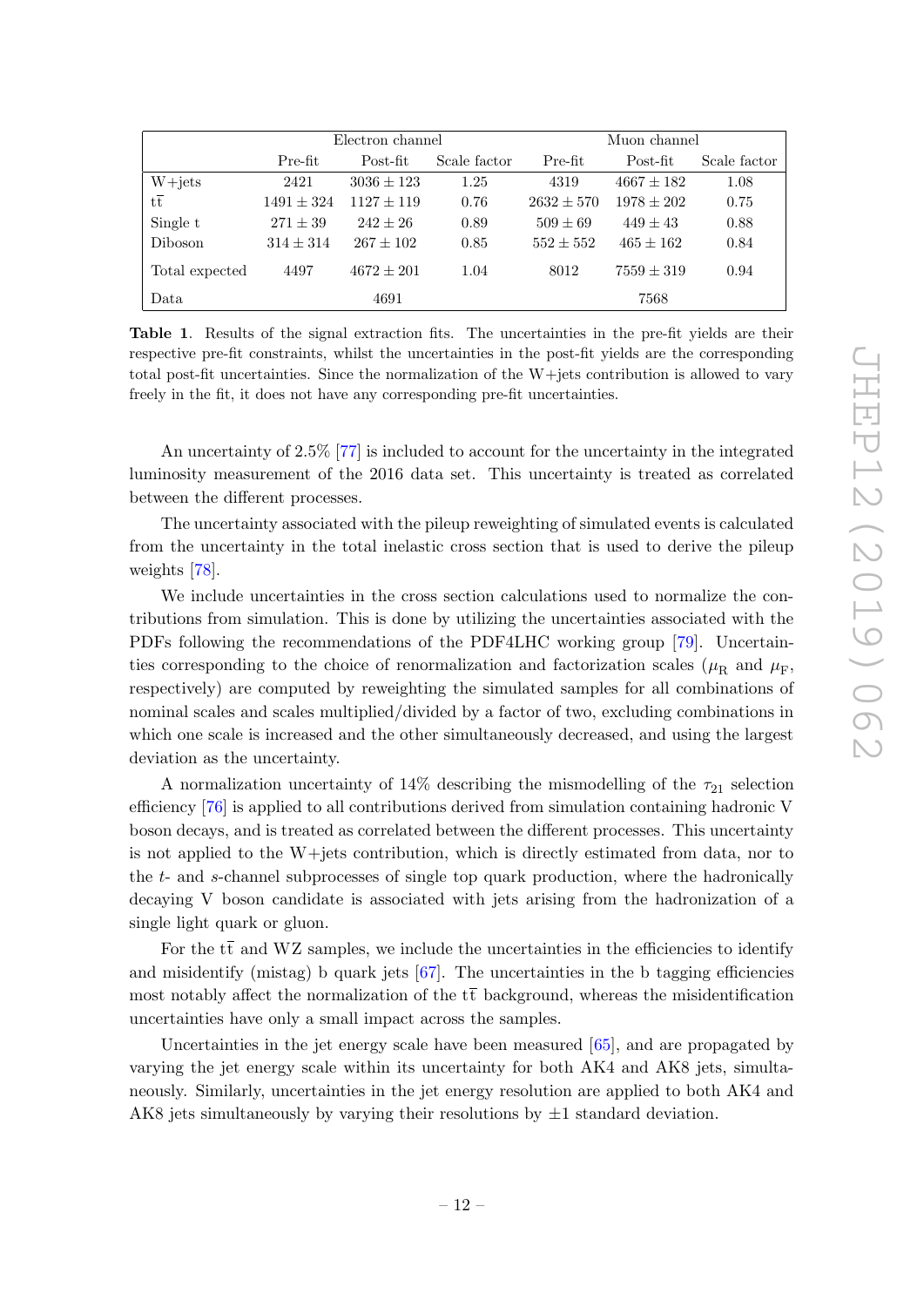|                            |                 | Electron channel |       |       | Muon channel |          |       |       |
|----------------------------|-----------------|------------------|-------|-------|--------------|----------|-------|-------|
| Uncertainty source         | $t\overline{t}$ | Single t         | WW    | WΖ    | $t\bar{t}$   | Single t | WW    | WΖ    |
| PDF                        | 2.79            | 0.22             | 1.93  | 2.44  | 2.71         | 0.25     | 1.78  | 2.54  |
| $\mu_{\rm R}, \mu_{\rm F}$ | 17.99           | 0.94             | 5.77  | 4.82  | 17.74        | 1.06     | 5.99  | 4.26  |
| Luminosity                 | 2.5             | 2.5              | 2.5   | 2.5   | 2.5          | 2.5      | 2.5   | 2.5   |
| Pileup                     | 0.59            | 0.29             | 0.90  | 1.40  | 0.40         | 0.41     | 0.82  | 0.67  |
| V tag                      | 14              | 14               | 14    | 14    | 14           | 14       | 14    | 14    |
| b tag                      | 1.05            | 0.85             | 0.04  | 0.08  | 1.04         | 0.84     | 0.03  | 0.08  |
| b mistag                   | 0.04            | 0.05             | 0.02  | 0.04  | 0.05         | 0.05     | 0.03  | 0.04  |
| Jet energy scale           | 4.41            | 4.94             | 4.26  | 2.44  | 3.54         | 2.97     | 3.75  | 2.50  |
| Jet energy resolution      | 1.79            | 3.44             | 1.85  | 2.69  | 0.85         | 0.91     | 0.62  | 2.92  |
| Lepton energy scale        | 0.80            | 1.45             | 1.53  | 0.94  | 0.68         | 1.14     | 1.72  | 1.19  |
| Lepton energy resolution   | 0.26            | 1.22             | 0.11  | 0.21  | 0.02         | 0.27     | 0.14  | 0.33  |
| Lepton ID                  | 2.12            | 2.22             | 2.30  | 2.26  | 1.81         | 2.04     | 2.55  | 2.42  |
| $p_{\rm T}^{\rm miss}$     | 0.91            | 1.50             | 1.01  | 0.64  | 0.59         | 0.99     | 0.24  | 0.17  |
| Total                      | 23.74           | 15.84            | 16.44 | 15.91 | 23.30        | 14.85    | 16.31 | 15.80 |

<span id="page-13-0"></span>**Table 2.** Estimated normalization uncertainties  $(\%)$  for SM background contributions derived from simulation.

The lepton energy scale is varied within its uncertainty, and its effect is propagated to the signal extraction fit. Lepton resolution uncertainties are included in a similar manner.

Uncertainties in the measurement of lepton efficiency and identification scale factors are also considered. An additional uncertainty is added to account for additional uncertainty in the scale factors at higher electron energies. In the barrel region this uncertainty is 1% below 90 GeV, 2% between 90 GeV and 1 TeV, and 3% above 1 TeV; in the endcaps it is 1% below 90 GeV, 2% between 90 and 300 GeV, and 4% above 300 GeV. In the muon channel, an additional 1% uncertainty is added related to the muon identification criteria,  $0.5\%$  related to the isolation requirements, and  $0.5\%$  related to the single-muon triggers.

Jet and lepton uncertainties are also propagated to the calculation of  $p_T^{\text{miss}}$ . In addition, the influence of PF candidates not associated to any reconstructed physics object [\[80\]](#page-25-4) ("unclustered" energy deposits) on  $p_T^{\text{miss}}$  are evaluated and propagated as normalization uncertainties.

The normalization uncertainties for the contributions derived from simulation are sum-marized in table [2.](#page-13-0) The influence of jet and lepton uncertainties on  $p_T^{\text{miss}}$  are included in the corresponding jet and lepton uncertainty rows, whilst the  $p_T^{\text{miss}}$  uncertainty value is that arising solely from unclustered energy deposits.

Shape uncertainties for the W+jets and  $t\bar{t}$  contributions, as well as for the signal model, are also considered. The shape uncertainty in the W+jets sideband estimate is propagated from the simultaneous fit of the data sideband, and signal and sideband regions in simulation. The effect of an alternative fit function is also included by inflating the parameter uncertainties to cover the estimate from the alternative function.

The shape uncertainty for the  $t\bar{t}$  contribution is estimated using the uncertainties in the parameters from the fit of the  $t\bar{t}$  shape to simulation. These are included as nuisance parameters in the background model for the final signal extraction.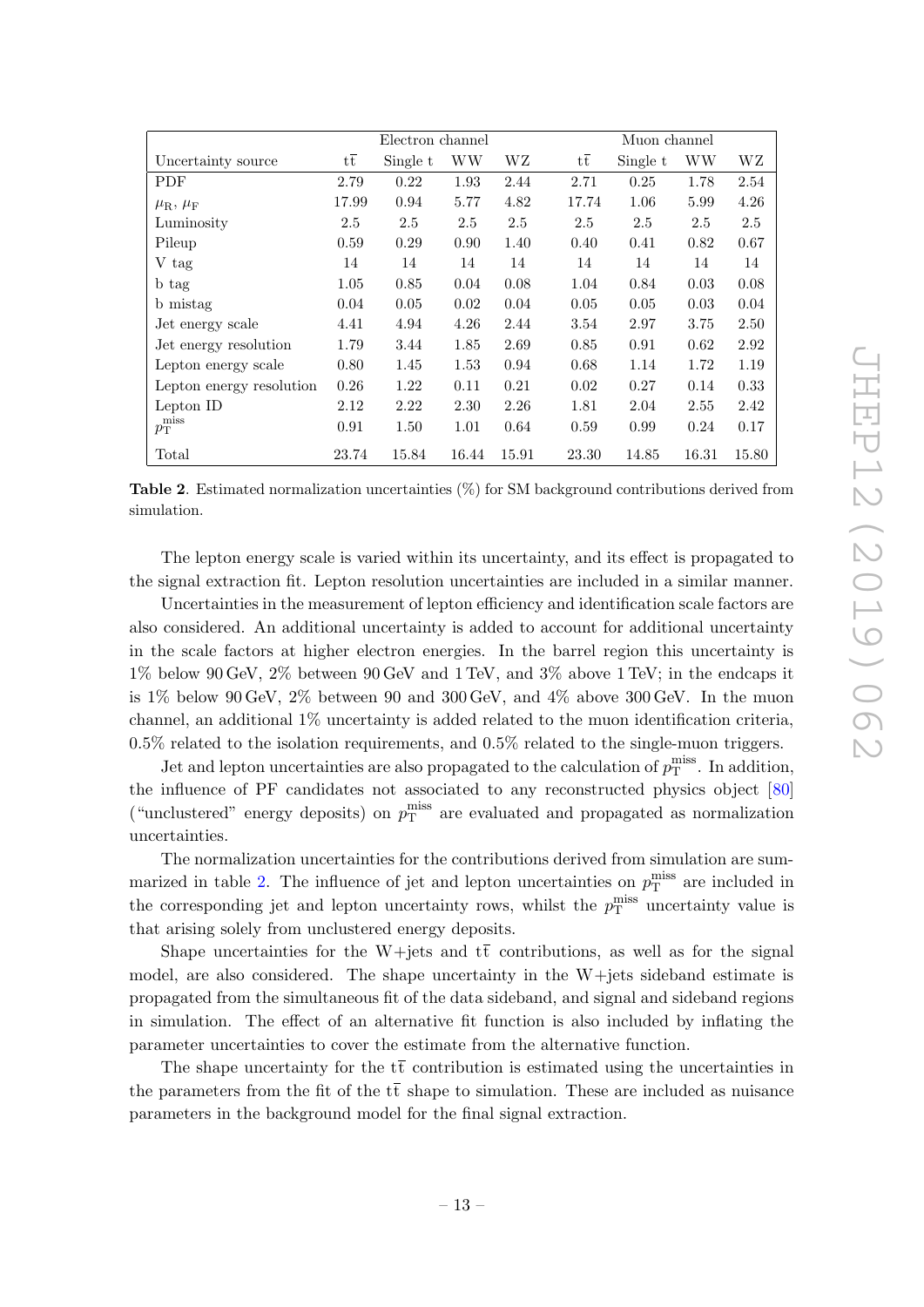For the signal modelling, we include statistical uncertainties from the signal modelling procedure described in section [5,](#page-8-0) as well as shape variations from the PDF,  $\mu_R$  and  $\mu_F$ scales, jet energy scale and resolution, lepton energy scale,  $p_T^{\text{miss}}$ , and b tagging-related uncertainties. Uncertainties in the slope parameters of the exponential functions are derived by extracting the signal model from signal simulation with the relevant conditions varied, and using the difference between the fitted slope parameters for the nominal and varied samples. The total uncertainty from these shape variations is the sum of all individual uncertainties in quadrature, resulting in a total uncertainty of approximately 5% for all aTGCs. This is dominated by the PDF and  $\mu_R$  and  $\mu_F$  scale uncertainties, with smaller contributions from experimental sources, particularly jet energy scale and resolution, and lepton identification, depending on the lepton flavour and signal region under consideration.

Differential corrections from the consideration of higher order NNLO (QCD) [\[81,](#page-25-5) [82\]](#page-25-6) and NLO (electroweak) [\[83\]](#page-25-7) contributions have previously been calculated, and each can be considerable at large  $m_{\text{WV}}$  ( $\gtrsim$ 20%), larger than the scale uncertainty at NLO (QCD). However, since the two corrections have opposite signs, they partially cancel out, reducing their overall effect. In addition, the impact and validity of these higher order corrections on processes with aTGCs has not been fully investigated. Therefore, they are not considered as an additional source of uncertainty.

#### <span id="page-14-0"></span>8 Results

We set limits on the aTGCs using the data in the signal region and the background estimates. These are shown in table [3,](#page-15-0) and also in figures [3](#page-15-1) and [4,](#page-16-0) where the WW and WZ signal regions are combined into one figure for each lepton channel. Limits are set at 95% confidence level (CL) using a simultaneous unbinned maximum likelihood fit of the twodimensional  $(m_{SD}, m_{\text{WV}})$  distributions in both the electron and muon channels. The fit to  $m_{\text{WV}}$  covers the range 900  $< m_{\text{WV}} < 4500 \,\text{GeV}$ , where the lower limit is the minimum requirement on  $m_{\text{WV}}$  and the upper limit is chosen based on data seen in the control regions. The best-fit values of the aTGC parameters, along with their confidence intervals, are obtained using scans of the profile likelihood ratio, using the procedure described in section 3.2 of [\[84\]](#page-25-8). Systematic uncertainties are included as nuisance parameters: normalization uncertainties are treated as multiplicative parameters constrained by a log-normal distribution, while shape parameter uncertainties are constrained by Gaussian functions around their nominal values. Limits are derived from the contours of the negative logarithmic likelihood as a function of the aTGCs.

Limits on individual anomalous couplings are derived by setting the other two couplings to zero. We assume that the EFT parametrization used here is valid at the energies relevant for this experiment, i.e. the true scale associated with any new particles is much larger than the scale  $\Lambda$  to which the experiment is sensitive. Specifically, this is possible if the underlying dynamics is strongly coupled [\[85\]](#page-25-9). In addition to the EFT parametrization described in eq.  $(1.1)$ , limits are also computed in terms of the parametrization derived for WW searches at LEP [\[3,](#page-20-2) [86\]](#page-25-10) (hereafter referred to as the LEP parametrization), which was also used for searches at the Tevatron [\[87\]](#page-25-11). The signal model is reparametrized in terms of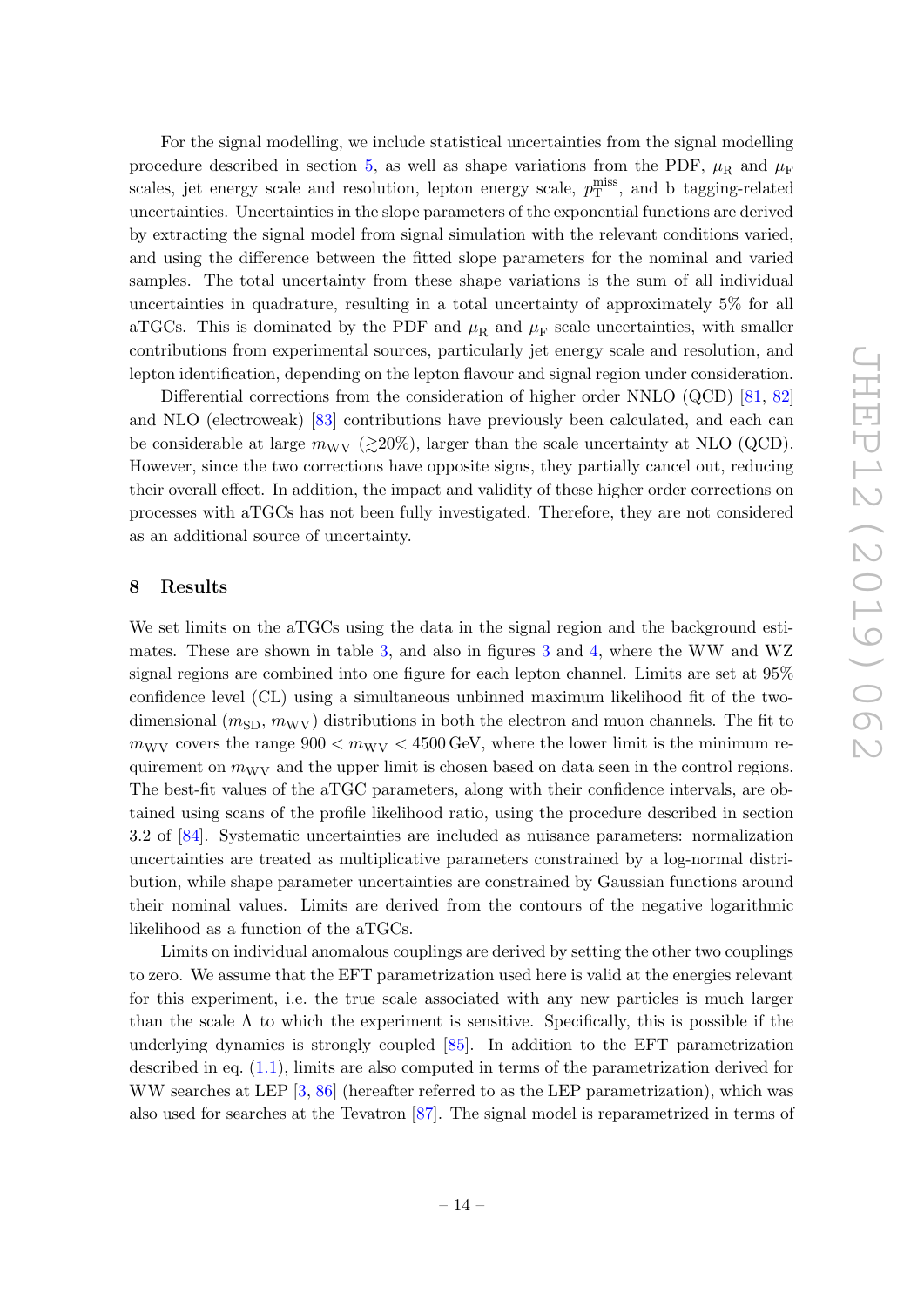|                                                             | WW             | WΖ            | <b>WW</b>      | WΖ             |
|-------------------------------------------------------------|----------------|---------------|----------------|----------------|
| $W+jets$                                                    | $1618 \pm 66$  | $1418 \pm 57$ | $2529 \pm 99$  | $2138 \pm 83$  |
| $t\bar{t}$                                                  | $600 \pm 63$   | $526 \pm 56$  | $1040 \pm 106$ | $938 \pm 96$   |
| Single top quark                                            | $145 \pm 16$   | $97 \pm 10$   | $264 \pm 25$   | $185 \pm 18$   |
| Diboson (SM)                                                | $144 \pm 52$   | $122 \pm 52$  | $265 \pm 88$   | $200 \pm 79$   |
| Total expected (SM)                                         | $2507 \pm 106$ | $2163 \pm 96$ | $4098 \pm 172$ | $3461 \pm 151$ |
| Diboson $(c_{\text{WWW}}/\Lambda^2 = 3.6 \text{ TeV}^{-2})$ | $193 \pm 15$   | $185 \pm 15$  | $334 \pm 26$   | $287 \pm 22$   |
| Diboson $(c_W/\Lambda^2 = 4.5 \,\text{TeV}^{-2})$           | $163 \pm 14$   | $154 \pm 15$  | $283 \pm 23$   | $237 \pm 21$   |
| Diboson $(c_{\rm B}/\Lambda^2=20 \,\text{TeV}^{-2})$        | $188 \pm 21$   | $144 \pm 14$  | $322 \pm 33$   | $221 \pm 20$   |
| Data                                                        | 2456           | 2235          | 3996           | 3572           |

Electron channel Muon channel

<span id="page-15-0"></span>

<span id="page-15-1"></span>Figure 3. Final result of the two-dimensional fit in the electron (left) and muon (right) channels, showing the  $m_{SD}$  distribution.

the vertex parameters  $\lambda_Z$ ,  $\Delta g_1^Z$  $\frac{1}{1}$ , and  $\Delta \kappa_Z$  using the relationships in terms of  $c_W$ ,  $c_B$ , and  $c_{\text{WWW}}$  given in ref. [\[2\]](#page-20-1), and the likelihood minimization procedure repeated. The resulting limits from both parametrizations, along with the best-fit values, are shown in table [4.](#page-17-0) Limits on the same parameters from pp collision data taken at a centre-of-mass energy of 8 TeV [\[26\]](#page-22-11) are also quoted to demonstrate the improvement in this analysis (where the limit on  $\Delta \kappa_{\gamma}$  has been converted to a limit on  $\Delta \kappa_{Z}$  using the relationships in ref. [\[2\]](#page-20-1)).

Two-dimensional expected and observed limits on pairwise combinations of the couplings, with the remaining coupling set to zero, are also derived, and the results shown in figure [5](#page-17-1) for the EFT parametrization, and figure [6](#page-17-2) for the LEP parametrization.

While the operators associated with  $c_{\text{WWW}}$  and  $c_{\text{W}}$  induce contributions in similar proportions in both the WW and WZ signal regions, we expect the effects of the operator associated with  $c_{\text{B}}$  to be much greater in the WW region compared to the WZ region. Consequently, there is little separation power in this analysis between  $c_{\text{WWW}}$  and  $c_{\text{W}}$ , with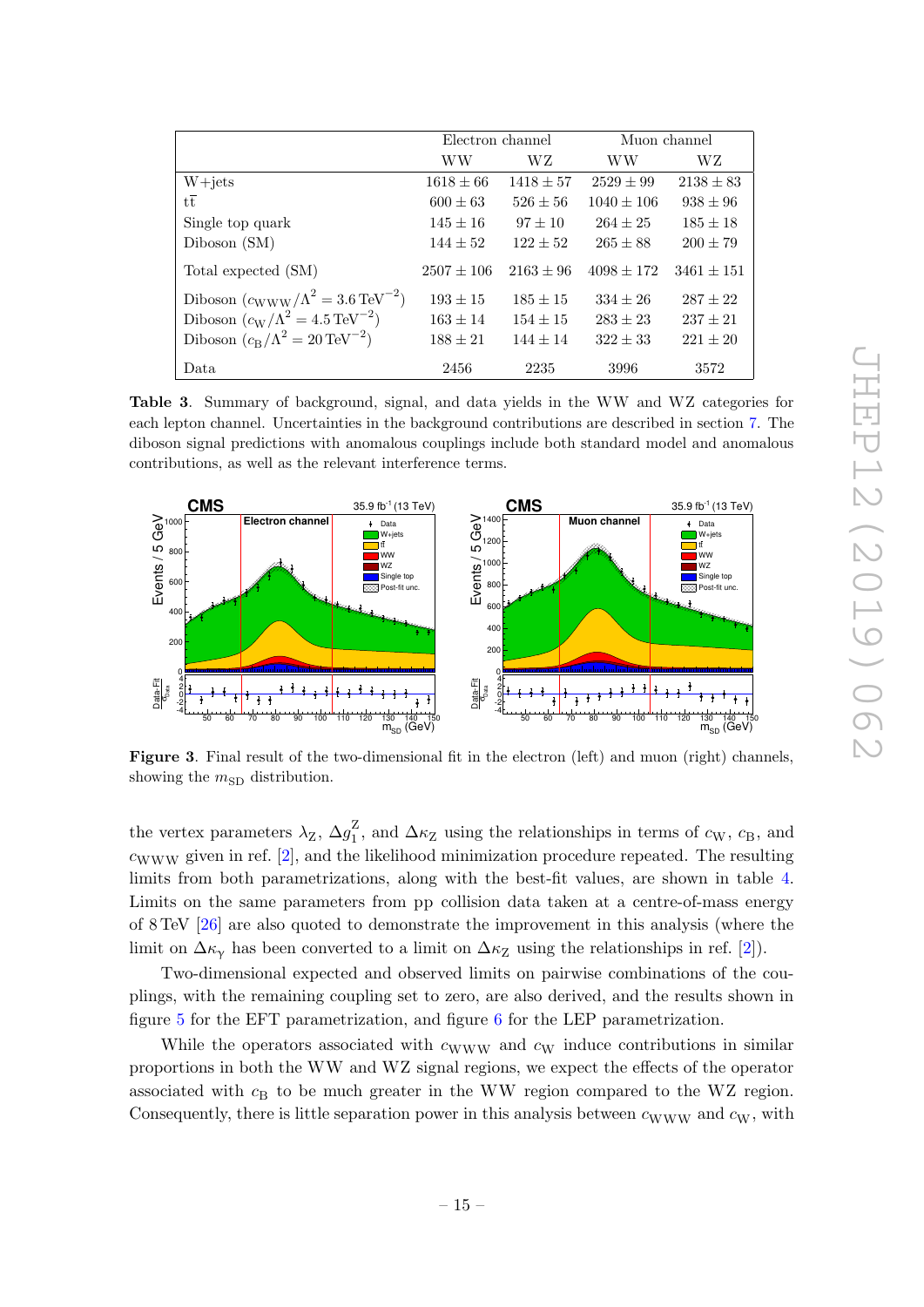

<span id="page-16-0"></span>Figure 4. Final result of the two-dimensional fit in the electron (left) and muon (right) channels, showing the  $m_{\text{WV}}$  distributions. The lower sideband, signal, and upper sideband regions are shown on the top, middle, and bottom, respectively. An example of the excluded signal  $(c_{WWW}/\Lambda^2 =$  $1.59 \,\text{TeV}^{-2}$ ) is represented by the dashed line.

a similar limit derived on both couplings, and more separation power between  $c_{\text{WWW}}/c_{\text{W}}$ and  $c_B$  in the case of nonzero coupling values.

A comparison of limits derived in this analysis with those obtained by other analyses performed at the LEP [\[86\]](#page-25-10), D0 [\[87\]](#page-25-11), CMS [\[7,](#page-20-6) [10,](#page-21-0) [22,](#page-21-1) [25,](#page-22-1) [26,](#page-22-11) [88,](#page-25-12) [89\]](#page-25-13), and ATLAS [\[15,](#page-21-2) [16,](#page-21-3) [18,](#page-21-4) [19,](#page-21-5) [23,](#page-22-12) [24,](#page-22-0) [27,](#page-22-13) [28,](#page-22-2) [90,](#page-25-14) [91\]](#page-25-15) experiments is shown in figure [7.](#page-18-1) Limits that were set on  $\lambda_{\rm g}$  and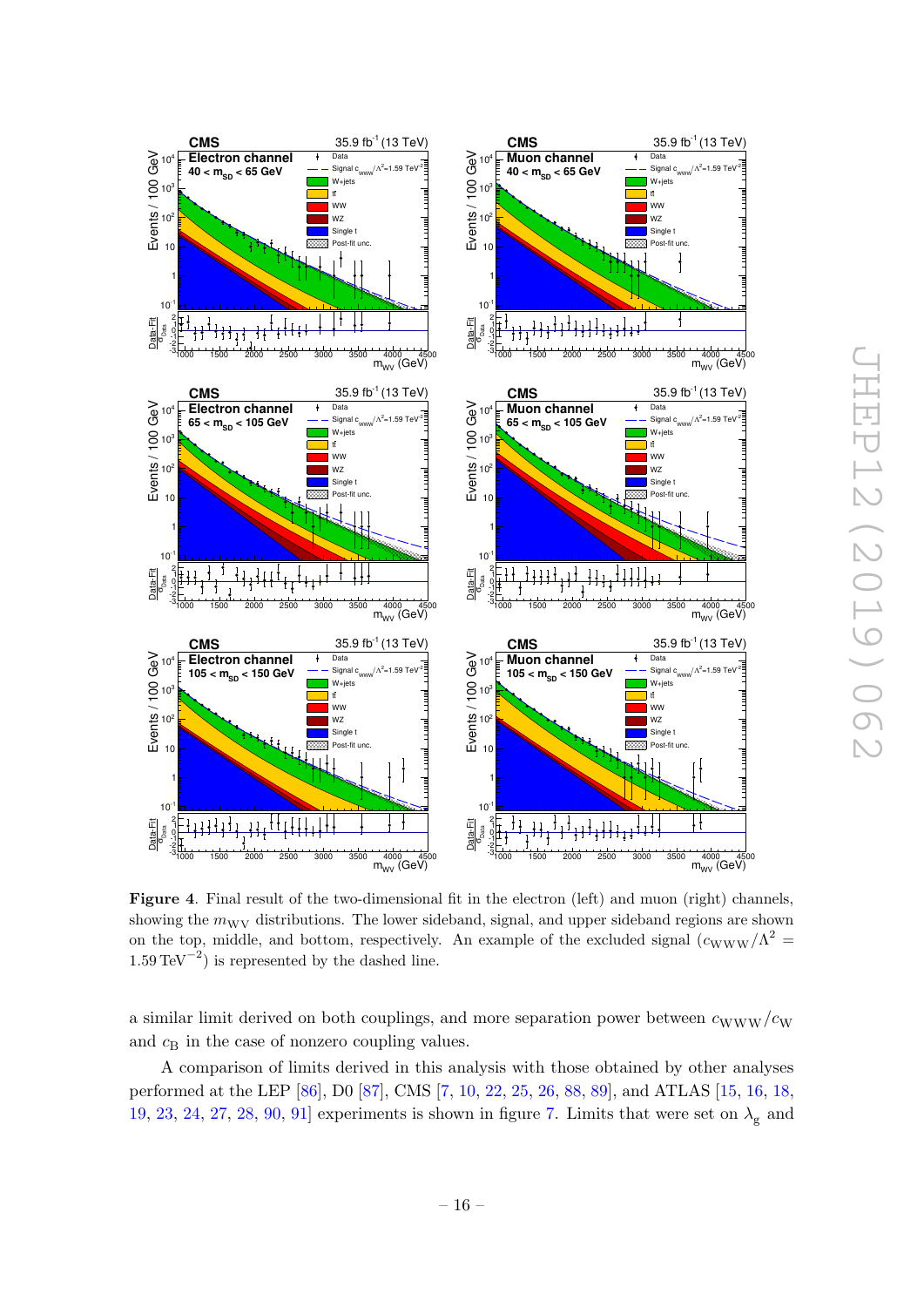| Parametrization | $\rm{aTGC}$                                     | Expected limit  | Observed limit                          | Observed best-fit | 8 TeV observed limit |
|-----------------|-------------------------------------------------|-----------------|-----------------------------------------|-------------------|----------------------|
|                 | $c_{\text{WWW}}/\Lambda^2$ (TeV <sup>-2</sup> ) | $[-1.44, 1.47]$ | $[-1.58, 1.59]$                         | $-0.26$           | $[-2.7, 2.7]$        |
| EFT             | $c_{\rm W}/\Lambda^2$ (TeV <sup>-2</sup> )      | $[-2.45, 2.08]$ | $[-2.00, 2.65]$                         | 1.21              | $[-2.0, 5.7]$        |
|                 | $c_{\rm B}/\Lambda^2$ (TeV <sup>-2</sup> )      | $[-8.38, 8.06]$ | $[-8.78, 8.54]$                         | 1.07              | $[-14, 17]$          |
|                 | $\lambda_{Z_i}$                                 |                 | $[-0.0060, 0.0061]$ $[-0.0065, 0.0066]$ | $-0.0010$         | $[-0.011, 0.011]$    |
| LEP             | $\Delta g_1^{\mathrm{Z}}$                       |                 | $[-0.0070, 0.0061]$ $[-0.0061, 0.0074]$ | 0.0027            | $[-0.009, 0.024]$    |
|                 | $\Delta \kappa_{Z}$                             |                 | $[-0.0074, 0.0078]$ $[-0.0079, 0.0082]$ | $-0.0010$         | $[-0.018, 0.013]$    |

<span id="page-17-0"></span>Table 4. Expected and observed limits at 95% CL on single anomalous couplings, along with observed best-fit values, for both the EFT and LEP parametrizations. For each coupling, all other couplings are explicitly set to zero. Observed limits from collision data taken at a centre-of-mass energy of 8 TeV [\[26\]](#page-22-11) are also quoted for comparison.



<span id="page-17-1"></span>Figure 5. Two-dimensional limits on the aTGC parameters in the EFT parametrization, for the combinations  $c_{\text{WWW}}/\Lambda^2 - c_{\text{W}}/\Lambda^2$  (left),  $c_{\text{WWW}}/\Lambda^2 - c_{\text{B}}/\Lambda^2$  (centre), and  $c_{\text{W}}/\Lambda^2 - c_{\text{B}}/\Lambda^2$  (right). Contours for the expected 95% CL are shown in dashed green, with the 68 and 99% CL contours shown in dotted blue and dot-dashed red, respectively. Contours for the observed 95% CL are shown in solid black. The black square markers represent the SM expectation, while the black crosses show the observed best-fit points.



<span id="page-17-2"></span>Figure 6. Two-dimensional limits on the aTGC parameters in the LEP parametrization, for the combinations  $\lambda_Z - \Delta g_1^Z$  (left),  $\lambda_Z - \Delta \kappa_Z$  (centre), and  $\Delta g_1^Z - \Delta \kappa_Z$  (right). Contours for the expected 95% CL are shown in dashed green, with the 68 and 99% CL contours shown in dotted blue and dot-dashed red, respectively. Contours for the observed 95% CL are shown in solid black. The black square markers represent the SM expectation, while the black crosses show the observed best-fit points.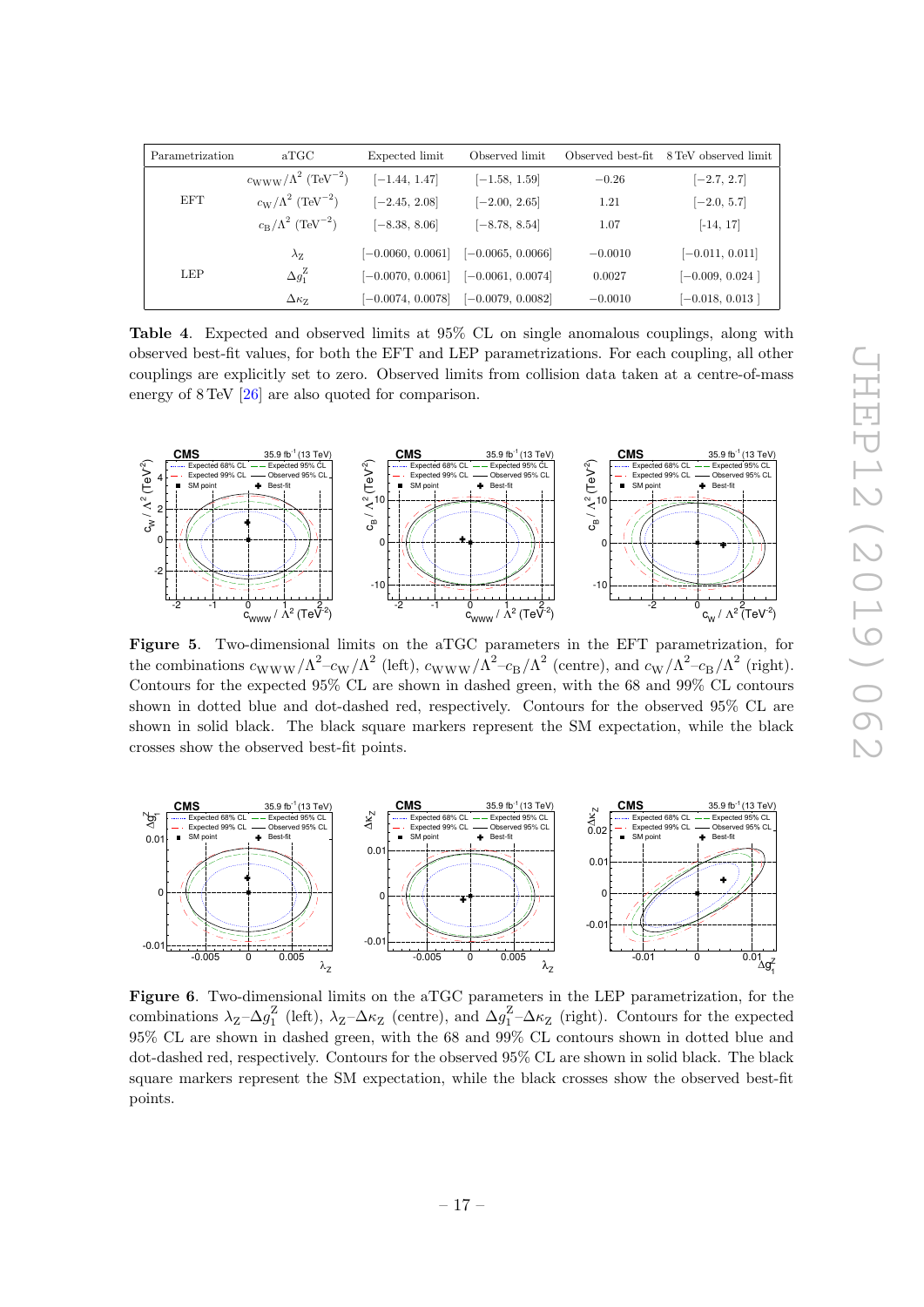

<span id="page-18-1"></span>Figure 7. Comparison of the observed limits on aTGC parameters in the LEP parametrization from different measurements. The highlighted rows represent the limits obtained from this measurement.

 $\Delta \kappa_{\gamma}$  have been converted to limits on  $\lambda_{\rm Z}$  and  $\Delta \kappa_{\rm Z}$ , respectively, using the relationships in ref. [\[2\]](#page-20-1). The limits derived in this analysis are the strictest bounds on all three parameters to date, improving upon the complementary all-leptonic searches also performed using collision data recorded at a centre-of-mass energy of 13 TeV by the ATLAS [\[23,](#page-22-12) [24\]](#page-22-0) and CMS [\[22\]](#page-21-1) Collaborations. There is an especially significant improvement in the measured limit on  $\Delta \kappa_Z$  over any previous measurement.

# <span id="page-18-0"></span>9 Summary

A measurement of limits on anomalous triple gauge coupling parameters in terms of dimension-six effective field theory operators has been presented. It uses events where two vector bosons are produced, with one decaying leptonically and the other hadronically to a single, massive, large-radius jet. Results are based on data recorded in proton-proton collisions at  $\sqrt{s} = 13$  TeV with the CMS detector at the CERN LHC in 2016, corresponding to an integrated luminosity of  $35.9 \text{ fb}^{-1}$ . Limits are presented both in terms of the  $c_{\text{WWW}}$ ,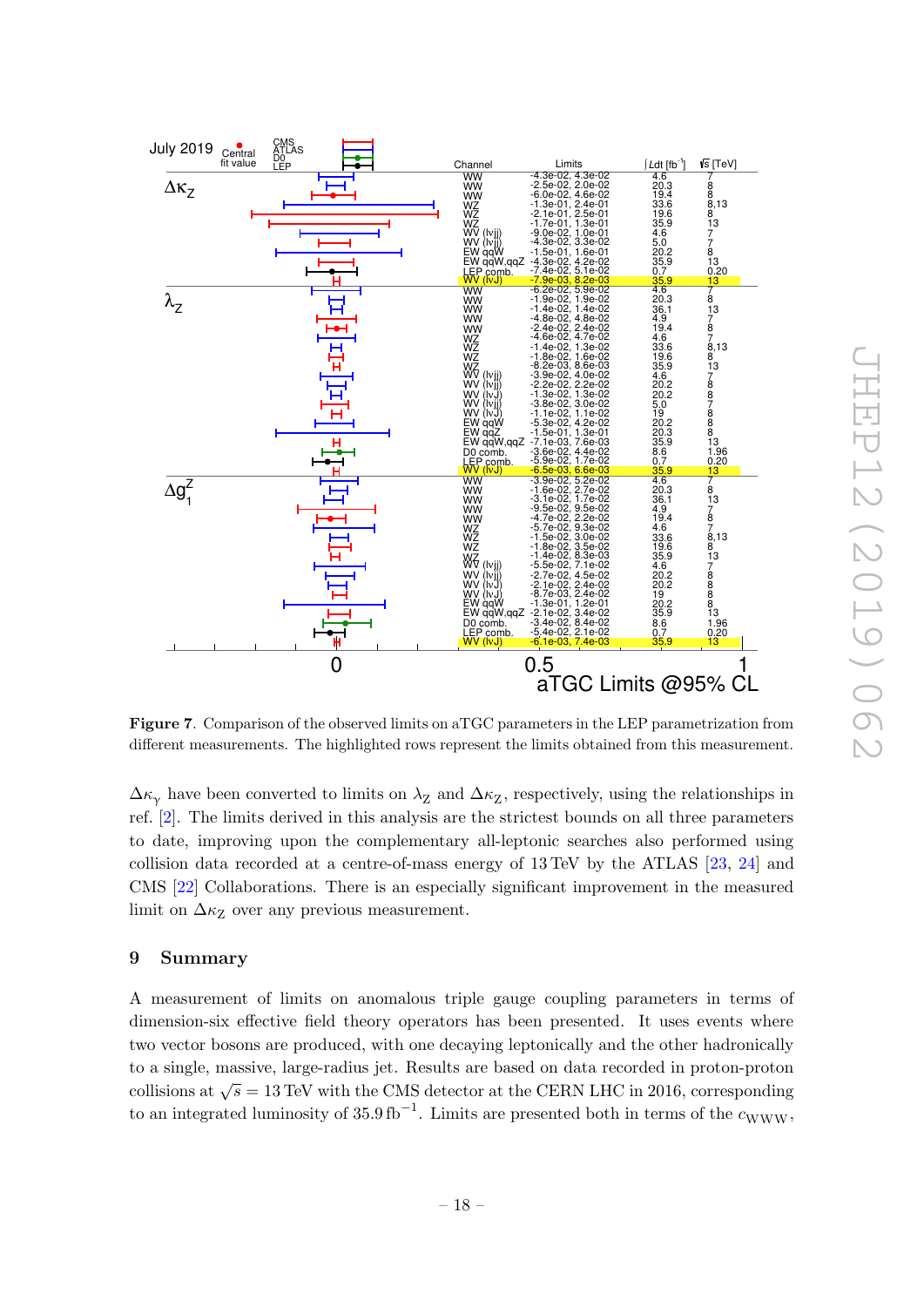$c_W$ , and  $c_B$  parameters (scaled by an overall new physics energy scale  $\Lambda$ ) in the effective field theory parametrization, and the  $\lambda_Z$ ,  $\Delta g_1^Z$  $\frac{1}{1}$ , and  $\Delta \kappa_Z$  parameters in the LEP parametrization. For each parametrization, limits are set at 95% confidence level on individual parameters, as well as on pairwise combinations of parameters. Limits on individual parameters in the effective field theory parametrization are determined to be  $-1.58 < c_{\rm WWW}/\Lambda^2 < 1.59 \,\rm TeV^{-2},$  $-2.00 < c_W/\Lambda^2 < 2.65 \,\text{TeV}^{-2}$ , and  $-8.78 < c_B/\Lambda^2 < 8.54 \,\text{TeV}^{-2}$ , in agreement with standard model expectations of zero for each parameter. These are the strictest bounds on these parameters to date.

# Acknowledgments

We congratulate our colleagues in the CERN accelerator departments for the excellent performance of the LHC and thank the technical and administrative staffs at CERN and at other CMS institutes for their contributions to the success of the CMS effort. In addition, we gratefully acknowledge the computing centres and personnel of the Worldwide LHC Computing Grid for delivering so effectively the computing infrastructure essential to our analyses. Finally, we acknowledge the enduring support for the construction and operation of the LHC and the CMS detector provided by the following funding agencies: BMBWF and FWF (Austria); FNRS and FWO (Belgium); CNPq, CAPES, FAPERJ, FAPERGS, and FAPESP (Brazil); MES (Bulgaria); CERN; CAS, MoST, and NSFC (China); COL-CIENCIAS (Colombia); MSES and CSF (Croatia); RPF (Cyprus); SENESCYT (Ecuador); MoER, ERC IUT, PUT and ERDF (Estonia); Academy of Finland, MEC, and HIP (Finland); CEA and CNRS/IN2P3 (France); BMBF, DFG, and HGF (Germany); GSRT (Greece); NKFIA (Hungary); DAE and DST (India); IPM (Iran); SFI (Ireland); INFN (Italy); MSIP and NRF (Republic of Korea); MES (Latvia); LAS (Lithuania); MOE and UM (Malaysia); BUAP, CINVESTAV, CONACYT, LNS, SEP, and UASLP-FAI (Mexico); MOS (Montenegro); MBIE (New Zealand); PAEC (Pakistan); MSHE and NSC (Poland); FCT (Portugal); JINR (Dubna); MON, RosAtom, RAS, RFBR, and NRC KI (Russia); MESTD (Serbia); SEIDI, CPAN, PCTI, and FEDER (Spain); MOSTR (Sri Lanka); Swiss Funding Agencies (Switzerland); MST (Taipei); ThEPCenter, IPST, STAR, and NSTDA (Thailand); TUBITAK and TAEK (Turkey); NASU and SFFR (Ukraine); STFC (United Kingdom); DOE and NSF (U.S.A.).

Individuals have received support from the Marie-Curie programme and the European Research Council and Horizon 2020 Grant, contract Nos. 675440, 752730, and 765710 (European Union); the Leventis Foundation; the A.P. Sloan Foundation; the Alexander von Humboldt Foundation; the Belgian Federal Science Policy Office; the Fonds pour la Formation `a la Recherche dans l'Industrie et dans l'Agriculture (FRIA-Belgium); the Agentschap voor Innovatie door Wetenschap en Technologie (IWT-Belgium); the F.R.S.-FNRS and FWO (Belgium) under the "Excellence of Science — EOS" — be.h project n. 30820817; the Beijing Municipal Science & Technology Commission, No. Z181100004218003; the Ministry of Education, Youth and Sports (MEYS) of the Czech Republic; the Lendület ("Momentum") Programme and the J´anos Bolyai Research Scholarship of the Hungarian Academy of Sciences, the New National Excellence Program UNKP, the NKFIA research ´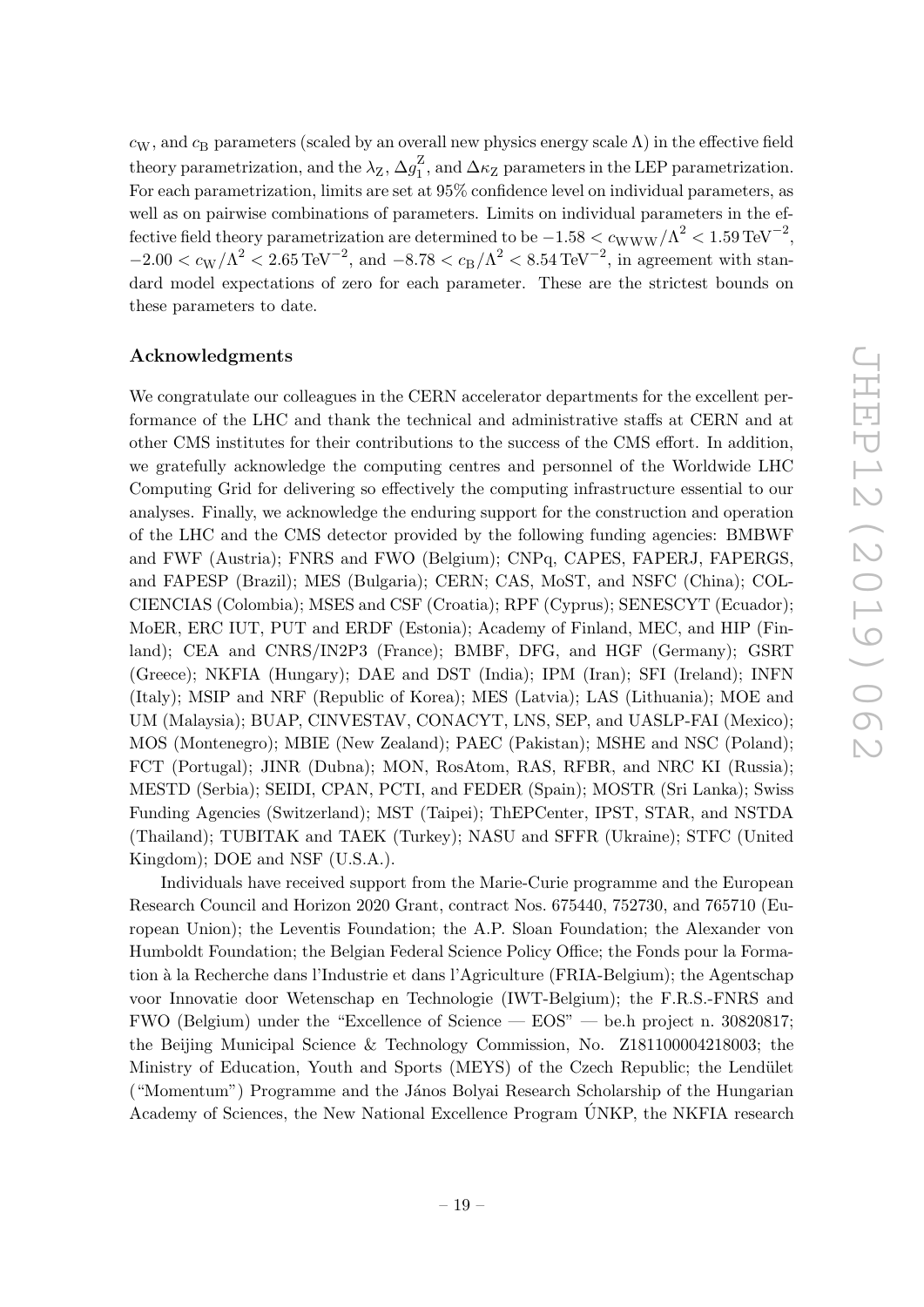grants 123842, 123959, 124845, 124850, 125105, 128713, 128786, and 129058 (Hungary); the Council of Science and Industrial Research, India; the HOMING PLUS programme of the Foundation for Polish Science, cofinanced from European Union, Regional Development Fund, the Mobility Plus programme of the Ministry of Science and Higher Education, the National Science Center (Poland), contracts Harmonia 2014/14/M/ST2/00428, Opus 2014/13/B/ST2/02543, 2014/15/B/ST2/03998, and 2015/19/B/ST2/02861, Sonatabis 2012/07/E/ST2/01406; the National Priorities Research Program by Qatar National Research Fund; the Ministry of Science and Education, grant no. 3.2989.2017 (Russia); the Programa Estatal de Fomento de la Investigación Científica y Técnica de Excelencia María de Maeztu, grant MDM-2015-0509 and the Programa Severo Ochoa del Principado de Asturias; the Thalis and Aristeia programmes cofinanced by EU-ESF and the Greek NSRF; the Rachadapisek Sompot Fund for Postdoctoral Fellowship, Chulalongkorn University and the Chulalongkorn Academic into Its 2nd Century Project Advancement Project (Thailand); the Welch Foundation, contract C-1845; and the Weston Havens Foundation (U.S.A.).

Open Access. This article is distributed under the terms of the Creative Commons Attribution License [\(CC-BY 4.0\)](https://creativecommons.org/licenses/by/4.0/), which permits any use, distribution and reproduction in any medium, provided the original author(s) and source are credited.

# References

- <span id="page-20-0"></span>[1] K. Hagiwara, S. Ishihara, R. Szalapski and D. Zeppenfeld, Low-energy effects of new interactions in the electroweak boson sector, Phys. Rev.  $\bf{D}$  48 [\(1993\) 2182](https://doi.org/10.1103/PhysRevD.48.2182) [IN[SPIRE](https://inspirehep.net/search?p=find+J+%22Phys.Rev.,D48,2182%22)].
- <span id="page-20-1"></span>[2] C. Degrande et al., Effective field theory: a modern approach to anomalous couplings, [Annals](https://doi.org/10.1016/j.aop.2013.04.016) Phys. 335 [\(2013\) 21](https://doi.org/10.1016/j.aop.2013.04.016) [[arXiv:1205.4231](https://arxiv.org/abs/1205.4231)] [IN[SPIRE](https://inspirehep.net/search?p=find+EPRINT+arXiv:1205.4231)].
- <span id="page-20-2"></span>[3] K. Hagiwara, R.D. Peccei, D. Zeppenfeld and K. Hikasa, *Probing the weak boson sector in*  $e^+e^- \to W^+W^-$ , [Nucl. Phys.](https://doi.org/10.1016/0550-3213(87)90685-7) **B** 282 (1987) 253 [IN[SPIRE](https://inspirehep.net/search?p=find+J+%22Nucl.Phys.,B282,253%22)].
- <span id="page-20-3"></span>[4] G. Buchalla, O. Catà, R. Rahn and M. Schlaffer, *Effective field theory analysis of new* physics in  $e^+e^- \rightarrow W^+W^-$  at a linear collider, [Eur. Phys. J.](https://doi.org/10.1140/epjc/s10052-013-2589-1) C 73 (2013) 2589 [[arXiv:1302.6481](https://arxiv.org/abs/1302.6481)] [IN[SPIRE](https://inspirehep.net/search?p=find+EPRINT+arXiv:1302.6481)].
- <span id="page-20-4"></span>[5] CMS collaboration, Jet algorithms performance in 13 TeV data, [CMS-PAS-JME-16-003](http://cds.cern.ch/record/2256875) (2016).
- <span id="page-20-5"></span>[6] CMS collaboration, Measurement of the ZZ production cross section and search for anomalous couplings in  $22\ell$  final states in pp collisions at  $\sqrt{s} = 7$  TeV, JHEP 01 [\(2013\)](https://doi.org/10.1007/JHEP01(2013)063) [063](https://doi.org/10.1007/JHEP01(2013)063) [[arXiv:1211.4890](https://arxiv.org/abs/1211.4890)] [IN[SPIRE](https://inspirehep.net/search?p=find+EPRINT+arXiv:1211.4890)].
- <span id="page-20-6"></span>[7] CMS collaboration, *Measurement of the*  $W^+W^-$  cross section in pp collisions at  $\sqrt{s} = 7$ TeV and limits on anomalous  $WW\gamma$  and  $WWZ$  couplings, [Eur. Phys. J.](https://doi.org/10.1140/epjc/s10052-013-2610-8) C 73 (2013) 2610 [[arXiv:1306.1126](https://arxiv.org/abs/1306.1126)] [IN[SPIRE](https://inspirehep.net/search?p=find+EPRINT+arXiv:1306.1126)].
- [8] CMS collaboration, Measurement of the  $pp \rightarrow ZZ$  production cross section and constraints on anomalous triple gauge couplings in four-lepton final states at  $\sqrt{s} = 8 \text{ TeV}$ , [Phys. Lett.](https://doi.org/10.1016/j.physletb.2014.11.059) B 740 [\(2015\) 250](https://doi.org/10.1016/j.physletb.2014.11.059) [[Erratum ibid.](https://doi.org/10.1016/j.physletb.2016.04.010) B 757 (2016) 569] [[arXiv:1406.0113](https://arxiv.org/abs/1406.0113)] [IN[SPIRE](https://inspirehep.net/search?p=find+EPRINT+arXiv:1406.0113)].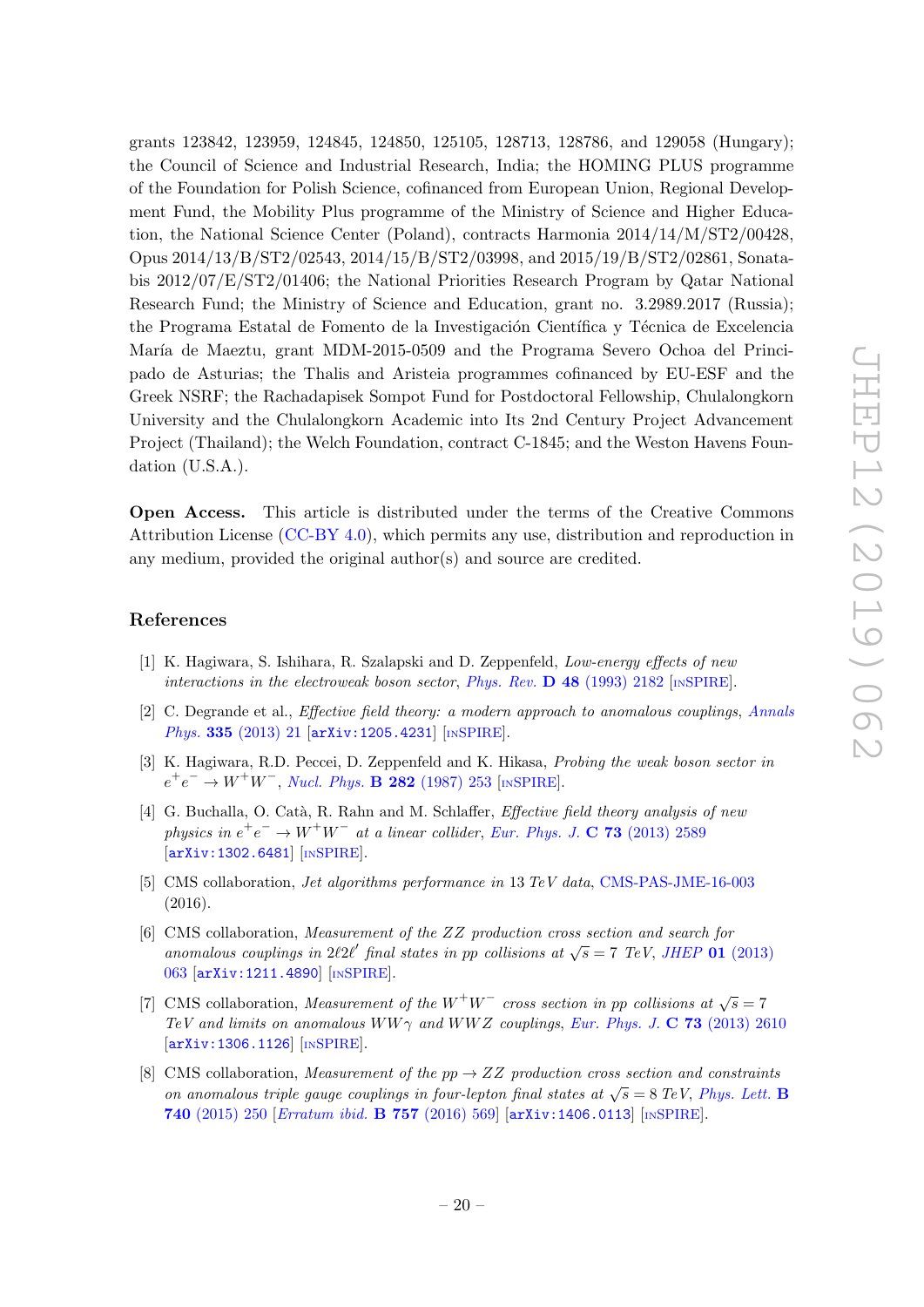- [9] CMS collaboration, Measurement of the  $W^+W^-$  cross section in pp collisions at  $\sqrt{s} = 8 \text{ TeV}$  and limits on anomalous gauge couplings, [Eur. Phys. J.](https://doi.org/10.1140/epjc/s10052-016-4219-1) C 76 (2016) 401 [[arXiv:1507.03268](https://arxiv.org/abs/1507.03268)] [IN[SPIRE](https://inspirehep.net/search?p=find+EPRINT+arXiv:1507.03268)].
- <span id="page-21-0"></span>[10] CMS collaboration, Measurement of the WZ production cross section in pp collisions at  $\sqrt{s}$  = 7 and 8 TeV and search for anomalous triple gauge couplings at  $\sqrt{s}$  = 8 TeV, [Eur.](https://doi.org/10.1140/epjc/s10052-017-4730-z) Phys. J. C 77 [\(2017\) 236](https://doi.org/10.1140/epjc/s10052-017-4730-z) [[arXiv:1609.05721](https://arxiv.org/abs/1609.05721)] [IN[SPIRE](https://inspirehep.net/search?p=find+EPRINT+arXiv:1609.05721)].
- [11] CMS collaboration, Measurements of the  $pp \rightarrow ZZ$  production cross section and the  $Z \rightarrow 4\ell$ branching fraction and constraints on anomalous triple gauge couplings at  $\sqrt{s} = 13 \text{ TeV}$ , [Eur.](https://doi.org/10.1140/epjc/s10052-018-5567-9) Phys. J. C 78 [\(2018\) 165](https://doi.org/10.1140/epjc/s10052-018-5567-9) [Erratum ibid. C 78 (2018) 515] [[arXiv:1709.08601](https://arxiv.org/abs/1709.08601)] [IN[SPIRE](https://inspirehep.net/search?p=find+EPRINT+arXiv:1709.08601)].
- [12] ATLAS collaboration, Measurement of the  $W^{\pm}Z$  production cross section and limits on anomalous triple gauge couplings in proton-proton collisions at  $\sqrt{s} = 7$  TeV with the ATLAS detector, *[Phys. Lett.](https://doi.org/10.1016/j.physletb.2012.02.053)* **B 709** (2012) 341 [[arXiv:1111.5570](https://arxiv.org/abs/1111.5570)] [IN[SPIRE](https://inspirehep.net/search?p=find+EPRINT+arXiv:1111.5570)].
- [13] ATLAS collaboration, Measurement of the ZZ production cross section and limits on anomalous neutral triple gauge couplings in proton-proton collisions at  $\sqrt{s} = 7$  TeV with the  $ATLAS$  detector, [Phys. Rev. Lett.](https://doi.org/10.1103/PhysRevLett.108.041804) 108 (2012) 041804  $[array:1110.5016]$   $[$ IN[SPIRE](https://inspirehep.net/search?p=find+EPRINT+arXiv:1110.5016)].
- [14] ATLAS collaboration, *Measurement of the WW cross section in*  $\sqrt{s} = 7$  TeV pp collisions with the ATLAS detector and limits on anomalous gauge couplings, [Phys. Lett.](https://doi.org/10.1016/j.physletb.2012.05.003)  $\bf{B}$  712 (2012) [289](https://doi.org/10.1016/j.physletb.2012.05.003) [[arXiv:1203.6232](https://arxiv.org/abs/1203.6232)] [IN[SPIRE](https://inspirehep.net/search?p=find+EPRINT+arXiv:1203.6232)].
- <span id="page-21-2"></span>[15] ATLAS collaboration, Measurement of WZ production in proton-proton collisions at  $\sqrt{s} = 7$ TeV with the ATLAS detector, [Eur. Phys. J.](https://doi.org/10.1140/epjc/s10052-012-2173-0) C  $72$  (2012) 2173 [[arXiv:1208.1390](https://arxiv.org/abs/1208.1390)] [IN[SPIRE](https://inspirehep.net/search?p=find+EPRINT+arXiv:1208.1390)].
- <span id="page-21-3"></span>[16] ATLAS collaboration, Measurement of  $W^+W^-$  production in pp collisions at  $\sqrt{s} = 7$  TeV with the ATLAS detector and limits on anomalous  $WWZ$  and  $WW\gamma$  couplings, [Phys. Rev.](https://doi.org/10.1103/PhysRevD.87.112001) D 87 [\(2013\) 112001](https://doi.org/10.1103/PhysRevD.87.112001) [Erratum ibid. D 88 (2013) 079906] [[arXiv:1210.2979](https://arxiv.org/abs/1210.2979)] [IN[SPIRE](https://inspirehep.net/search?p=find+EPRINT+arXiv:1210.2979)].
- [17] ATLAS collaboration, Measurement of ZZ production in pp collisions at  $\sqrt{s} = 7$  TeV and limits on anomalous ZZZ and  $ZZ\gamma$  couplings with the ATLAS detector, JHEP 03 [\(2013\)](https://doi.org/10.1007/JHEP03(2013)128) [128](https://doi.org/10.1007/JHEP03(2013)128) [[arXiv:1211.6096](https://arxiv.org/abs/1211.6096)] [IN[SPIRE](https://inspirehep.net/search?p=find+EPRINT+arXiv:1211.6096)].
- <span id="page-21-4"></span>[18] ATLAS collaboration, Measurement of total and differential  $W^+W^-$  production cross sections in proton-proton collisions at  $\sqrt{s} = 8$  TeV with the ATLAS detector and limits on anomalous triple-gauge-boson couplings, JHEP 09 [\(2016\) 029](https://doi.org/10.1007/JHEP09(2016)029) [[arXiv:1603.01702](https://arxiv.org/abs/1603.01702)] [IN[SPIRE](https://inspirehep.net/search?p=find+EPRINT+arXiv:1603.01702)].
- <span id="page-21-5"></span>[19] ATLAS collaboration, Measurements of  $W^{\pm}Z$  production cross sections in pp collisions at  $\sqrt{s} = 8$  TeV with the ATLAS detector and limits on anomalous gauge boson self-couplings, Phys. Rev. D 93 [\(2016\) 092004](https://doi.org/10.1103/PhysRevD.93.092004) [[arXiv:1603.02151](https://arxiv.org/abs/1603.02151)] [IN[SPIRE](https://inspirehep.net/search?p=find+EPRINT+arXiv:1603.02151)].
- [20] ATLAS collaboration, Measurement of the ZZ production cross section in proton-proton collisions at  $\sqrt{s} = 8$  TeV using the  $ZZ \to \ell^- \ell^+ \ell'^- \ell'^+$  and  $ZZ \to \ell^- \ell^+ \nu \bar{\nu}$  decay channels with the ATLAS detector, JHEP  $01$  [\(2017\) 099](https://doi.org/10.1007/JHEP01(2017)099) [[arXiv:1610.07585](https://arxiv.org/abs/1610.07585)] [IN[SPIRE](https://inspirehep.net/search?p=find+EPRINT+arXiv:1610.07585)].
- [21] ATLAS collaboration,  $ZZ \to \ell^+ \ell^- \ell^{\prime +} \ell^{\prime -}$  cross-section measurements and search for anomalous triple gauge couplings in 13 TeV pp collisions with the ATLAS detector, [Phys.](https://doi.org/10.1103/PhysRevD.97.032005) Rev. D 97 [\(2018\) 032005](https://doi.org/10.1103/PhysRevD.97.032005) [[arXiv:1709.07703](https://arxiv.org/abs/1709.07703)] [IN[SPIRE](https://inspirehep.net/search?p=find+EPRINT+arXiv:1709.07703)].
- <span id="page-21-1"></span>[22] CMS collaboration, Measurements of the  $pp \rightarrow WZ$  inclusive and differential production cross sections and constraints on charged anomalous triple gauge couplings at  $\sqrt{s} = 13$  TeV, JHEP 04 [\(2019\) 122](https://doi.org/10.1007/JHEP04(2019)122) [[arXiv:1901.03428](https://arxiv.org/abs/1901.03428)] [IN[SPIRE](https://inspirehep.net/search?p=find+EPRINT+arXiv:1901.03428)].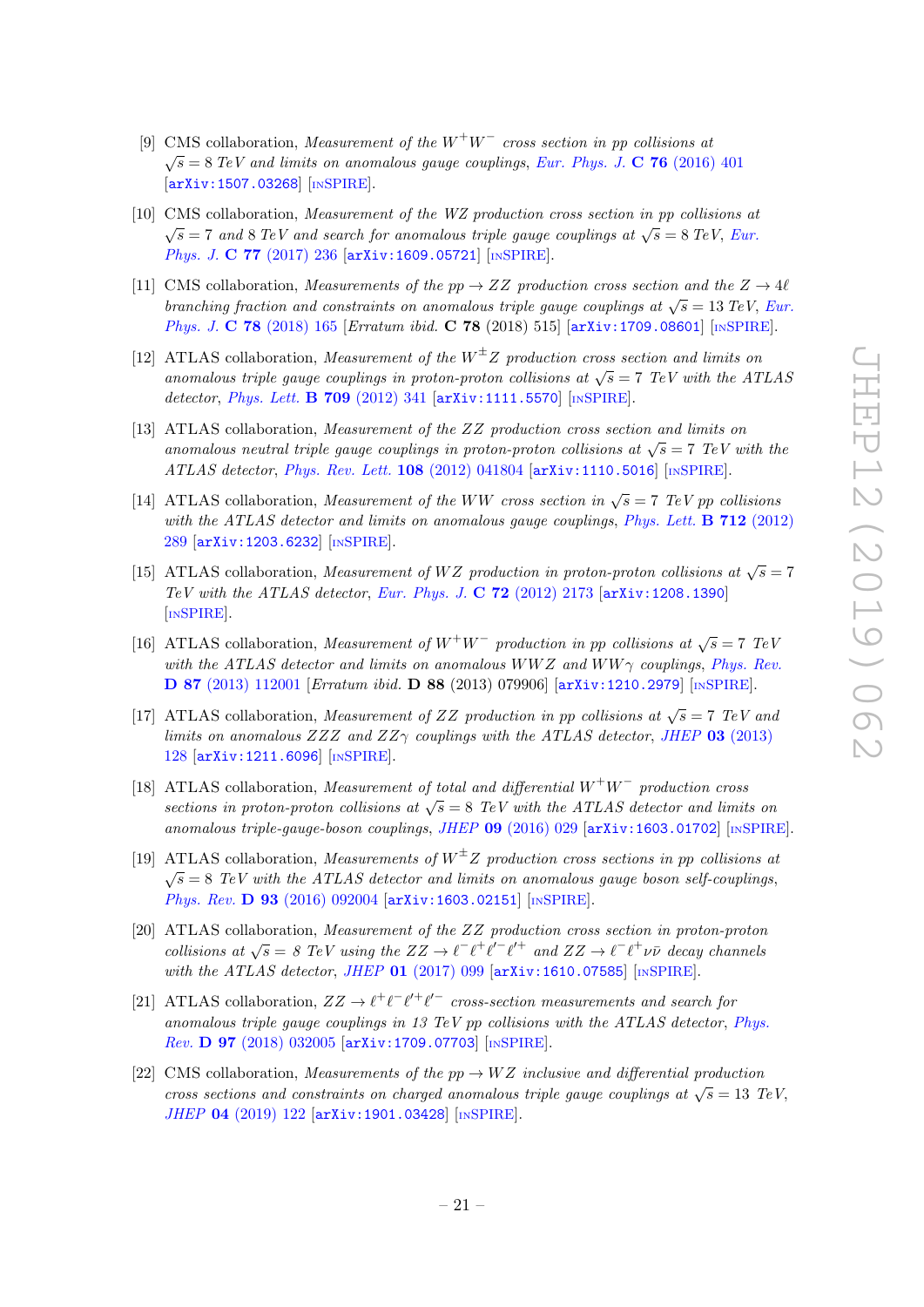- <span id="page-22-12"></span>[23] ATLAS collaboration, Measurement of  $W^{\pm}Z$  boson pair-production in pp collisions at  $\sqrt{s} = 13$  TeV with the ATLAS detector and confidence intervals for anomalous triple gauge boson couplings, [ATLAS-CONF-2016-043](http://cds.cern.ch/record/2206093) (2016).
- <span id="page-22-0"></span>[24] ATLAS collaboration, Measurement of fiducial and differential  $W^+W^-$  production cross-sections at  $\sqrt{s} = 13$  TeV with the ATLAS detector, [Eur. Phys. J.](https://doi.org/10.1140/epjc/s10052-019-7371-6) C 79 (2019) 884 [[arXiv:1905.04242](https://arxiv.org/abs/1905.04242)] [IN[SPIRE](https://inspirehep.net/search?p=find+EPRINT+arXiv:1905.04242)].
- <span id="page-22-1"></span>[25] CMS collaboration, Measurement of the sum of WW and WZ production with  $W +$  dijet events in pp collisions at  $\sqrt{s} = 7$  TeV, [Eur. Phys. J.](https://doi.org/10.1140/epjc/s10052-013-2283-3) C 73 (2013) 2283 [[arXiv:1210.7544](https://arxiv.org/abs/1210.7544)] [IN[SPIRE](https://inspirehep.net/search?p=find+EPRINT+arXiv:1210.7544)].
- <span id="page-22-11"></span>[26] CMS collaboration, Search for anomalous couplings in boosted WW/WZ  $\rightarrow \ell \nu q \bar{q}$  production in proton-proton collisions at  $\sqrt{s} = 8$  TeV, [Phys. Lett.](https://doi.org/10.1016/j.physletb.2017.06.009) **B** 772 (2017) 21 [[arXiv:1703.06095](https://arxiv.org/abs/1703.06095)] [IN[SPIRE](https://inspirehep.net/search?p=find+EPRINT+arXiv:1703.06095)].
- <span id="page-22-13"></span>[27] ATLAS collaboration, Measurement of the  $WW + WZ$  cross section and limits on anomalous triple gauge couplings using final states with one lepton, missing transverse momentum, and two jets with the ATLAS detector at  $\sqrt{s} = 7$  TeV, JHEP 01 [\(2015\) 049](https://doi.org/10.1007/JHEP01(2015)049) [[arXiv:1410.7238](https://arxiv.org/abs/1410.7238)] [IN[SPIRE](https://inspirehep.net/search?p=find+EPRINT+arXiv:1410.7238)].
- <span id="page-22-2"></span>[28] ATLAS collaboration, Measurement of  $WW/WZ \rightarrow \ell \nu qq'$  production with the hadronically decaying boson reconstructed as one or two jets in pp collisions at  $\sqrt{s} = 8$  TeV with ATLAS, and constraints on anomalous gauge couplings, [Eur. Phys. J.](https://doi.org/10.1140/epjc/s10052-017-5084-2)  $C$  77 (2017) 563 [[arXiv:1706.01702](https://arxiv.org/abs/1706.01702)] [IN[SPIRE](https://inspirehep.net/search?p=find+EPRINT+arXiv:1706.01702)].
- <span id="page-22-3"></span>[29] CMS collaboration, Search for a heavy resonance decaying to a pair of vector bosons in the lepton plus merged jet final state at  $\sqrt{s} = 13$  TeV, JHEP 05 [\(2018\) 088](https://doi.org/10.1007/JHEP05(2018)088) [[arXiv:1802.09407](https://arxiv.org/abs/1802.09407)] [IN[SPIRE](https://inspirehep.net/search?p=find+EPRINT+arXiv:1802.09407)].
- <span id="page-22-4"></span>[30] CMS collaboration, The CMS trigger system, 2017 JINST 12 [P01020](https://doi.org/10.1088/1748-0221/12/01/P01020) [[arXiv:1609.02366](https://arxiv.org/abs/1609.02366)] [IN[SPIRE](https://inspirehep.net/search?p=find+EPRINT+arXiv:1609.02366)].
- <span id="page-22-5"></span>[31] CMS collaboration, *The CMS experiment at the CERN LHC*, 2008 JINST **3** [S08004](https://doi.org/10.1088/1748-0221/3/08/S08004) [IN[SPIRE](https://inspirehep.net/search?p=find+J+%22JINST,3,S08004%22)].
- <span id="page-22-6"></span>[32] J. Alwall et al., *The automated computation of tree-level and next-to-leading order* differential cross sections, and their matching to parton shower simulations, JHEP 07 [\(2014\)](https://doi.org/10.1007/JHEP07(2014)079) [079](https://doi.org/10.1007/JHEP07(2014)079) [[arXiv:1405.0301](https://arxiv.org/abs/1405.0301)] [IN[SPIRE](https://inspirehep.net/search?p=find+EPRINT+arXiv:1405.0301)].
- <span id="page-22-7"></span>[33] M. Grazzini, S. Kallweit, D. Rathlev and M. Wiesemann,  $W^{\pm}Z$  production at hadron colliders in NNLO QCD, [Phys. Lett.](https://doi.org/10.1016/j.physletb.2016.08.017) **B 761** (2016) 179 [[arXiv:1604.08576](https://arxiv.org/abs/1604.08576)] [IN[SPIRE](https://inspirehep.net/search?p=find+EPRINT+arXiv:1604.08576)].
- <span id="page-22-8"></span>[34] T. Gehrmann et al.,  $W^+W^-$  production at hadron colliders in next to next to leading order QCD, [Phys. Rev. Lett.](https://doi.org/10.1103/PhysRevLett.113.212001) 113 (2014) 212001 [[arXiv:1408.5243](https://arxiv.org/abs/1408.5243)] [IN[SPIRE](https://inspirehep.net/search?p=find+EPRINT+arXiv:1408.5243)].
- <span id="page-22-9"></span>[35] P. Nason, A new method for combining NLO QCD with shower Monte Carlo algorithms, JHEP 11 [\(2004\) 040](https://doi.org/10.1088/1126-6708/2004/11/040) [[hep-ph/0409146](https://arxiv.org/abs/hep-ph/0409146)] [IN[SPIRE](https://inspirehep.net/search?p=find+EPRINT+hep-ph/0409146)].
- [36] S. Frixione, P. Nason and C. Oleari, Matching NLO QCD computations with parton shower simulations: the POWHEG method, JHEP 11 [\(2007\) 070](https://doi.org/10.1088/1126-6708/2007/11/070)  $\ar{x}$ v:0709.2092] [IN[SPIRE](https://inspirehep.net/search?p=find+EPRINT+arXiv:0709.2092)].
- [37] S. Alioli, P. Nason, C. Oleari and E. Re, A general framework for implementing NLO calculations in shower Monte Carlo programs: the POWHEG BOX, JHEP  $06$  [\(2010\) 043](https://doi.org/10.1007/JHEP06(2010)043) [[arXiv:1002.2581](https://arxiv.org/abs/1002.2581)] [IN[SPIRE](https://inspirehep.net/search?p=find+EPRINT+arXiv:1002.2581)].
- <span id="page-22-10"></span>[38] E. Re, Single-top Wt-channel production matched with parton showers using the POWHEG method, [Eur. Phys. J.](https://doi.org/10.1140/epjc/s10052-011-1547-z) C 71 (2011) 1547  $\left[$ [arXiv:1009.2450](https://arxiv.org/abs/1009.2450) $\right]$  [IN[SPIRE](https://inspirehep.net/search?p=find+EPRINT+arXiv:1009.2450)].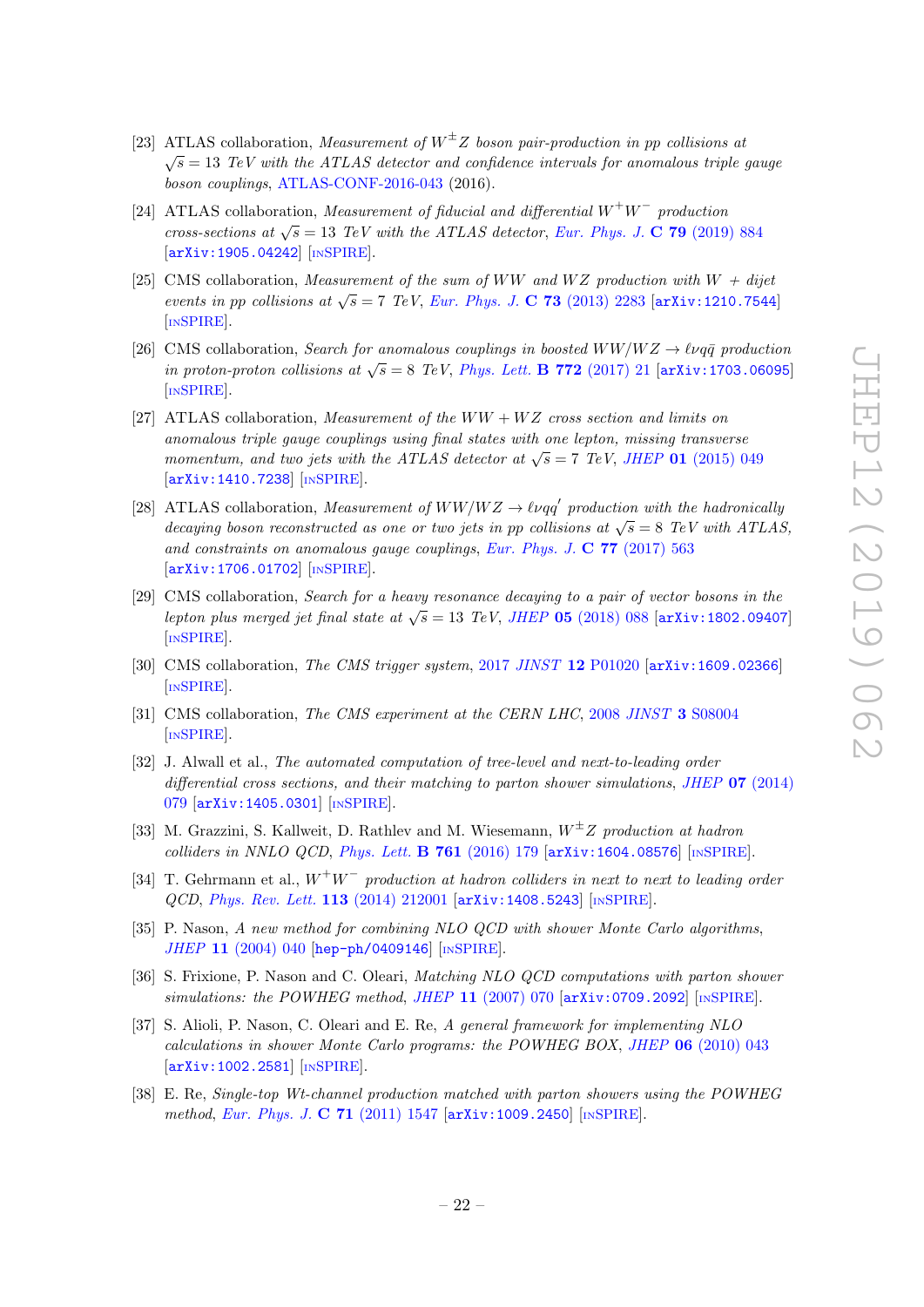- <span id="page-23-0"></span>[39] S. Alioli, P. Nason, C. Oleari and E. Re, NLO single-top production matched with shower in POWHEG: s- and t-channel contributions, JHEP 09 [\(2009\) 111](https://doi.org/10.1088/1126-6708/2009/09/111) [[Erratum ibid.](https://dx.doi.org/10.1007/JHEP02(2010)011) 02 (2010) [011\]](https://dx.doi.org/10.1007/JHEP02(2010)011) [[arXiv:0907.4076](https://arxiv.org/abs/0907.4076)] [IN[SPIRE](https://inspirehep.net/search?p=find+EPRINT+arXiv:0907.4076)].
- [40] S. Alioli, S.-O. Moch and P. Uwer, Hadronic top-quark pair-production with one jet and parton showering, JHEP  $01$  [\(2012\) 137](https://doi.org/10.1007/JHEP01(2012)137)  $\text{arXiv:1110.5251}$  $\text{arXiv:1110.5251}$  $\text{arXiv:1110.5251}$  [IN[SPIRE](https://inspirehep.net/search?p=find+EPRINT+arXiv:1110.5251)].
- [41] J.M. Campbell, R.K. Ellis, P. Nason and E. Re, Top-pair production and decay at NLO matched with parton showers, JHEP  $04$  [\(2015\) 114](https://doi.org/10.1007/JHEP04(2015)114) [[arXiv:1412.1828](https://arxiv.org/abs/1412.1828)] [IN[SPIRE](https://inspirehep.net/search?p=find+EPRINT+arXiv:1412.1828)].
- [42] R. Frederix, E. Re and P. Torrielli, Single-top t-channel hadroproduction in the four-flavour scheme with POWHEG and aMC@NLO, JHEP  $09$  [\(2012\) 130](https://doi.org/10.1007/JHEP09(2012)130) [[arXiv:1207.5391](https://arxiv.org/abs/1207.5391)] [IN[SPIRE](https://inspirehep.net/search?p=find+EPRINT+arXiv:1207.5391)].
- [43] S. Frixione, G. Ridolfi and P. Nason, A positive-weight next-to-leading-order Monte Carlo for heavy flavour hadroproduction, JHEP 09 [\(2007\) 126](https://doi.org/10.1088/1126-6708/2007/09/126)  $\left[$ [arXiv:0707.3088](https://arxiv.org/abs/0707.3088) $\right]$   $\left[$ IN[SPIRE](https://inspirehep.net/search?p=find+EPRINT+arXiv:0707.3088) $\right]$ .
- [44] T. Melia, P. Nason, R. Röntsch and G. Zanderighi,  $W^+W^-$ ,  $WZ$  and ZZ production in the POWHEG BOX, JHEP 11 [\(2011\) 078](https://doi.org/10.1007/JHEP11(2011)078) [[arXiv:1107.5051](https://arxiv.org/abs/1107.5051)] [IN[SPIRE](https://inspirehep.net/search?p=find+EPRINT+arXiv:1107.5051)].
- <span id="page-23-1"></span>[45] P. Nason and G. Zanderighi,  $W^+W^-$ ,  $WZ$  and ZZ production in the POWHEG-BOX-V2, [Eur. Phys. J.](https://doi.org/10.1140/epjc/s10052-013-2702-5) C 74 (2014) 2702 [[arXiv:1311.1365](https://arxiv.org/abs/1311.1365)] [IN[SPIRE](https://inspirehep.net/search?p=find+EPRINT+arXiv:1311.1365)].
- <span id="page-23-2"></span>[46] T. Sjöstrand et al., An introduction to PYTHIA 8.2, [Comput. Phys. Commun.](https://doi.org/10.1016/j.cpc.2015.01.024) 191 (2015) [159](https://doi.org/10.1016/j.cpc.2015.01.024) [[arXiv:1410.3012](https://arxiv.org/abs/1410.3012)] [IN[SPIRE](https://inspirehep.net/search?p=find+EPRINT+arXiv:1410.3012)].
- <span id="page-23-3"></span>[47] R. Frederix and S. Frixione, Merging meets matching in MC@NLO, JHEP 12 [\(2012\) 061](https://doi.org/10.1007/JHEP12(2012)061) [[arXiv:1209.6215](https://arxiv.org/abs/1209.6215)] [IN[SPIRE](https://inspirehep.net/search?p=find+EPRINT+arXiv:1209.6215)].
- <span id="page-23-4"></span>[48] J. Alwall et al., Comparative study of various algorithms for the merging of parton showers and matrix elements in hadronic collisions, [Eur. Phys. J.](https://doi.org/10.1140/epjc/s10052-007-0490-5) C 53 (2008) 473 [[arXiv:0706.2569](https://arxiv.org/abs/0706.2569)] [IN[SPIRE](https://inspirehep.net/search?p=find+EPRINT+arXiv:0706.2569)].
- <span id="page-23-5"></span>[49] CMS collaboration, Investigations of the impact of the parton shower tuning in PYTHIA 8 in the modelling of tt at  $\sqrt{s} = 8$  and 13 TeV, [CMS-PAS-TOP-16-021](http://cds.cern.ch/record/2235192) (2016).
- <span id="page-23-6"></span>[50] CMS collaboration, Event generator tunes obtained from underlying event and multiparton scattering measurements, [Eur. Phys. J.](https://doi.org/10.1140/epjc/s10052-016-3988-x) C  $76$  (2016) 155 [[arXiv:1512.00815](https://arxiv.org/abs/1512.00815)] [IN[SPIRE](https://inspirehep.net/search?p=find+EPRINT+arXiv:1512.00815)].
- <span id="page-23-7"></span>[51] J.M. Campbell, R.K. Ellis and D.L. Rainwater, Next-to-leading order QCD predictions for  $W + 2$  jet and  $Z + 2$  jet production at the CERN LHC, Phys. Rev. **D 68** [\(2003\) 094021](https://doi.org/10.1103/PhysRevD.68.094021) [[hep-ph/0308195](https://arxiv.org/abs/hep-ph/0308195)] [IN[SPIRE](https://inspirehep.net/search?p=find+EPRINT+hep-ph/0308195)].
- <span id="page-23-8"></span>[52] M. Czakon and A. Mitov,  $Top++: a program for the calculation of the top-pair cross-section$ at hadron colliders, [Comput. Phys. Commun.](https://doi.org/10.1016/j.cpc.2014.06.021) 185 (2014) 2930 [[arXiv:1112.5675](https://arxiv.org/abs/1112.5675)] [IN[SPIRE](https://inspirehep.net/search?p=find+EPRINT+arXiv:1112.5675)].
- <span id="page-23-9"></span>[53] NNPDF collaboration, *Parton distributions for the LHC Run II, JHEP* **04** [\(2015\) 040](https://doi.org/10.1007/JHEP04(2015)040) [[arXiv:1410.8849](https://arxiv.org/abs/1410.8849)] [IN[SPIRE](https://inspirehep.net/search?p=find+EPRINT+arXiv:1410.8849)].
- <span id="page-23-10"></span>[54] GEANT4 collaboration,  $GEANT4 - A$  simulation toolkit, [Nucl. Instrum. Meth.](https://doi.org/10.1016/S0168-9002(03)01368-8) A 506 [\(2003\) 250](https://doi.org/10.1016/S0168-9002(03)01368-8) [IN[SPIRE](https://inspirehep.net/search?p=find+J+%22Nucl.Instrum.Meth.,A506,250%22)].
- <span id="page-23-11"></span>[55] CMS collaboration, Performance of electron reconstruction and selection with the CMS  $\alpha$  detector in proton-proton collisions at  $\sqrt{s} = 8$  TeV, 2015 JINST 10 [P06005](https://doi.org/10.1088/1748-0221/10/06/P06005) [[arXiv:1502.02701](https://arxiv.org/abs/1502.02701)] [IN[SPIRE](https://inspirehep.net/search?p=find+EPRINT+arXiv:1502.02701)].
- <span id="page-23-12"></span>[56] CMS collaboration, Performance of the CMS muon detector and muon reconstruction with proton-proton collisions at  $\sqrt{s} = 13 \text{ TeV}$ , 2018 JINST 13 [P06015](https://doi.org/10.1088/1748-0221/13/06/P06015) [[arXiv:1804.04528](https://arxiv.org/abs/1804.04528)] [IN[SPIRE](https://inspirehep.net/search?p=find+EPRINT+arXiv:1804.04528)].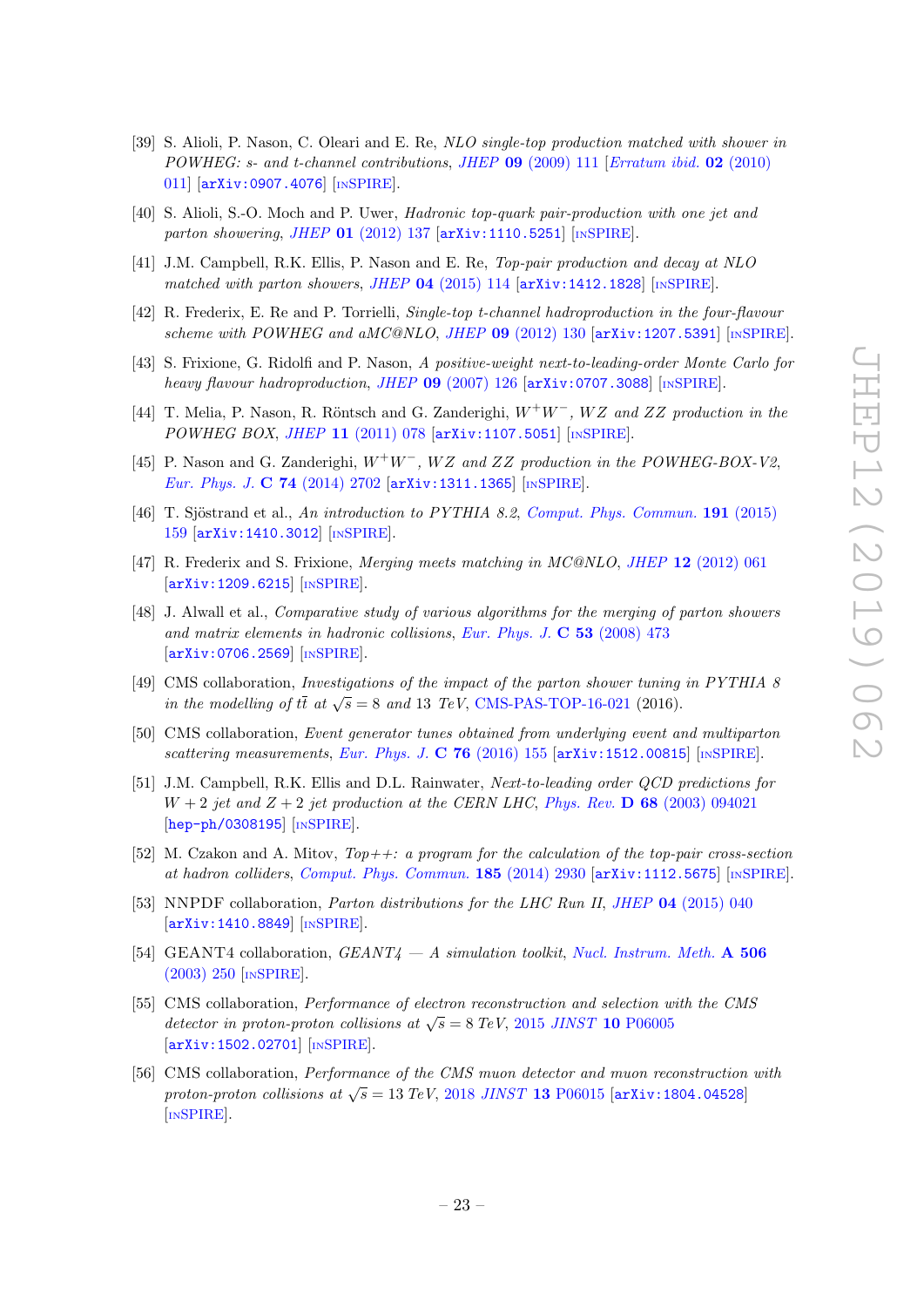- <span id="page-24-0"></span>[57] M. Cacciari, G.P. Salam and G. Soyez, *The anti-k<sub>t</sub>* jet clustering algorithm, *JHEP* **04** [\(2008\)](https://doi.org/10.1088/1126-6708/2008/04/063) [063](https://doi.org/10.1088/1126-6708/2008/04/063) [[arXiv:0802.1189](https://arxiv.org/abs/0802.1189)] [IN[SPIRE](https://inspirehep.net/search?p=find+EPRINT+arXiv:0802.1189)].
- <span id="page-24-1"></span>[58] M. Cacciari, G.P. Salam and G. Soyez, FastJet user manual, [Eur. Phys. J.](https://doi.org/10.1140/epjc/s10052-012-1896-2) C 72 (2012) 1896 [[arXiv:1111.6097](https://arxiv.org/abs/1111.6097)] [IN[SPIRE](https://inspirehep.net/search?p=find+EPRINT+arXiv:1111.6097)].
- <span id="page-24-2"></span>[59] CMS collaboration, *Technical proposal for the Phase-II upgrade of the CMS detector*, [CERN-LHCC-2015-010](http://cds.cern.ch/record/2020886) (2015).
- <span id="page-24-3"></span>[60] CMS collaboration, Particle-flow reconstruction and global event description with the CMS detector, 2017 JINST 12 [P10003](https://doi.org/10.1088/1748-0221/12/10/P10003) [[arXiv:1706.04965](https://arxiv.org/abs/1706.04965)] [IN[SPIRE](https://inspirehep.net/search?p=find+EPRINT+arXiv:1706.04965)].
- <span id="page-24-4"></span>[61] CMS collaboration, Energy calibration and resolution of the CMS electromagnetic calorimeter in pp collisions at  $\sqrt{s} = 7$  TeV, 2013 JINST 8 [P09009](https://doi.org/10.1088/1748-0221/8/09/P09009) [[arXiv:1306.2016](https://arxiv.org/abs/1306.2016)] [IN[SPIRE](https://inspirehep.net/search?p=find+EPRINT+arXiv:1306.2016)].
- <span id="page-24-5"></span>[62] CMS collaboration, Search for physics beyond the standard model in dilepton mass spectra in proton-proton collisions at  $\sqrt{s} = 8$  TeV, JHEP 04 [\(2015\) 025](https://doi.org/10.1007/JHEP04(2015)025) [[arXiv:1412.6302](https://arxiv.org/abs/1412.6302)] [IN[SPIRE](https://inspirehep.net/search?p=find+EPRINT+arXiv:1412.6302)].
- <span id="page-24-6"></span>[63] CMS collaboration, Search for narrow resonances in dilepton mass spectra in proton-proton collisions at  $\sqrt{s} = 13$  TeV and combination with 8 TeV data, [Phys. Lett.](https://doi.org/10.1016/j.physletb.2017.02.010) **B** 768 (2017) 57 [[arXiv:1609.05391](https://arxiv.org/abs/1609.05391)] [IN[SPIRE](https://inspirehep.net/search?p=find+EPRINT+arXiv:1609.05391)].
- <span id="page-24-7"></span>[64] CMS collaboration, Performance of CMS muon reconstruction in pp collision events at  $\sqrt{s}$  = 7 TeV, 2012 JINST 7 [P10002](https://doi.org/10.1088/1748-0221/7/10/P10002) [[arXiv:1206.4071](https://arxiv.org/abs/1206.4071)] [IN[SPIRE](https://inspirehep.net/search?p=find+EPRINT+arXiv:1206.4071)].
- <span id="page-24-8"></span>[65] CMS collaboration, *Jet energy scale and resolution in the CMS experiment in pp collisions* at 8 TeV, 2017 JINST 12 [P02014](https://doi.org/10.1088/1748-0221/12/02/P02014)  $arXiv:1607.03663$  [IN[SPIRE](https://inspirehep.net/search?p=find+EPRINT+arXiv:1607.03663)].
- <span id="page-24-9"></span>[66] CMS collaboration, Performance of missing transverse momentum in pp collisions at  $\sqrt{s} = 13$  TeV using the CMS detector, [CMS-PAS-JME-17-001](http://cds.cern.ch/record/2628600) (2017).
- <span id="page-24-10"></span>[67] CMS collaboration, *Identification of heavy-flavour jets with the CMS detector in pp* collisions at 13 TeV, 2018 JINST 13 [P05011](https://doi.org/10.1088/1748-0221/13/05/P05011) [[arXiv:1712.07158](https://arxiv.org/abs/1712.07158)] [IN[SPIRE](https://inspirehep.net/search?p=find+EPRINT+arXiv:1712.07158)].
- <span id="page-24-11"></span>[68] CMS collaboration, *Studies of jet mass in dijet and*  $W/Z + jet$  *events, JHEP* 05 [\(2013\) 090](https://doi.org/10.1007/JHEP05(2013)090) [[arXiv:1303.4811](https://arxiv.org/abs/1303.4811)] [IN[SPIRE](https://inspirehep.net/search?p=find+EPRINT+arXiv:1303.4811)].
- <span id="page-24-12"></span>[69] CMS collaboration, V tagging observables and correlations, [CMS-PAS-JME-14-002](http://cds.cern.ch/record/1754913) (2014).
- <span id="page-24-13"></span>[70] M. Dasgupta, A. Fregoso, S. Marzani and G.P. Salam, Towards an understanding of jet substructure, JHEP 09 [\(2013\) 029](https://doi.org/10.1007/JHEP09(2013)029) [[arXiv:1307.0007](https://arxiv.org/abs/1307.0007)] [IN[SPIRE](https://inspirehep.net/search?p=find+EPRINT+arXiv:1307.0007)].
- <span id="page-24-14"></span>[71] J.M. Butterworth, A.R. Davison, M. Rubin and G.P. Salam, Jet substructure as a new Higgs search channel at the LHC, [Phys. Rev. Lett.](https://doi.org/10.1103/PhysRevLett.100.242001) 100 (2008) 242001 [[arXiv:0802.2470](https://arxiv.org/abs/0802.2470)] [IN[SPIRE](https://inspirehep.net/search?p=find+EPRINT+arXiv:0802.2470)].
- <span id="page-24-15"></span>[72] A.J. Larkoski, S. Marzani, G. Soyez and J. Thaler, Soft drop, JHEP 05 [\(2014\) 146](https://doi.org/10.1007/JHEP05(2014)146) [[arXiv:1402.2657](https://arxiv.org/abs/1402.2657)] [IN[SPIRE](https://inspirehep.net/search?p=find+EPRINT+arXiv:1402.2657)].
- <span id="page-24-16"></span>[73] D. Bertolini, P. Harris, M. Low and N. Tran, *Pileup per particle identification*, *[JHEP](https://doi.org/10.1007/JHEP10(2014)059)* 10 [\(2014\) 059](https://doi.org/10.1007/JHEP10(2014)059) [[arXiv:1407.6013](https://arxiv.org/abs/1407.6013)] [IN[SPIRE](https://inspirehep.net/search?p=find+EPRINT+arXiv:1407.6013)].
- <span id="page-24-17"></span>[74] J. Thaler and K. Van Tilburg, *Identifying boosted objects with N-subjettiness*, *[JHEP](https://doi.org/10.1007/JHEP03(2011)015)* 03 [\(2011\) 015](https://doi.org/10.1007/JHEP03(2011)015) [[arXiv:1011.2268](https://arxiv.org/abs/1011.2268)] [IN[SPIRE](https://inspirehep.net/search?p=find+EPRINT+arXiv:1011.2268)].
- <span id="page-24-18"></span>[75] CMS collaboration, Search for massive resonances decaying into pairs of boosted bosons in  $s$ emi-leptonic final states at  $\sqrt{s} = 8$  TeV, JHEP 08 [\(2014\) 174](https://doi.org/10.1007/JHEP08(2014)174) [[arXiv:1405.3447](https://arxiv.org/abs/1405.3447)] [IN[SPIRE](https://inspirehep.net/search?p=find+EPRINT+arXiv:1405.3447)].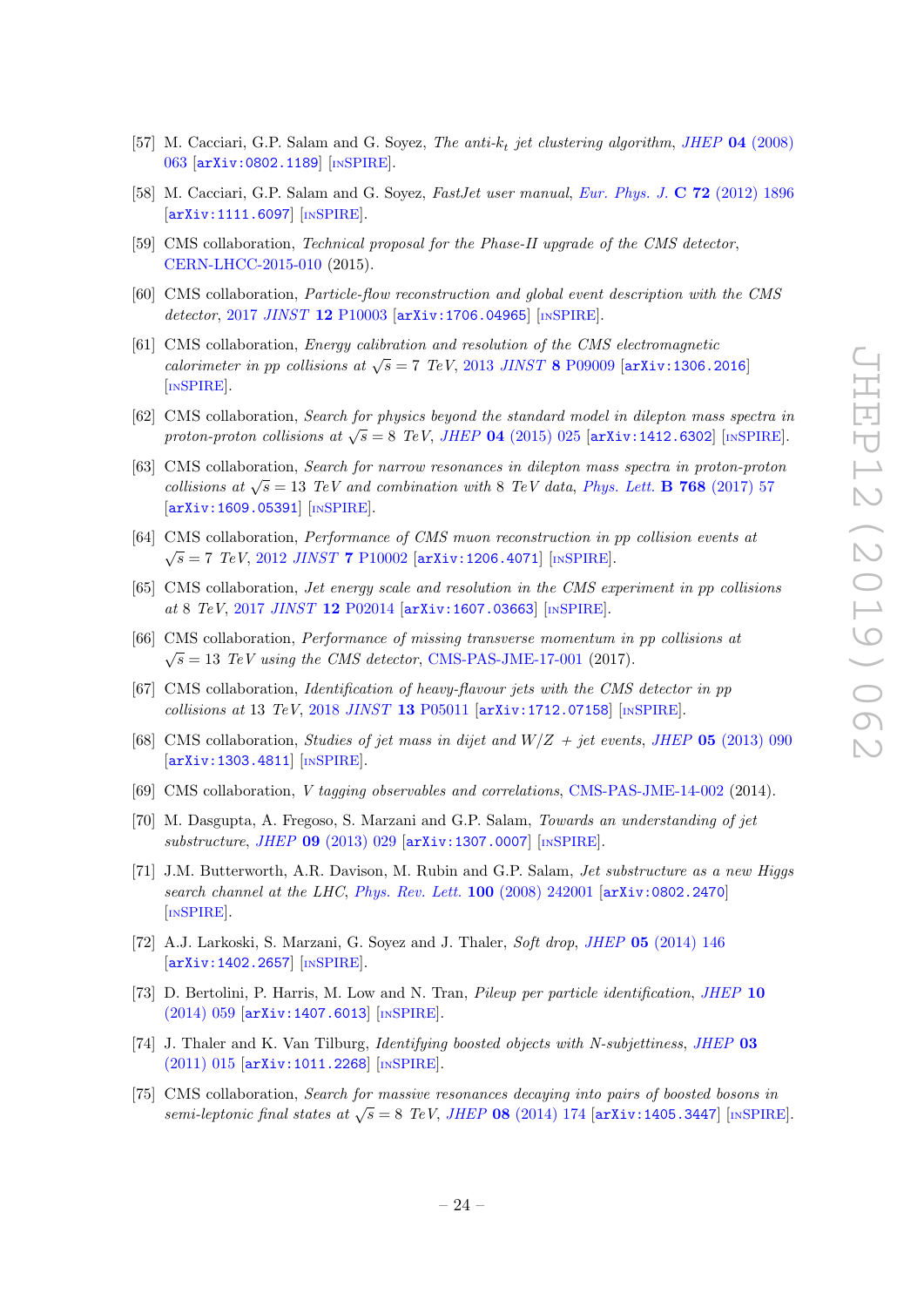- <span id="page-25-0"></span>[76] CMS collaboration, Search for massive resonances decaying into WW, WZ or ZZ bosons in proton-proton collisions at  $\sqrt{s} = 13$  TeV, JHEP 03 [\(2017\) 162](https://doi.org/10.1007/JHEP03(2017)162) [[arXiv:1612.09159](https://arxiv.org/abs/1612.09159)] [IN[SPIRE](https://inspirehep.net/search?p=find+EPRINT+arXiv:1612.09159)].
- <span id="page-25-1"></span>[77] CMS Collaboration, CMS luminosity measurements for the 2016 data taking period, [CMS-PAS-LUM-17-001](http://cds.cern.ch/record/2257069) (2017).
- <span id="page-25-2"></span>[78] CMS collaboration, *Measurement of the inelastic proton-proton cross section at*  $\sqrt{s} = 13$ TeV, JHEP 07 [\(2018\) 161](https://doi.org/10.1007/JHEP07(2018)161) [[arXiv:1802.02613](https://arxiv.org/abs/1802.02613)] [IN[SPIRE](https://inspirehep.net/search?p=find+EPRINT+arXiv:1802.02613)].
- <span id="page-25-3"></span>[79] J. Butterworth et al.,  $PDF4LHC$  recommendations for LHC Run II, [J. Phys.](https://doi.org/10.1088/0954-3899/43/2/023001) **G 43** (2016) [023001](https://doi.org/10.1088/0954-3899/43/2/023001) [[arXiv:1510.03865](https://arxiv.org/abs/1510.03865)] [IN[SPIRE](https://inspirehep.net/search?p=find+EPRINT+arXiv:1510.03865)].
- <span id="page-25-4"></span>[80] CMS collaboration, Performance of missing transverse momentum reconstruction in proton-proton collisions at  $\sqrt{s} = 13$  TeV using the CMS detector, 2019 JINST 14 [P07004](https://doi.org/10.1088/1748-0221/14/07/P07004) [[arXiv:1903.06078](https://arxiv.org/abs/1903.06078)] [IN[SPIRE](https://inspirehep.net/search?p=find+EPRINT+arXiv:1903.06078)].
- <span id="page-25-5"></span>[81] M. Grazzini et al.,  $W^+W^-$  production at the LHC: fiducial cross sections and distributions in NNLO QCD, JHEP 08 [\(2016\) 140](https://doi.org/10.1007/JHEP08(2016)140) [[arXiv:1605.02716](https://arxiv.org/abs/1605.02716)] [IN[SPIRE](https://inspirehep.net/search?p=find+EPRINT+arXiv:1605.02716)].
- <span id="page-25-6"></span>[82] M. Grazzini, S. Kallweit, D. Rathlev and M. Wiesemann,  $W^{\pm}Z$  production at the LHC: fiducial cross sections and distributions in NNLO QCD, JHEP 05 [\(2017\) 139](https://doi.org/10.1007/JHEP05(2017)139) [[arXiv:1703.09065](https://arxiv.org/abs/1703.09065)] [IN[SPIRE](https://inspirehep.net/search?p=find+EPRINT+arXiv:1703.09065)].
- <span id="page-25-7"></span>[83] S. Kallweit, J.M. Lindert, S. Pozzorini and M. Schönherr, NLO  $QCD+EW$  predictions for  $2\ell 2\nu$  diboson signatures at the LHC, JHEP 11 [\(2017\) 120](https://doi.org/10.1007/JHEP11(2017)120) [[arXiv:1705.00598](https://arxiv.org/abs/1705.00598)] [IN[SPIRE](https://inspirehep.net/search?p=find+EPRINT+arXiv:1705.00598)].
- <span id="page-25-8"></span>[84] CMS collaboration, *Precise determination of the mass of the Higgs boson and tests of* compatibility of its couplings with the standard model predictions using proton collisions at 7 and 8 TeV, [Eur. Phys. J.](https://doi.org/10.1140/epjc/s10052-015-3351-7) C 75 (2015) 212 [[arXiv:1412.8662](https://arxiv.org/abs/1412.8662)] [IN[SPIRE](https://inspirehep.net/search?p=find+EPRINT+arXiv:1412.8662)].
- <span id="page-25-9"></span>[85] R. Contino et al., On the validity of the effective field theory approach to SM precision tests, JHEP 07 [\(2016\) 144](https://doi.org/10.1007/JHEP07(2016)144) [[arXiv:1604.06444](https://arxiv.org/abs/1604.06444)] [IN[SPIRE](https://inspirehep.net/search?p=find+EPRINT+arXiv:1604.06444)].
- <span id="page-25-10"></span>[86] ALEPH, DELPHI, L3, OPAL collaborations and LEP Electroweak Working Group Electroweak measurements in electron-positron collisions at W-boson-pair energies at LEP, [Phys. Rept.](https://doi.org/10.1016/j.physrep.2013.07.004) 532 (2013) 119 [[arXiv:1302.3415](https://arxiv.org/abs/1302.3415)] [IN[SPIRE](https://inspirehep.net/search?p=find+EPRINT+arXiv:1302.3415)].
- <span id="page-25-11"></span>[87] D0 collaboration, Limits on anomalous trilinear gauge boson couplings from WW, WZ and  $W\gamma$  production in pp̄ collisions at  $\sqrt{s} = 1.96$  TeV, [Phys. Lett.](https://doi.org/10.1016/j.physletb.2012.10.062) **B** 718 (2012) 451 [[arXiv:1208.5458](https://arxiv.org/abs/1208.5458)] [IN[SPIRE](https://inspirehep.net/search?p=find+EPRINT+arXiv:1208.5458)].
- <span id="page-25-12"></span>[88] CMS collaboration, Electroweak production of two jets in association with a Z boson in proton–proton collisions at  $\sqrt{s} = 13 \text{ TeV}$ , [Eur. Phys. J.](https://doi.org/10.1140/epjc/s10052-018-6049-9) C 78 (2018) 589 [[arXiv:1712.09814](https://arxiv.org/abs/1712.09814)] [IN[SPIRE](https://inspirehep.net/search?p=find+EPRINT+arXiv:1712.09814)].
- <span id="page-25-13"></span>[89] CMS collaboration, Measurement of electroweak production of a W boson in association with two jets in proton-proton collisions at  $\sqrt{s} = 13$  TeV,  $arXiv:1903.04040$  [IN[SPIRE](https://inspirehep.net/search?p=find+EPRINT+arXiv:1903.04040)].
- <span id="page-25-14"></span>[90] ATLAS collaboration, Measurement of the electroweak production of dijets in association with a Z-boson and distributions sensitive to vector boson fusion in proton-proton collisions ata  $\sqrt{s} = 8$  TeV using the ATLAS detector, JHEP 04 [\(2014\) 031](https://doi.org/10.1007/JHEP04(2014)031) [[arXiv:1401.7610](https://arxiv.org/abs/1401.7610)] [IN[SPIRE](https://inspirehep.net/search?p=find+EPRINT+arXiv:1401.7610)].
- <span id="page-25-15"></span>[91] ATLAS collaboration, Measurements of electroweak W jj production and constraints on anomalous gauge couplings with the ATLAS detector, [Eur. Phys. J.](https://doi.org/10.1140/epjc/s10052-017-5007-2) C 77 (2017) 474 [[arXiv:1703.04362](https://arxiv.org/abs/1703.04362)] [IN[SPIRE](https://inspirehep.net/search?p=find+EPRINT+arXiv:1703.04362)].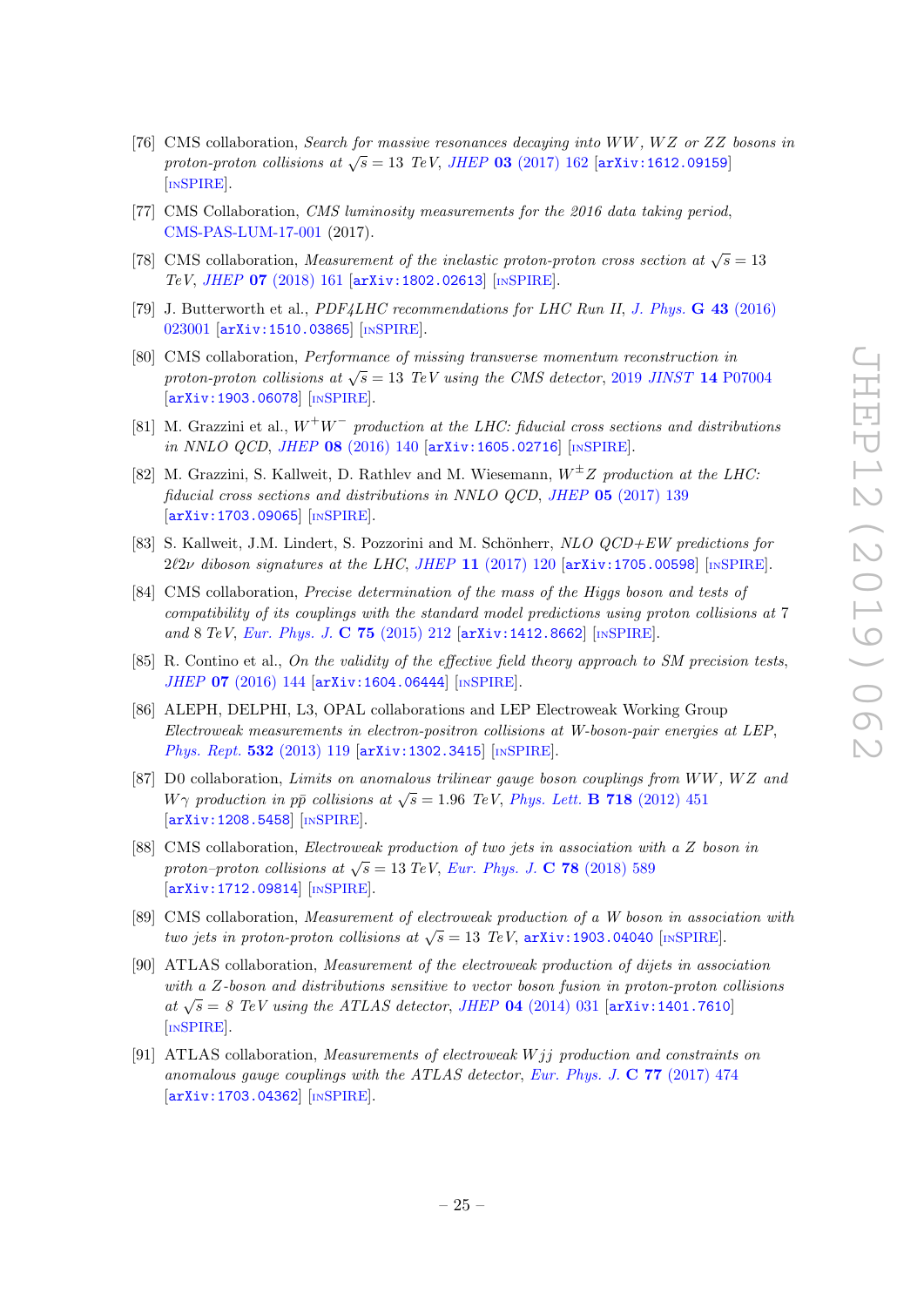## The CMS collaboration

#### <span id="page-26-0"></span>Yerevan Physics Institute, Yerevan, Armenia

A.M. Sirunyan† , A. Tumasyan

## Institut für Hochenergiephysik, Wien, Austria

W. Adam, F. Ambrogi, T. Bergauer, J. Brandstetter, M. Dragicevic, J. Erö, A. Escalante Del Valle, M. Flechl, R. Frühwirth<sup>1</sup>, M. Jeitler<sup>1</sup>, N. Krammer, I. Krätschmer, D. Liko, T. Madlener, I. Mikulec, N. Rad, J. Schieck<sup>1</sup>, R. Schöfbeck, M. Spanring, D. Spitzbart, W. Waltenberger, C.-E. Wulz<sup>1</sup>, M. Zarucki

### Institute for Nuclear Problems, Minsk, Belarus

V. Drugakov, V. Mossolov, J. Suarez Gonzalez

# Universiteit Antwerpen, Antwerpen, Belgium

M.R. Darwish, E.A. De Wolf, D. Di Croce, X. Janssen, J. Lauwers, A. Lelek, M. Pieters, H. Rejeb Sfar, H. Van Haevermaet, P. Van Mechelen, S. Van Putte, N. Van Remortel

### Vrije Universiteit Brussel, Brussel, Belgium

F. Blekman, E.S. Bols, S.S. Chhibra, J. D'Hondt, J. De Clercq, D. Lontkovskyi, S. Lowette, I. Marchesini, S. Moortgat, L. Moreels, Q. Python, K. Skovpen, S. Tavernier, W. Van Doninck, P. Van Mulders, I. Van Parijs

## Universit´e Libre de Bruxelles, Bruxelles, Belgium

D. Beghin, B. Bilin, H. Brun, B. Clerbaux, G. De Lentdecker, H. Delannoy, B. Dorney, L. Favart, A. Grebenyuk, A.K. Kalsi, J. Luetic, A. Popov, N. Postiau, E. Starling, L. Thomas, C. Vander Velde, P. Vanlaer, D. Vannerom

# Ghent University, Ghent, Belgium

T. Cornelis, D. Dobur, I. Khvastunov<sup>2</sup>, M. Niedziela, C. Roskas, D. Trocino, M. Tytgat, W. Verbeke, B. Vermassen, M. Vit, N. Zaganidis

## Université Catholique de Louvain, Louvain-la-Neuve, Belgium

O. Bondu, G. Bruno, C. Caputo, P. David, C. Delaere, M. Delcourt, A. Giammanco, V. Lemaitre, A. Magitteri, J. Prisciandaro, A. Saggio, M. Vidal Marono, P. Vischia, J. Zobec

#### Centro Brasileiro de Pesquisas Fisicas, Rio de Janeiro, Brazil

F.L. Alves, G.A. Alves, G. Correia Silva, C. Hensel, A. Moraes, P. Rebello Teles

# Universidade do Estado do Rio de Janeiro, Rio de Janeiro, Brazil

E. Belchior Batista Das Chagas, W. Carvalho, J. Chinellato<sup>3</sup>, E. Coelho, E.M. Da Costa, G.G. Da Silveira<sup>4</sup>, D. De Jesus Damiao, C. De Oliveira Martins, S. Fonseca De Souza, L.M. Huertas Guativa, H. Malbouisson, J. Martins<sup>5</sup>, D. Matos Figueiredo, M. Medina Jaime<sup>6</sup>, M. Melo De Almeida, C. Mora Herrera, L. Mundim, H. Nogima, W.L. Prado Da Silva, L.J. Sanchez Rosas, A. Santoro, A. Sznajder, M. Thiel, E.J. Tonelli Manganote<sup>3</sup>, F. Torres Da Silva De Araujo, A. Vilela Pereira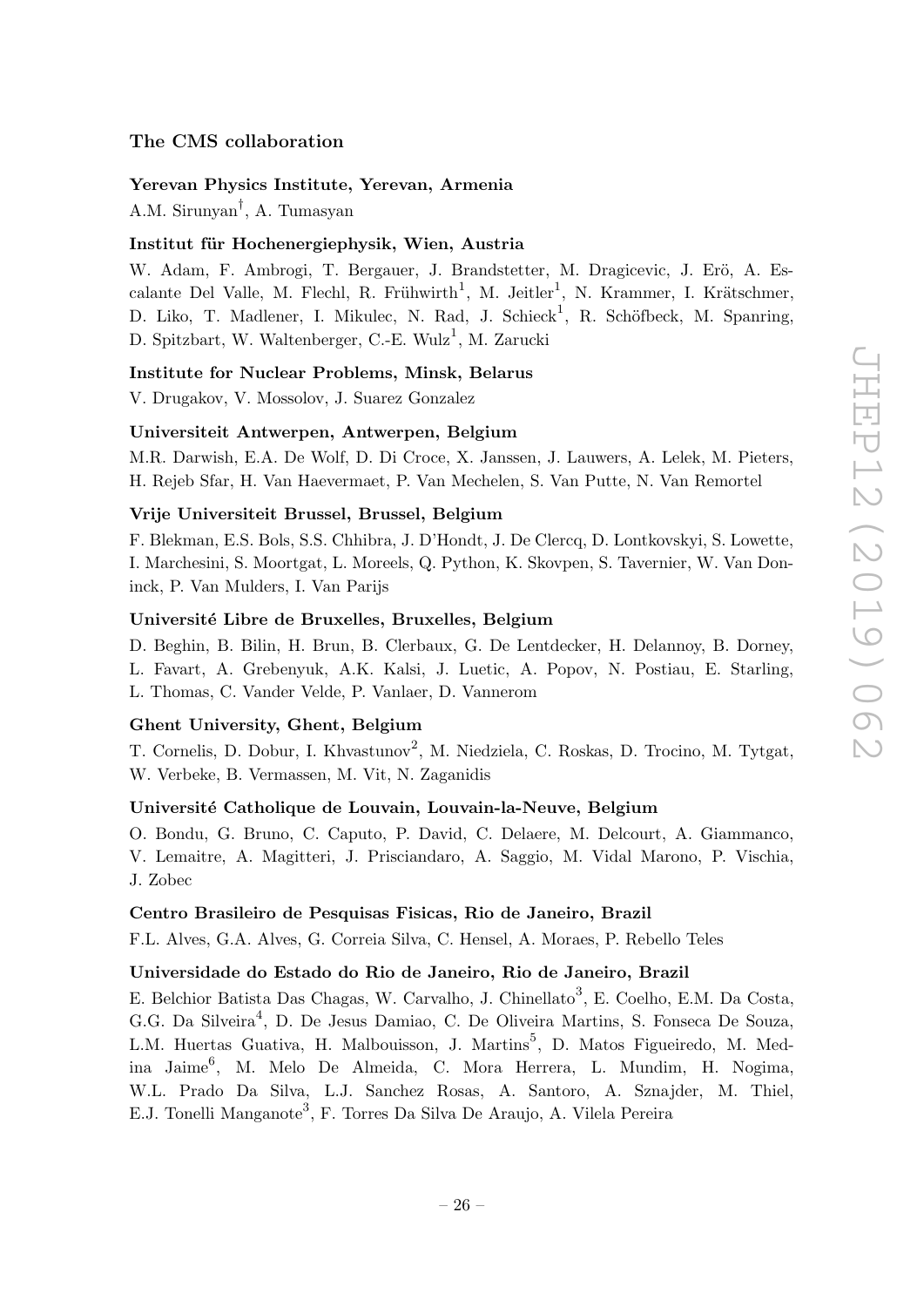# Universidade Estadual Paulista $^a,$  Universidade Federal do ABC $^b,$  São Paulo, Brazil

S. Ahuja<sup>a</sup>, C.A. Bernardes<sup>a</sup>, L. Calligaris<sup>a</sup>, T.R. Fernandez Perez Tomei<sup>a</sup>, E.M. Gregores<sup>b</sup>, D.S. Lemos, P.G. Mercadante<sup>b</sup>, S.F. Novaes<sup>a</sup>, SandraS. Padula<sup>a</sup>

# Institute for Nuclear Research and Nuclear Energy, Bulgarian Academy of Sciences, Sofia, Bulgaria

A. Aleksandrov, G. Antchev, R. Hadjiiska, P. Iaydjiev, A. Marinov, M. Misheva, M. Rodozov, M. Shopova, G. Sultanov

## University of Sofia, Sofia, Bulgaria

M. Bonchev, A. Dimitrov, T. Ivanov, L. Litov, B. Pavlov, P. Petkov

# Beihang University, Beijing, China

W.  $Fang<sup>7</sup>$ , X.  $Gao<sup>7</sup>$ , L. Yuan

## Institute of High Energy Physics, Beijing, China

M. Ahmad, G.M. Chen, H.S. Chen, M. Chen, C.H. Jiang, D. Leggat, H. Liao, Z. Liu, S.M. Shaheen<sup>8</sup>, A. Spiezia, J. Tao, E. Yazgan, H. Zhang, S. Zhang<sup>8</sup>, J. Zhao

# State Key Laboratory of Nuclear Physics and Technology, Peking University, Beijing, China

A. Agapitos, Y. Ban, G. Chen, A. Levin, J. Li, L. Li, Q. Li, Y. Mao, S.J. Qian, D. Wang, Q. Wang

Tsinghua University, Beijing, China

Z. Hu, Y. Wang

#### Universidad de Los Andes, Bogota, Colombia

C. Avila, A. Cabrera, L.F. Chaparro Sierra, C. Florez, C.F. González Hernández, M.A. Segura Delgado

# Universidad de Antioquia, Medellin, Colombia

J. Mejia Guisao, J.D. Ruiz Alvarez, C.A. Salazar González, N. Vanegas Arbelaez

# University of Split, Faculty of Electrical Engineering, Mechanical Engineering and Naval Architecture, Split, Croatia

D. Giljanović, N. Godinovic, D. Lelas, I. Puljak, T. Sculac

# University of Split, Faculty of Science, Split, Croatia

Z. Antunovic, M. Kovac

## Institute Rudjer Boskovic, Zagreb, Croatia

V. Brigljevic, S. Ceci, D. Ferencek, K. Kadija, B. Mesic, M. Roguljic, A. Starodumov<sup>9</sup>, T. Susa

## University of Cyprus, Nicosia, Cyprus

M.W. Ather, A. Attikis, E. Erodotou, A. Ioannou, M. Kolosova, S. Konstantinou, G. Mavromanolakis, J. Mousa, C. Nicolaou, F. Ptochos, P.A. Razis, H. Rykaczewski, D. Tsiakkouri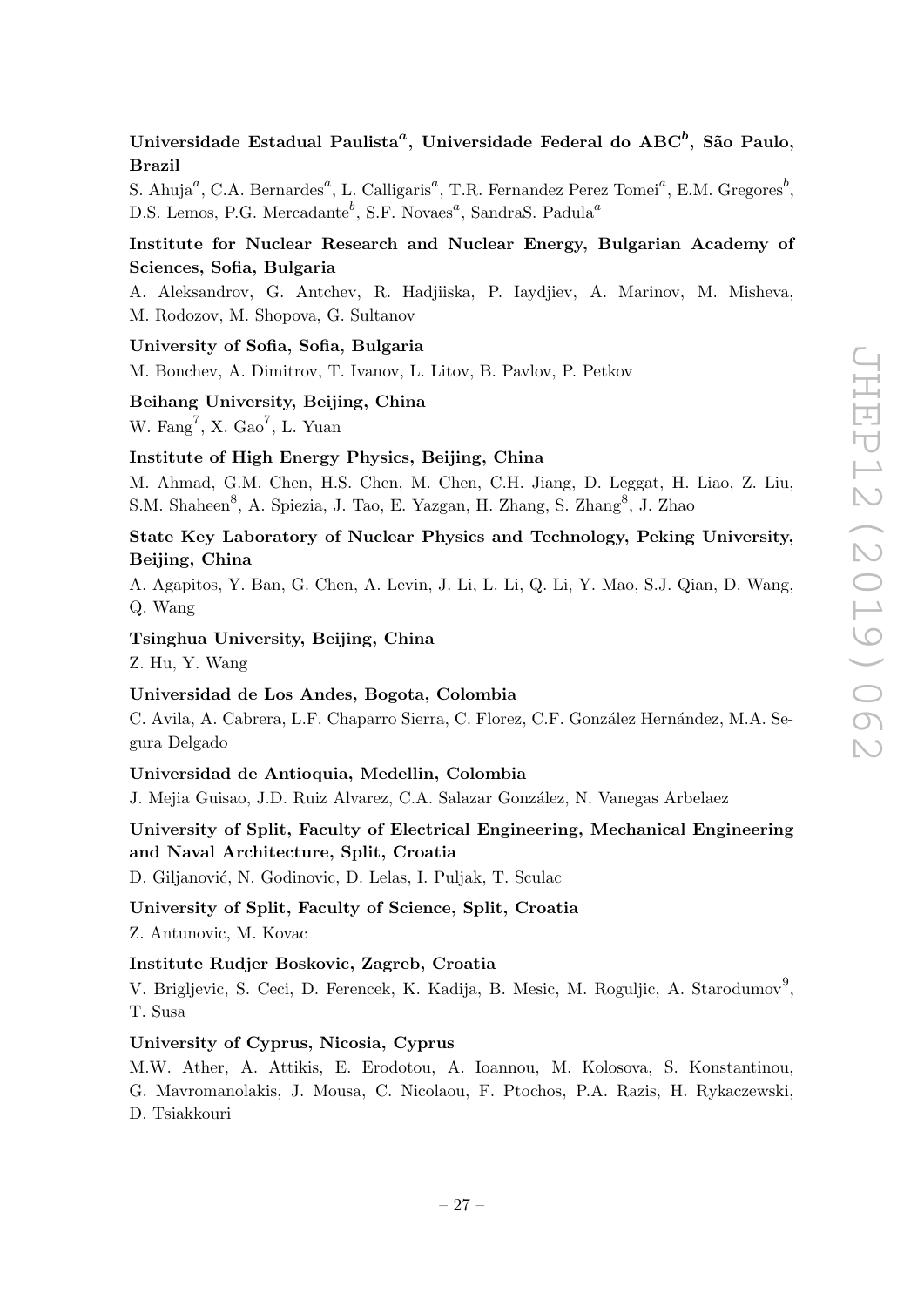## Charles University, Prague, Czech Republic

M. Finger<sup>10</sup>, M. Finger Jr.<sup>10</sup>, A. Kveton, J. Tomsa

# Escuela Politecnica Nacional, Quito, Ecuador

E. Ayala

## Universidad San Francisco de Quito, Quito, Ecuador

E. Carrera Jarrin

# Academy of Scientific Research and Technology of the Arab Republic of Egypt, Egyptian Network of High Energy Physics, Cairo, Egypt Y. Assran<sup>11,12</sup>, S. Elgammal<sup>12</sup>

## National Institute of Chemical Physics and Biophysics, Tallinn, Estonia

S. Bhowmik, A. Carvalho Antunes De Oliveira, R.K. Dewanjee, K. Ehataht, M. Kadastik, M. Raidal, C. Veelken

#### Department of Physics, University of Helsinki, Helsinki, Finland

P. Eerola, L. Forthomme, H. Kirschenmann, K. Osterberg, M. Voutilainen

# Helsinki Institute of Physics, Helsinki, Finland

F. Garcia, J. Havukainen, J.K. Heikkilä, T. Järvinen, V. Karimäki, R. Kinnunen, T. Lampén, K. Lassila-Perini, S. Laurila, S. Lehti, T. Lindén, P. Luukka, T. Mäenpää, H. Siikonen, E. Tuominen, J. Tuominiemi

Lappeenranta University of Technology, Lappeenranta, Finland

T. Tuuva

## IRFU, CEA, Université Paris-Saclay, Gif-sur-Yvette, France

M. Besancon, F. Couderc, M. Dejardin, D. Denegri, B. Fabbro, J.L. Faure, F. Ferri, S. Ganjour, A. Givernaud, P. Gras, G. Hamel de Monchenault, P. Jarry, C. Leloup, E. Locci, J. Malcles, J. Rander, A. Rosowsky, M.Ö. Sahin, A. Savov-Navarro<sup>13</sup>, M. Titov

# Laboratoire Leprince-Ringuet, Ecole polytechnique, CNRS/IN2P3, Université Paris-Saclay, Palaiseau, France

C. Amendola, F. Beaudette, P. Busson, C. Charlot, B. Diab, G. Falmagne, R. Granier de Cassagnac, I. Kucher, A. Lobanov, C. Martin Perez, M. Nguyen, C. Ochando, P. Paganini, J. Rembser, R. Salerno, J.B. Sauvan, Y. Sirois, A. Zabi, A. Zghiche

## Universit´e de Strasbourg, CNRS, IPHC UMR 7178, Strasbourg, France

J.-L. Agram14, J. Andrea, D. Bloch, G. Bourgatte, J.-M. Brom, E.C. Chabert, C. Collard, E. Conte<sup>14</sup>, J.-C. Fontaine<sup>14</sup>, D. Gelé, U. Goerlach, M. Jansová, A.-C. Le Bihan, N. Tonon, P. Van Hove

# Centre de Calcul de l'Institut National de Physique Nucleaire et de Physique des Particules, CNRS/IN2P3, Villeurbanne, France

S. Gadrat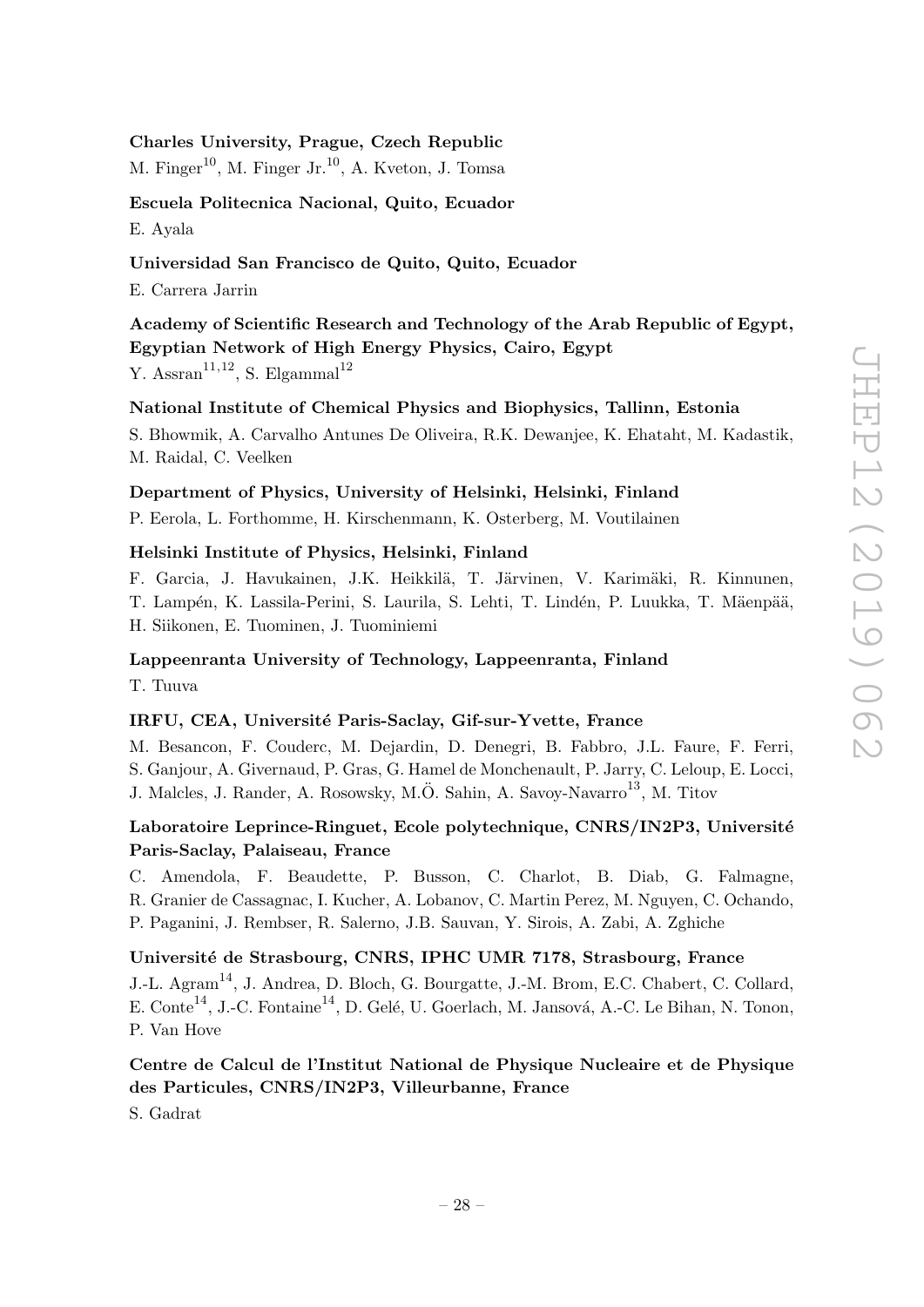# Université de Lyon, Université Claude Bernard Lyon 1, CNRS-IN2P3, Institut de Physique Nucléaire de Lyon, Villeurbanne, France

S. Beauceron, C. Bernet, G. Boudoul, C. Camen, N. Chanon, R. Chierici, D. Contardo, P. Depasse, H. El Mamouni, J. Fay, S. Gascon, M. Gouzevitch, B. Ille, Sa. Jain, F. Lagarde, I.B. Laktineh, H. Lattaud, M. Lethuillier, L. Mirabito, S. Perries, V. Sordini, G. Touquet, M. Vander Donckt, S. Viret

# Georgian Technical University, Tbilisi, Georgia

T. Toriashvili<sup>15</sup>

# Tbilisi State University, Tbilisi, Georgia

 $Z.$  Tsamalaidze<sup>10</sup>

# RWTH Aachen University, I. Physikalisches Institut, Aachen, Germany

C. Autermann, L. Feld, M.K. Kiesel, K. Klein, M. Lipinski, D. Meuser, A. Pauls, M. Preuten, M.P. Rauch, C. Schomakers, J. Schulz, M. Teroerde, B. Wittmer

# RWTH Aachen University, III. Physikalisches Institut A, Aachen, Germany

A. Albert, M. Erdmann, S. Erdweg, T. Esch, B. Fischer, R. Fischer, S. Ghosh, T. Hebbeker, K. Hoepfner, H. Keller, L. Mastrolorenzo, M. Merschmeyer, A. Meyer, P. Millet, G. Mocellin, S. Mondal, S. Mukherjee, D. Noll, A. Novak, T. Pook, A. Pozdnyakov, T. Quast, M. Radziej, Y. Rath, H. Reithler, M. Rieger, J. Roemer, A. Schmidt, S.C. Schuler, A. Sharma, S. Thüer, S. Wiedenbeck

# RWTH Aachen University, III. Physikalisches Institut B, Aachen, Germany

G. Flügge, W. Haj Ahmad<sup>16</sup>, O. Hlushchenko, T. Kress, T. Müller, A. Nehrkorn, A. Nowack, C. Pistone, O. Pooth, D. Roy, H. Sert, A. Stahl<sup>17</sup>

### Deutsches Elektronen-Synchrotron, Hamburg, Germany

M. Aldaya Martin, P. Asmuss, I. Babounikau, H. Bakhshiansohi, K. Beernaert, O. Behnke, U. Behrens, A. Bermúdez Martínez, D. Bertsche, A.A. Bin Anuar, K. Borras<sup>18</sup>, V. Botta, A. Campbell, A. Cardini, P. Connor, S. Consuegra Rodríguez, C. Contreras-Campana, V. Danilov, A. De Wit, M.M. Defranchis, C. Diez Pardos, D. Domínguez Damiani, G. Eckerlin, D. Eckstein, T. Eichhorn, A. Elwood, E. Eren, E. Gallo<sup>19</sup>, A. Geiser, J.M. Grados Luyando, A. Grohsjean, M. Guthoff, M. Haranko, A. Harb, A. Jafari, N.Z. Jomhari, H. Jung, A. Kasem<sup>18</sup>, M. Kasemann, H. Kaveh, J. Keaveney, C. Kleinwort, J. Knolle, D. Krücker, W. Lange, T. Lenz, J. Leonard, J. Lidrych, K. Lipka, W. Lohmann<sup>20</sup>, R. Mankel, I.-A. Melzer-Pellmann, A.B. Meyer, M. Meyer, M. Missiroli, G. Mittag, J. Mnich, A. Mussgiller, V. Myronenko, D. Pérez Adán, S.K. Pflitsch, D. Pitzl, A. Raspereza, A. Saibel, M. Savitskyi, V. Scheurer, P. Schütze, C. Schwanenberger, R. Shevchenko, A. Singh, H. Tholen, O. Turkot, A. Vagnerini, M. Van De Klundert, G.P. Van Onsem, R. Walsh, Y. Wen, K. Wichmann, C. Wissing, O. Zenaiev, R. Zlebcik

## University of Hamburg, Hamburg, Germany

R. Aggleton, S. Bein, L. Benato, A. Benecke, V. Blobel, T. Dreyer, A. Ebrahimi, A. Fröhlich, C. Garbers, E. Garutti, D. Gonzalez, P. Gunnellini, J. Haller, A. Hinzmann, A. Karavdina, G. Kasieczka, R. Klanner, R. Kogler, N. Kovalchuk, S. Kurz, V. Kutzner,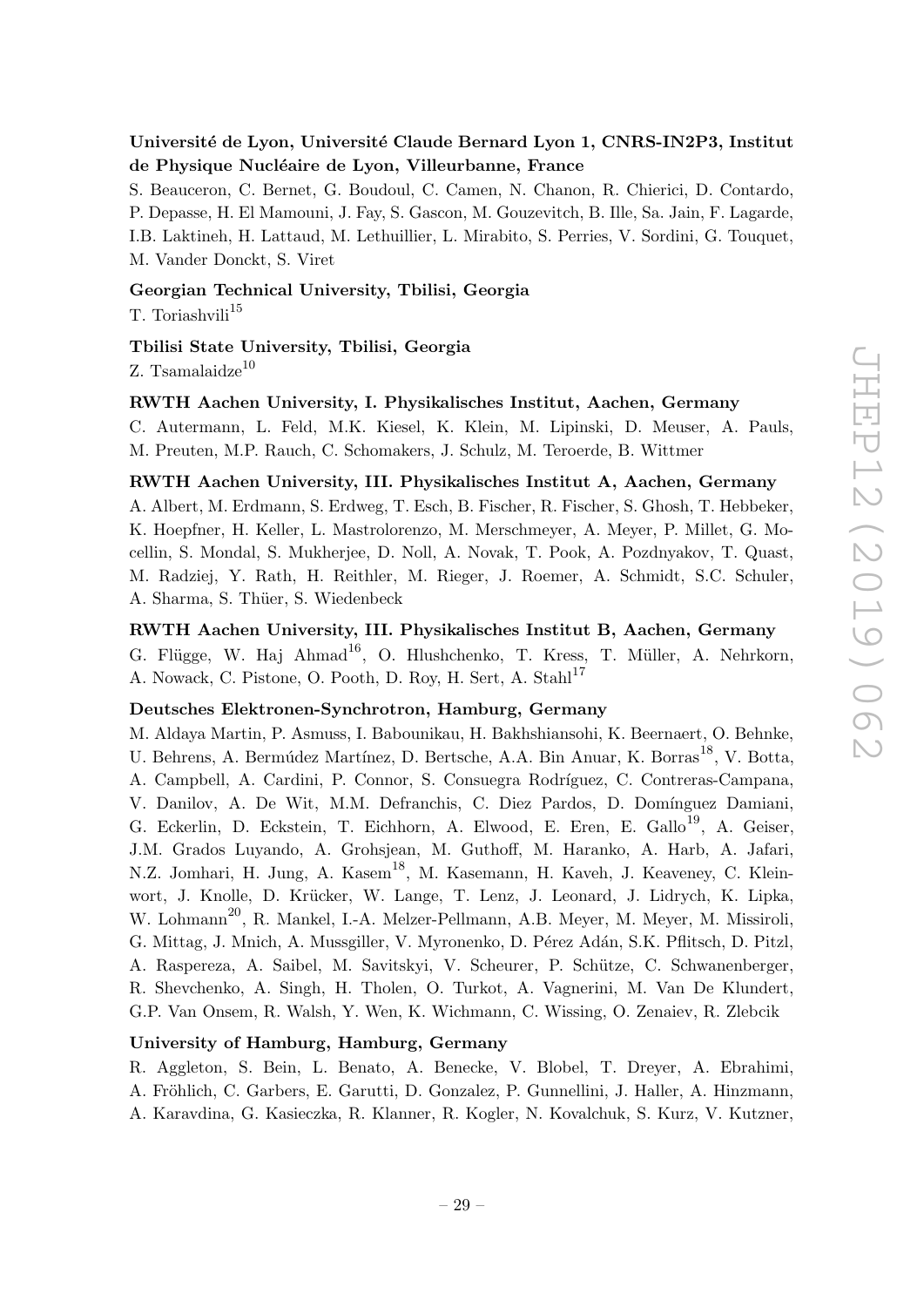J. Lange, T. Lange, A. Malara, D. Marconi, J. Multhaup, C.E.N. Niemeyer, D. Nowatschin, A. Perieanu, A. Reimers, O. Rieger, C. Scharf, P. Schleper, S. Schumann, J. Schwandt, J. Sonneveld, H. Stadie, G. Steinbrück, F.M. Stober, M. Stöver, B. Vormwald, I. Zoi

#### Karlsruher Institut fuer Technologie, Karlsruhe, Germany

M. Akbiyik, C. Barth, M. Baselga, S. Baur, T. Berger, E. Butz, R. Caspart, T. Chwalek, W. De Boer, A. Dierlamm, K. El Morabit, N. Faltermann, M. Giffels, P. Goldenzweig, A. Gottmann, M.A. Harrendorf, F. Hartmann<sup>17</sup>, U. Husemann, M.A. Iqbal, S. Kudella, S. Mitra, M.U. Mozer, Th. Müller, M. Musich, A. Nürnberg, G. Quast, K. Rabbertz, M. Schröder, I. Shvetsov, H.J. Simonis, R. Ulrich, M. Weber, C. Wöhrmann, R. Wolf

# Institute of Nuclear and Particle Physics (INPP), NCSR Demokritos, Aghia Paraskevi, Greece

G. Anagnostou, P. Asenov, G. Daskalakis, T. Geralis, A. Kyriakis, D. Loukas, G. Paspalaki

#### National and Kapodistrian University of Athens, Athens, Greece

M. Diamantopoulou, G. Karathanasis, P. Kontaxakis, A. Panagiotou, I. Papavergou, N. Saoulidou, A. Stakia, K. Theofilatos, K. Vellidis

#### National Technical University of Athens, Athens, Greece

G. Bakas, K. Kousouris, I. Papakrivopoulos, G. Tsipolitis

#### University of Ioánnina, Ioánnina, Greece

I. Evangelou, C. Foudas, P. Gianneios, P. Katsoulis, P. Kokkas, S. Mallios, K. Manitara, N. Manthos, I. Papadopoulos, J. Strologas, F.A. Triantis, D. Tsitsonis

# MTA-ELTE Lendület CMS Particle and Nuclear Physics Group, Eötvös Loránd University, Budapest, Hungary

M. Bartók<sup>21</sup>, M. Csanad, P. Major, K. Mandal, A. Mehta, M.I. Nagy, G. Pasztor, O. Surányi, G.I. Veres

# Wigner Research Centre for Physics, Budapest, Hungary

G. Bencze, C. Hajdu, D. Horvath<sup>22</sup>, F. Sikler, T.Á. Vámi, V. Veszpremi, G. Vesztergombi<sup>†</sup>

# Institute of Nuclear Research ATOMKI, Debrecen, Hungary N. Beni, S. Czellar, J. Karancsi<sup>21</sup>, A. Makovec, J. Molnar, Z. Szillasi

Institute of Physics, University of Debrecen, Debrecen, Hungary P. Raics, D. Teyssier, Z.L. Trocsanyi, B. Ujvari

Eszterhazy Karoly University, Karoly Robert Campus, Gyongyos, Hungary T. Csorgo, W.J. Metzger, F. Nemes, T. Novak

Indian Institute of Science (IISc), Bangalore, India

S. Choudhury, J.R. Komaragiri, P.C. Tiwari

# National Institute of Science Education and Research, HBNI, Bhubaneswar, India

S. Bahinipati<sup>24</sup>, C. Kar, G. Kole, P. Mal, V.K. Muraleedharan Nair Bindhu, A. Nayak<sup>25</sup>, D.K. Sahoo $^{24}$ , S.K. Swain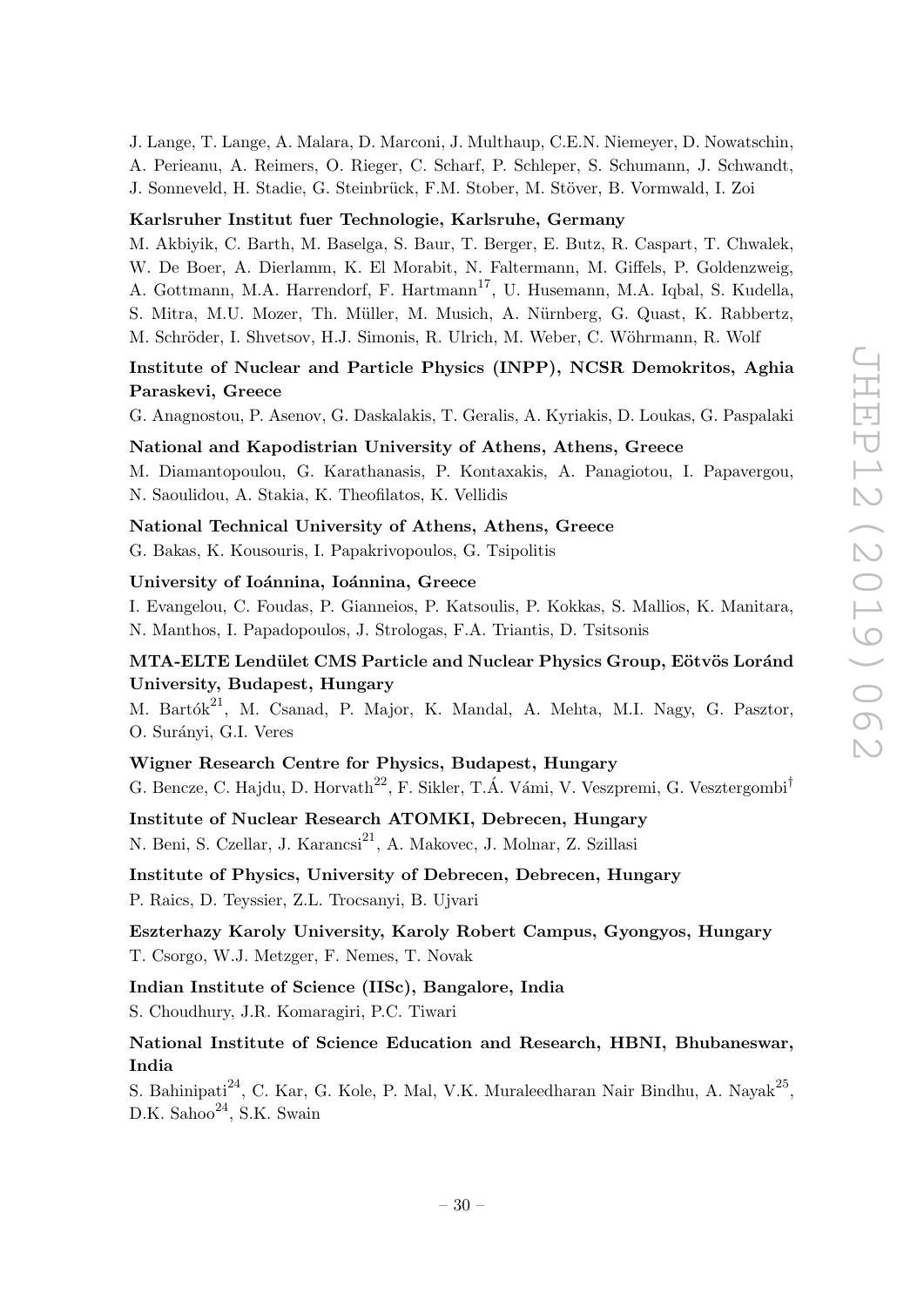# Panjab University, Chandigarh, India

S. Bansal, S.B. Beri, V. Bhatnagar, S. Chauhan, R. Chawla, N. Dhingra, R. Gupta, A. Kaur, M. Kaur, S. Kaur, P. Kumari, M. Lohan, M. Meena, K. Sandeep, S. Sharma, J.B. Singh, A.K. Virdi, G. Walia

## University of Delhi, Delhi, India

A. Bhardwaj, B.C. Choudhary, R.B. Garg, M. Gola, S. Keshri, Ashok Kumar, S. Malhotra, M. Naimuddin, P. Priyanka, K. Ranjan, Aashaq Shah, R. Sharma

## Saha Institute of Nuclear Physics, HBNI, Kolkata, India

R. Bhardwaj<sup>26</sup>, M. Bharti<sup>26</sup>, R. Bhattacharya, S. Bhattacharya, U. Bhawandeep<sup>26</sup>, D. Bhowmik, S. Dey, S. Dutta, S. Ghosh, M. Maity27, K. Mondal, S. Nandan, A. Purohit, P.K. Rout, G. Saha, S. Sarkar, T. Sarkar<sup>27</sup>, M. Sharan, B. Singh<sup>26</sup>, S. Thakur<sup>26</sup>

#### Indian Institute of Technology Madras, Madras, India

P.K. Behera, P. Kalbhor, A. Muhammad, P.R. Pujahari, A. Sharma, A.K. Sikdar

## Bhabha Atomic Research Centre, Mumbai, India

R. Chudasama, D. Dutta, V. Jha, V. Kumar, D.K. Mishra, P.K. Netrakanti, L.M. Pant, P. Shukla

#### Tata Institute of Fundamental Research-A, Mumbai, India

T. Aziz, M.A. Bhat, S. Dugad, G.B. Mohanty, N. Sur, RavindraKumar Verma

#### Tata Institute of Fundamental Research-B, Mumbai, India

S. Banerjee, S. Bhattacharya, S. Chatterjee, P. Das, M. Guchait, S. Karmakar, S. Kumar, G. Majumder, K. Mazumdar, N. Sahoo, S. Sawant

#### Indian Institute of Science Education and Research (IISER), Pune, India

S. Chauhan, S. Dube, V. Hegde, A. Kapoor, K. Kothekar, S. Pandey, A. Rane, A. Rastogi, S. Sharma

## Institute for Research in Fundamental Sciences (IPM), Tehran, Iran

S. Chenarani28, E. Eskandari Tadavani, S.M. Etesami28, M. Khakzad, M. Mohammadi Najafabadi, M. Naseri, F. Rezaei Hosseinabadi

## University College Dublin, Dublin, Ireland

M. Felcini, M. Grunewald

# INFN Sezione di Bari $^a$ , Università di Bari $^b$ , Politecnico di Bari $^c$ , Bari, Italy

M. Abbrescia<sup>a,b</sup>, R. Aly<sup>a,b,29</sup>, C. Calabria<sup>a,b</sup>, A. Colaleo<sup>a</sup>, D. Creanza<sup>a,c</sup>, L. Cristella<sup>a,b</sup>, N. De Filippis<sup>a,c</sup>, M. De Palma<sup>a,b</sup>, A. Di Florio<sup>a,b</sup>, L. Fiore<sup>a</sup>, A. Gelmi<sup>a,b</sup>, G. Iaselli<sup>a,c</sup>, M. Ince<sup>a,b</sup>, S. Lezki<sup>a,b</sup>, G. Maggi<sup>a,c</sup>, M. Maggi<sup>a</sup>, G. Miniello<sup>a,b</sup>, S. My<sup>a,b</sup>, S. Nuzzo<sup>a,b</sup>, A. Pompili<sup>a,b</sup>, G. Pugliese<sup>a,c</sup>, R. Radogna<sup>a</sup>, A. Ranieri<sup>a</sup>, G. Selvaggi<sup>a,b</sup>, L. Silvestris<sup>a</sup>, R. Venditti<sup>a</sup>, P. Verwilligen<sup>a</sup>

# INFN Sezione di Bologna $^a,$  Università di Bologna $^b,$  Bologna, Italy

G. Abbiendi<sup>a</sup>, C. Battilana<sup>a,b</sup>, D. Bonacorsi<sup>a,b</sup>, L. Borgonovi<sup>a,b</sup>, S. Braibant-Giacomelli<sup>a,b</sup>, R. Campanini<sup>a,b</sup>, P. Capiluppi<sup>a,b</sup>, A. Castro<sup>a,b</sup>, F.R. Cavallo<sup>a</sup>, C. Ciocca<sup>a</sup>, G. Codispoti<sup>a,b</sup>,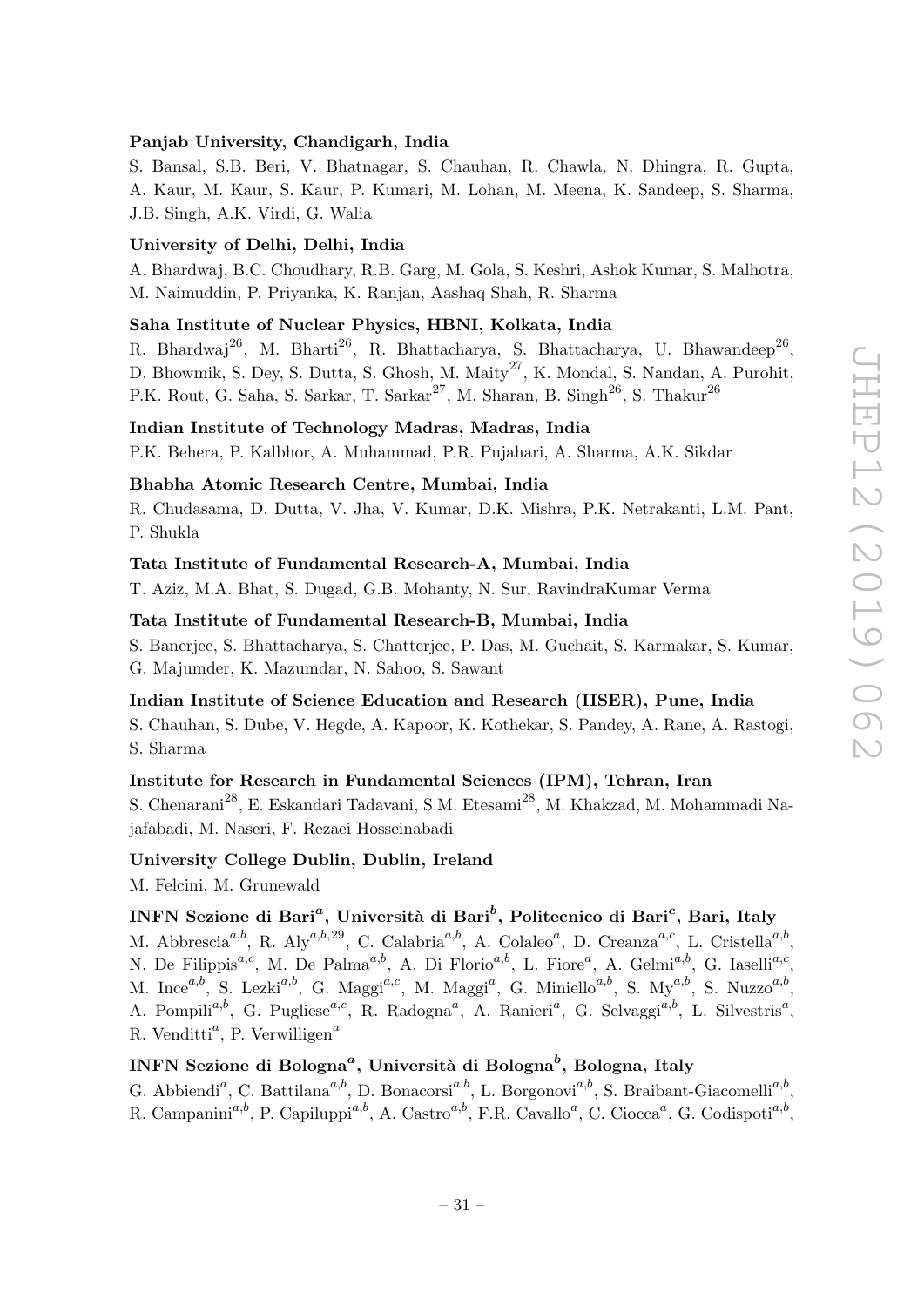M. Cuffiani<sup>a,b</sup>, G.M. Dallavalle<sup>a</sup>, F. Fabbri<sup>a</sup>, A. Fanfani<sup>a,b</sup>, E. Fontanesi, P. Giacomelli<sup>a</sup>, C. Grandi<sup>a</sup>, L. Guiducci<sup>a,b</sup>, F. Iemmi<sup>a,b</sup>, S. Lo Meo<sup>a,30</sup>, S. Marcellini<sup>a</sup>, G. Masetti<sup>a</sup>, F.L. Navarria<sup>a,b</sup>, A. Perrotta<sup>a</sup>, F. Primavera<sup>a,b</sup>, A.M. Rossi<sup>a,b</sup>, T. Rovelli<sup>a,b</sup>, G.P. Siroli<sup>a,b</sup>, N. Tosi $^a$ 

INFN Sezione di Catania $^a,$  Università di Catania $^b,$  Catania, Italy

S. Albergo<sup>a,b,31</sup>, S. Costa<sup>a,b</sup>, A. Di Mattia<sup>a</sup>, R. Potenza<sup>a,b</sup>, A. Tricomi<sup>a,b,31</sup>, C. Tuve<sup>a,b</sup>

# INFN Sezione di Firenze $^a,$  Università di Firenze $^b,$  Firenze, Italy

G. Barbagli<sup>a</sup>, R. Ceccarelli, K. Chatterjee<sup>a,b</sup>, V. Ciulli<sup>a,b</sup>, C. Civinini<sup>a</sup>, R. D'Alessandro<sup>a,b</sup>, E. Focardi<sup>a,b</sup>, G. Latino, P. Lenzi<sup>a,b</sup>, M. Meschini<sup>a</sup>, S. Paoletti<sup>a</sup>, G. Sguazzoni<sup>a</sup>, D. Strom<sup>a</sup>, L. Viliani $^a$ 

# INFN Laboratori Nazionali di Frascati, Frascati, Italy

L. Benussi, S. Bianco, D. Piccolo

INFN Sezione di Genova $^a,$  Università di Genova $^b,$  Genova, Italy M. Bozzo<sup>a,b</sup>, F. Ferro<sup>a</sup>, R. Mulargia<sup>a,b</sup>, E. Robutti<sup>a</sup>, S. Tosi<sup>a,b</sup>

INFN Sezione di Milano-Bicocca $^a,$  Università di Milano-Bicocca $^b,$  Milano, Italy A. Benaglia<sup>a</sup>, A. Beschi<sup>a,b</sup>, F. Brivio<sup>a,b</sup>, V. Ciriolo<sup>a,b,17</sup>, S. Di Guida<sup>a,b,17</sup>, M.E. Dinardo<sup>a,b</sup>, P. Dini<sup>a</sup>, S. Fiorendi<sup>a,b</sup>, S. Gennai<sup>a</sup>, A. Ghezzi<sup>a,b</sup>, P. Govoni<sup>a,b</sup>, L. Guzzi<sup>a,b</sup>, M. Malberti<sup>a</sup>, S. Malvezzi<sup>a</sup>, D. Menasce<sup>a</sup>, F. Monti<sup>a,b</sup>, L. Moroni<sup>a</sup>, G. Ortona<sup>a,b</sup>, M. Paganoni<sup>a,b</sup>,

D. Pedrini<sup>a</sup>, S. Ragazzi<sup>a,b</sup>, T. Tabarelli de Fatis<sup>a,b</sup>, D. Zuolo<sup>a,b</sup>

# INFN Sezione di Napoli $^a$ , Università di Napoli 'Federico II' $^b$ , Napoli, Italy, Università della Basilicata $^c$ , Potenza, Italy, Università G. Marconi $^d$ , Roma, Italy

S. Buontempo<sup>a</sup>, N. Cavallo<sup>a,c</sup>, A. De Iorio<sup>a,b</sup>, A. Di Crescenzo<sup>a,b</sup>, F. Fabozzi<sup>a,c</sup>, F. Fienga<sup>a</sup>, G. Galati<sup>a</sup>, A.O.M. Iorio<sup>a,b</sup>, L. Lista<sup>a,b</sup>, S. Meola<sup>a,d,17</sup>, P. Paolucci<sup>a,17</sup>, B. Rossi<sup>a</sup>, C. Sciacca<sup>a,b</sup>, E. Voevodina<sup>a,b</sup>

# INFN Sezione di Padova $^a,$  Università di Padova $^b,$  Padova, Italy, Università di  $\operatorname{Trento}^c, \operatorname{Trento}, \operatorname{Italy}$

P. Azzi<sup>a</sup>, N. Bacchetta<sup>a</sup>, D. Bisello<sup>a,b</sup>, A. Boletti<sup>a,b</sup>, A. Bragagnolo, R. Carlin<sup>a,b</sup>, P. Checchia<sup>a</sup>, P. De Castro Manzano<sup>a</sup>, T. Dorigo<sup>a</sup>, U. Dosselli<sup>a</sup>, F. Gasparini<sup>a,b</sup>, U. Gasparini<sup>a,b</sup>, A. Gozzelino<sup>a</sup>, S.Y. Hoh, P. Lujan, M. Margoni<sup>a,b</sup>, A.T. Meneguzzo<sup>a,b</sup>, J. Pazzini<sup>a,b</sup>, M. Presilla<sup>b</sup>, P. Ronchese<sup>a,b</sup>, R. Rossin<sup>a,b</sup>, F. Simonetto<sup>a,b</sup>, A. Tiko, M. Tosi<sup>a,b</sup>, M. Zanetti $a,b}$ , P. Zotto $a,b}$ , G. Zumerle $a,b}$ 

# INFN Sezione di Pavia $^a,$  Università di Pavia $^b,$  Pavia, Italy

A. Braghieri<sup>a</sup>, P. Montagna<sup>a,b</sup>, S.P. Ratti<sup>a,b</sup>, V. Re<sup>a</sup>, M. Ressegotti<sup>a,b</sup>, C. Riccardi<sup>a,b</sup>, P. Salvini<sup>a</sup>, I. Vai<sup> $a,b$ </sup>, P. Vitulo $a,b$ 

# INFN Sezione di Perugia $^a,$  Università di Perugia $^b,$  Perugia, Italy

M. Biasini<sup>a,b</sup>, G.M. Bilei<sup>a</sup>, C. Cecchi<sup>a,b</sup>, D. Ciangottini<sup>a,b</sup>, L. Fanò<sup>a,b</sup>, P. Lariccia<sup>a,b</sup>, R. Leonardi<sup>a,b</sup>, E. Manoni<sup>a</sup>, G. Mantovani<sup>a,b</sup>, V. Mariani<sup>a,b</sup>, M. Menichelli<sup>a</sup>, A. Rossi<sup>a,b</sup>, A. Santocchia<sup>a,b</sup>, D. Spiga<sup>a</sup>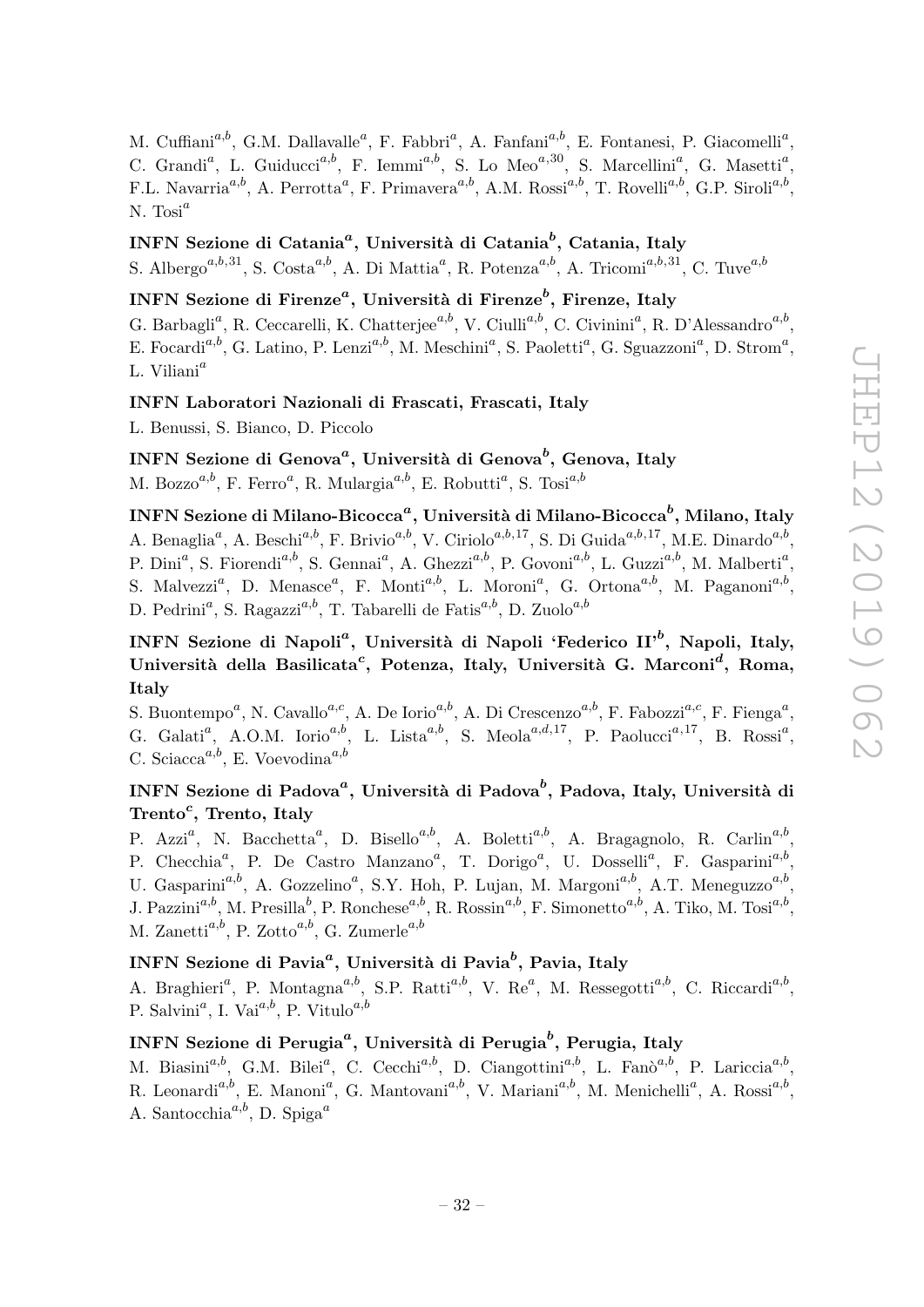# INFN Sezione di Pisa $^a,$  Università di Pisa $^b,$  Scuola Normale Superiore di Pisa $^c,$ Pisa, Italy

K. Androsov<sup>a</sup>, P. Azzurri<sup>a</sup>, G. Bagliesi<sup>a</sup>, V. Bertacchi<sup>a,c</sup>, L. Bianchini<sup>a</sup>, T. Boccali<sup>a</sup>, R. Castaldi<sup>a</sup>, M.A. Ciocci<sup>a,b</sup>, R. Dell'Orso<sup>a</sup>, G. Fedi<sup>a</sup>, L. Giannini<sup>a,c</sup>, A. Giassi<sup>a</sup>, M.T. Grippo<sup>a</sup>, F. Ligabue<sup>a,c</sup>, E. Manca<sup>a,c</sup>, G. Mandorli<sup>a,c</sup>, A. Messineo<sup>a,b</sup>, F. Palla<sup>a</sup>, A. Rizzi<sup>a,b</sup>, G. Rolandi<sup>32</sup>, S. Roy Chowdhury, A. Scribano<sup>a</sup>, P. Spagnolo<sup>a</sup>, R. Tenchini<sup>a</sup>, G. Tonelli<sup> $a,b$ </sup>, N. Turini, A. Venturi<sup>a</sup>, P.G. Verdini<sup>a</sup>

# INFN Sezione di Roma $^a,$  Sapienza Università di Roma $^b,$  Rome, Italy

F. Cavallari<sup>a</sup>, M. Cipriani<sup>a,b</sup>, D. Del Re<sup>a,b</sup>, E. Di Marco<sup>a,b</sup>, M. Diemoz<sup>a</sup>, E. Longo<sup>a,b</sup>, B. Marzocchi<sup>a,b</sup>, P. Meridiani<sup>a</sup>, G. Organtini<sup>a,b</sup>, F. Pandolfi<sup>a</sup>, R. Paramatti<sup>a,b</sup>, C. Quaranta $a,b$ , S. Rahatlou $a,b$ , C. Rovelli $^a$ , F. Santanastasio $a,b$ , L. Soffi $a,b$ 

# INFN Sezione di Torino $^a,$  Università di Torino $^b,$  Torino, Italy, Università del Piemonte Orientale $^c$ , Novara, Italy

N. Amapane<sup>a,b</sup>, R. Arcidiacono<sup>a,c</sup>, S. Argiro<sup>a,b</sup>, M. Arneodo<sup>a,c</sup>, N. Bartosik<sup>a</sup>, R. Bellan<sup>a,b</sup>, C. Biino<sup>a</sup>, A. Cappati<sup>a,b</sup>, N. Cartiglia<sup>a</sup>, S. Cometti<sup>a</sup>, M. Costa<sup>a,b</sup>, R. Covarelli<sup>a,b</sup>, N. Demaria<sup>a</sup>, B. Kiani<sup>a,b</sup>, C. Mariotti<sup>a</sup>, S. Maselli<sup>a</sup>, E. Migliore<sup>a,b</sup>, V. Monaco<sup>a,b</sup>, E. Monteil<sup>a,b</sup>, M. Monteno<sup>a</sup>, M.M. Obertino<sup>a,b</sup>, L. Pacher<sup>a,b</sup>, N. Pastrone<sup>a</sup>, M. Pelliccioni<sup>a</sup>, G.L. Pinna Angioni<sup>a,b</sup>, A. Romero<sup>a,b</sup>, M. Ruspa<sup>a,c</sup>, R. Sacchi<sup>a,b</sup>, R. Salvatico<sup>a,b</sup>, V. Sola<sup>a</sup>, A. Solano<sup>a,b</sup>, D. Soldi<sup>a,b</sup>, A. Staiano<sup>a</sup>

# INFN Sezione di Trieste $^a,$  Università di Trieste $^b,$  Trieste, Italy

S. Belforte<sup>a</sup>, V. Candelise<sup>a,b</sup>, M. Casarsa<sup>a</sup>, F. Cossutti<sup>a</sup>, A. Da Rold<sup>a,b</sup>, G. Della Ricca<sup>a,b</sup>, F. Vazzoler<sup>a,b</sup>, A. Zanetti<sup>a</sup>

## Kyungpook National University, Daegu, Korea

B. Kim, D.H. Kim, G.N. Kim, M.S. Kim, J. Lee, S.W. Lee, C.S. Moon, Y.D. Oh, S.I. Pak, S. Sekmen, D.C. Son, Y.C. Yang

# Chonnam National University, Institute for Universe and Elementary Particles, Kwangju, Korea

H. Kim, D.H. Moon, G. Oh

# Hanyang University, Seoul, Korea

B. Francois, T.J. Kim, J. Park

# Korea University, Seoul, Korea

S. Cho, S. Choi, Y. Go, D. Gyun, S. Ha, B. Hong, K. Lee, K.S. Lee, J. Lim, J. Park, S.K. Park, Y. Roh

# Kyung Hee University, Department of Physics

J. Goh

Sejong University, Seoul, Korea H.S. Kim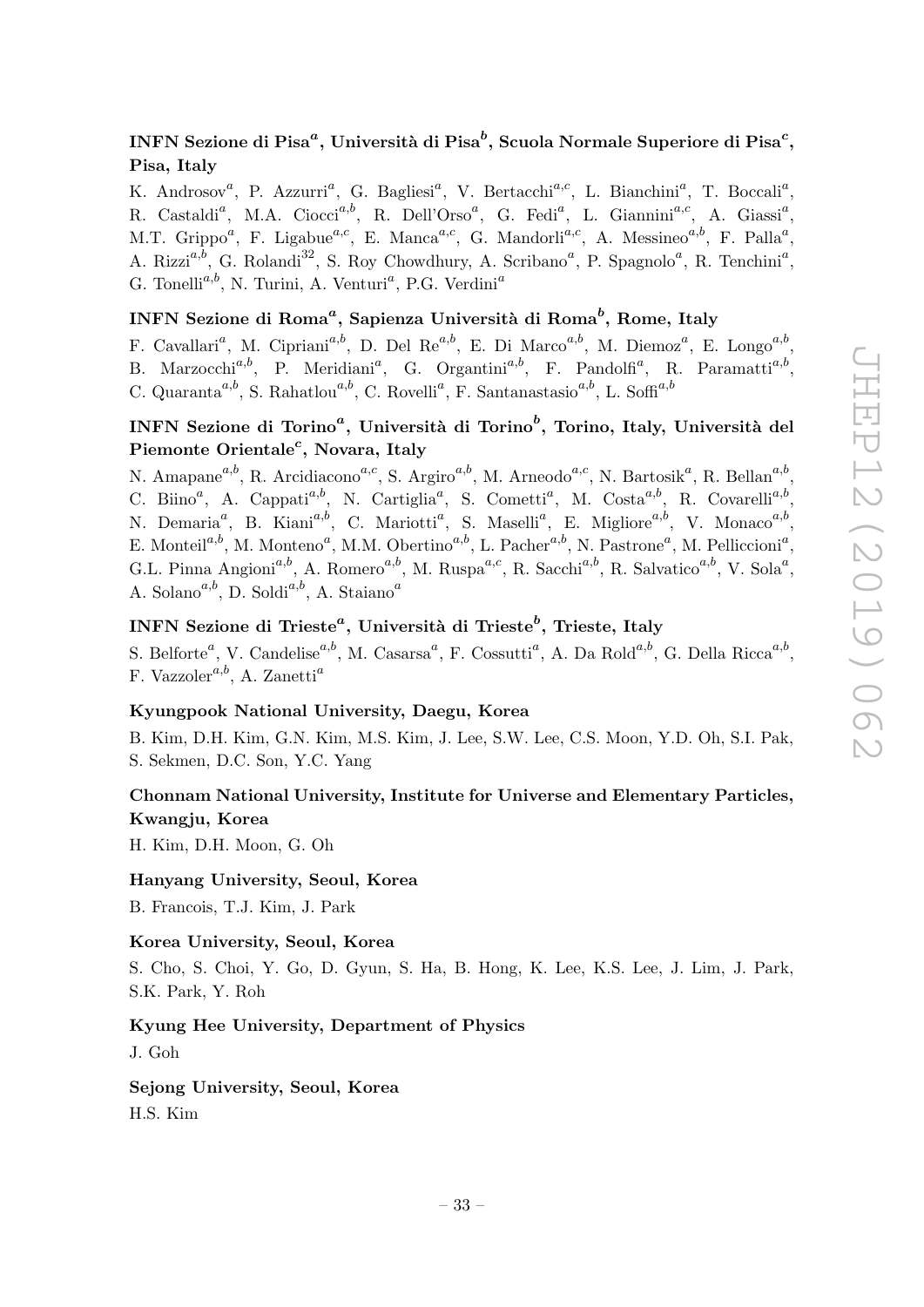### Seoul National University, Seoul, Korea

J. Almond, J.H. Bhyun, J. Choi, S. Jeon, J. Kim, J.S. Kim, H. Lee, K. Lee, S. Lee, K. Nam, M. Oh, S.B. Oh, B.C. Radburn-Smith, U.K. Yang, H.D. Yoo, I. Yoon, G.B. Yu

#### University of Seoul, Seoul, Korea

D. Jeon, H. Kim, J.H. Kim, J.S.H. Lee, I.C. Park, I. Watson

#### Sungkyunkwan University, Suwon, Korea

Y. Choi, C. Hwang, Y. Jeong, J. Lee, Y. Lee, I. Yu

Riga Technical University, Riga, Latvia V. Veckalns<sup>33</sup>

#### Vilnius University, Vilnius, Lithuania

V. Dudenas, A. Juodagalvis, G. Tamulaitis, J. Vaitkus

# National Centre for Particle Physics, Universiti Malaya, Kuala Lumpur, Malaysia

Z.A. Ibrahim, F. Mohamad Idris<sup>34</sup>, W.A.T. Wan Abdullah, M.N. Yusli, Z. Zolkapli

Universidad de Sonora (UNISON), Hermosillo, Mexico

J.F. Benitez, A. Castaneda Hernandez, J.A. Murillo Quijada, L. Valencia Palomo

Centro de Investigacion y de Estudios Avanzados del IPN, Mexico City, Mexico

H. Castilla-Valdez, E. De La Cruz-Burelo, I. Heredia-De La Cruz<sup>35</sup>, R. Lopez-Fernandez, A. Sanchez-Hernandez

#### Universidad Iberoamericana, Mexico City, Mexico

S. Carrillo Moreno, C. Oropeza Barrera, M. Ramirez-Garcia, F. Vazquez Valencia

# Benemerita Universidad Autonoma de Puebla, Puebla, Mexico

J. Eysermans, I. Pedraza, H.A. Salazar Ibarguen, C. Uribe Estrada

## Universidad Autónoma de San Luis Potosí, San Luis Potosí, Mexico

A. Morelos Pineda

#### University of Montenegro, Podgorica, Montenegro

N. Raicevic

University of Auckland, Auckland, New Zealand

D. Krofcheck

# University of Canterbury, Christchurch, New Zealand

S. Bheesette, P.H. Butler

#### National Centre for Physics, Quaid-I-Azam University, Islamabad, Pakistan

A. Ahmad, M. Ahmad, Q. Hassan, H.R. Hoorani, W.A. Khan, M.A. Shah, M. Shoaib, M. Waqas

# AGH University of Science and Technology Faculty of Computer Science, Electronics and Telecommunications, Krakow, Poland

V. Avati, L. Grzanka, M. Malawski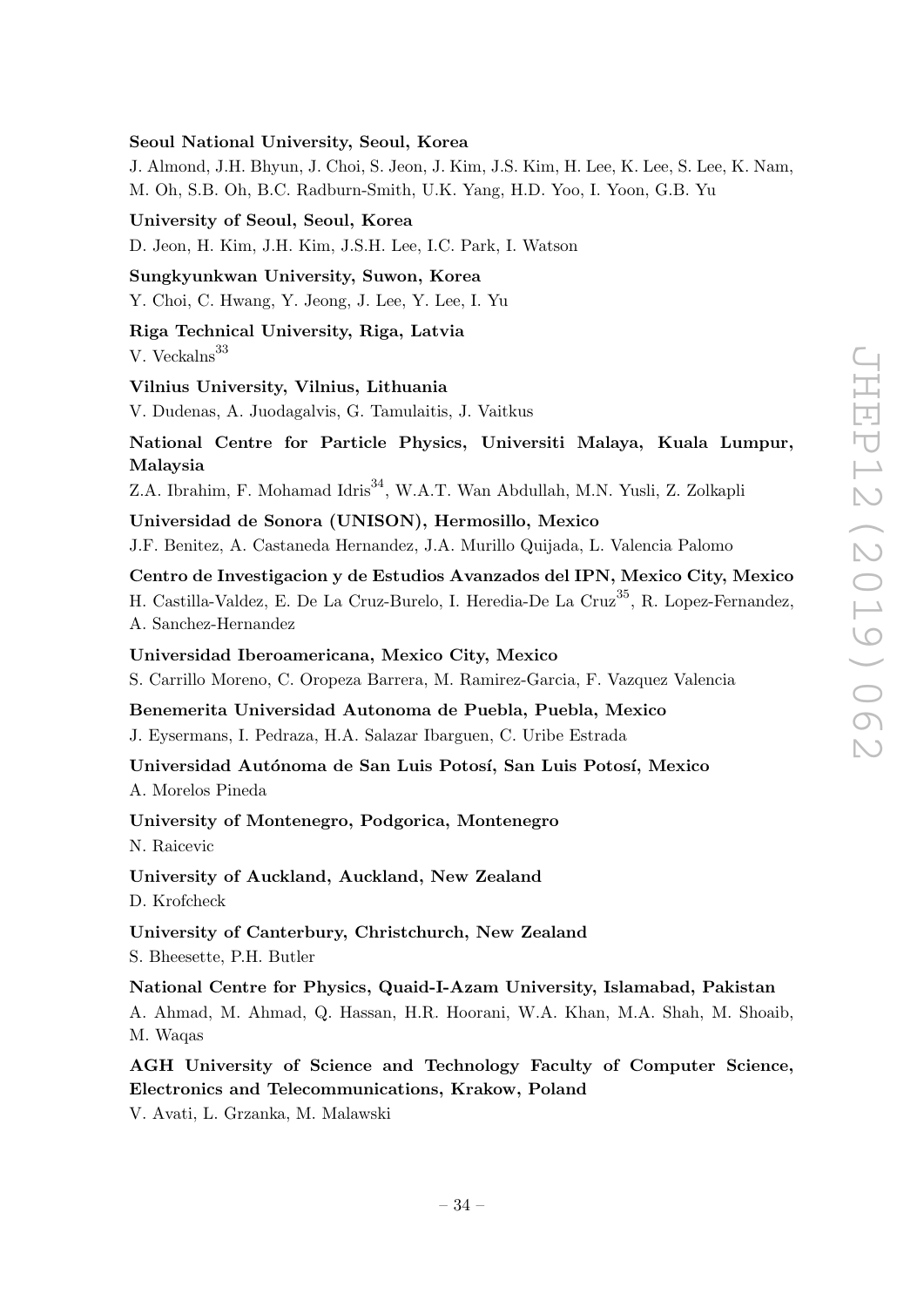#### National Centre for Nuclear Research, Swierk, Poland

H. Bialkowska, M. Bluj, B. Boimska, M. G´orski, M. Kazana, M. Szleper, P. Zalewski

# Institute of Experimental Physics, Faculty of Physics, University of Warsaw, Warsaw, Poland

K. Bunkowski, A. Byszuk<sup>36</sup>, K. Doroba, A. Kalinowski, M. Konecki, J. Krolikowski, M. Misiura, M. Olszewski, A. Pyskir, M. Walczak

# Laboratório de Instrumentação e Física Experimental de Partículas, Lisboa, Portugal

M. Araujo, P. Bargassa, D. Bastos, A. Di Francesco, P. Faccioli, B. Galinhas, M. Gallinaro, J. Hollar, N. Leonardo, J. Seixas, K. Shchelina, G. Strong, O. Toldaiev, J. Varela

#### Joint Institute for Nuclear Research, Dubna, Russia

P. Bunin, M. Gavrilenko, I. Golutvin, I. Gorbunov, A. Kamenev, V. Karjavine, V. Korenkov, A. Lanev, A. Malakhov, V. Matveev<sup>37,38</sup>, V.V. Mitsyn, P. Moisenz, V. Palichik, V. Perelygin, M. Savina, S. Shmatov, S. Shulha, B.S. Yuldashev<sup>39</sup>, A. Zarubin, V. Zhiltsov

# Petersburg Nuclear Physics Institute, Gatchina (St. Petersburg), Russia

L. Chtchipounov, V. Golovtsov, Y. Ivanov, V. Kim<sup>40</sup>, E. Kuznetsova<sup>41</sup>, P. Levchenko, V. Murzin, V. Oreshkin, I. Smirnov, D. Sosnov, V. Sulimov, L. Uvarov, A. Vorobyev

#### Institute for Nuclear Research, Moscow, Russia

Yu. Andreev, A. Dermenev, S. Gninenko, N. Golubev, A. Karneyeu, M. Kirsanov, N. Krasnikov, A. Pashenkov, D. Tlisov, A. Toropin

# Institute for Theoretical and Experimental Physics named by A.I. Alikhanov of NRC 'Kurchatov Institute', Moscow, Russia

V. Epshteyn, V. Gavrilov, N. Lychkovskaya, A. Nikitenko<sup>42</sup>, V. Popov, I. Pozdnyakov, G. Safronov, A. Spiridonov, A. Stepennov, M. Toms, E. Vlasov, A. Zhokin

#### Moscow Institute of Physics and Technology, Moscow, Russia

T. Aushev

# National Research Nuclear University 'Moscow Engineering Physics Institute' (MEPhI), Moscow, Russia

O. Bychkova, M. Danilov<sup>43</sup>, S. Polikarpov<sup>43</sup>, E. Tarkovskii, E. Zhemchugov

# P.N. Lebedev Physical Institute, Moscow, Russia

V. Andreev, M. Azarkin, I. Dremin, M. Kirakosyan, A. Terkulov

# Skobeltsyn Institute of Nuclear Physics, Lomonosov Moscow State University, Moscow, Russia

A. Belyaev, E. Boos, M. Dubinin<sup>44</sup>, L. Dudko, A. Ershov, A. Gribushin, V. Klyukhin, O. Kodolova, I. Lokhtin, S. Obraztsov, S. Petrushanko, V. Savrin, A. Snigirev

#### Novosibirsk State University (NSU), Novosibirsk, Russia

A. Barnyakov<sup>45</sup>, V. Blinov<sup>45</sup>, T. Dimova<sup>45</sup>, L. Kardapoltsev<sup>45</sup>, Y. Skovpen<sup>45</sup>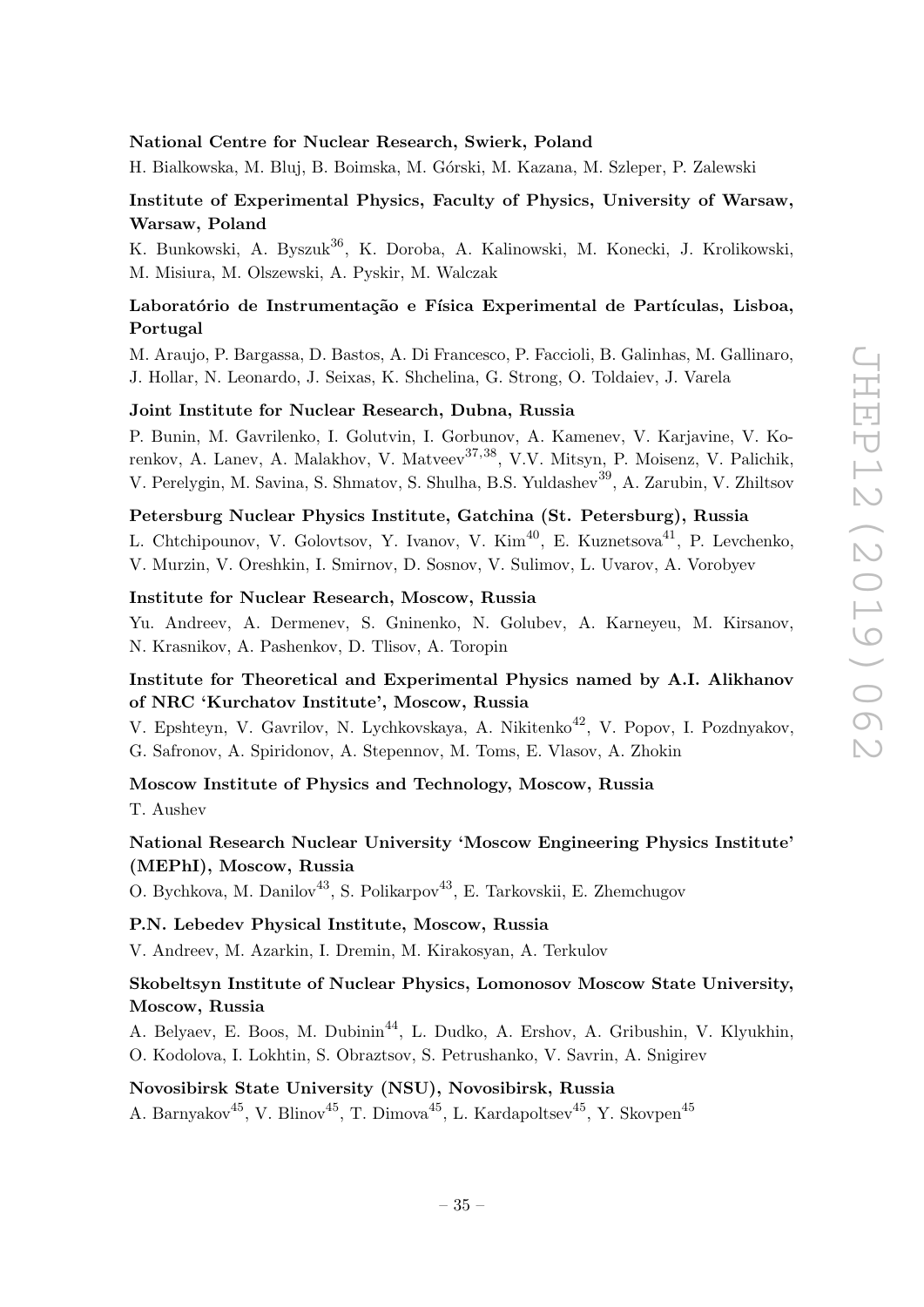# Institute for High Energy Physics of National Research Centre 'Kurchatov Institute', Protvino, Russia

I. Azhgirey, I. Bayshev, S. Bitioukov, V. Kachanov, D. Konstantinov, P. Mandrik, V. Petrov, R. Ryutin, S. Slabospitskii, A. Sobol, S. Troshin, N. Tyurin, A. Uzunian, A. Volkov

## National Research Tomsk Polytechnic University, Tomsk, Russia

A. Babaev, A. Iuzhakov, V. Okhotnikov

### Tomsk State University, Tomsk, Russia

V. Borchsh, V. Ivanchenko, E. Tcherniaev

# University of Belgrade: Faculty of Physics and VINCA Institute of Nuclear Sciences

P. Adzic<sup>46</sup>, P. Cirkovic, D. Devetak, M. Dordevic, P. Milenovic, J. Milosevic, M. Stojanovic

# Centro de Investigaciones Energéticas Medioambientales y Tecnológicas (CIEMAT), Madrid, Spain

M. Aguilar-Benitez, J. Alcaraz Maestre, A. Álvarez Fernández, I. Bachiller, M. Barrio Luna, J.A. Brochero Cifuentes, C.A. Carrillo Montoya, M. Cepeda, M. Cerrada, N. Colino, B. De La Cruz, A. Delgado Peris, C. Fernandez Bedoya, J.P. Fernández Ramos, J. Flix, M.C. Fouz, O. Gonzalez Lopez, S. Goy Lopez, J.M. Hernandez, M.I. Josa, D. Moran, Á. Navarro Tobar, A. Pérez-Calero Yzquierdo, J. Puerta Pelayo, I. Redondo, L. Romero, S. Sánchez Navas, M.S. Soares, A. Triossi, C. Willmott

## Universidad Autónoma de Madrid, Madrid, Spain

C. Albajar, J.F. de Trocóniz

# Universidad de Oviedo, Instituto Universitario de Ciencias y Tecnologías Espaciales de Asturias (ICTEA)

B. Alvarez Gonzalez, J. Cuevas, C. Erice, J. Fernandez Menendez, S. Folgueras, I. Gonzalez Caballero, J.R. González Fernández, E. Palencia Cortezon, V. Rodríguez Bouza, S. Sanchez Cruz

# Instituto de Física de Cantabria (IFCA), CSIC-Universidad de Cantabria, Santander, Spain

I.J. Cabrillo, A. Calderon, B. Chazin Quero, J. Duarte Campderros, M. Fernandez, P.J. Fernández Manteca, A. García Alonso, G. Gomez, C. Martinez Rivero, P. Martinez Ruiz del Arbol, F. Matorras, J. Piedra Gomez, C. Prieels, T. Rodrigo, A. Ruiz-Jimeno, L. Russo<sup>47</sup>, L. Scodellaro, N. Trevisani, I. Vila, J.M. Vizan Garcia

# University of Colombo, Colombo, Sri Lanka

K. Malagalage

#### University of Ruhuna, Department of Physics, Matara, Sri Lanka

W.G.D. Dharmaratna, N. Wickramage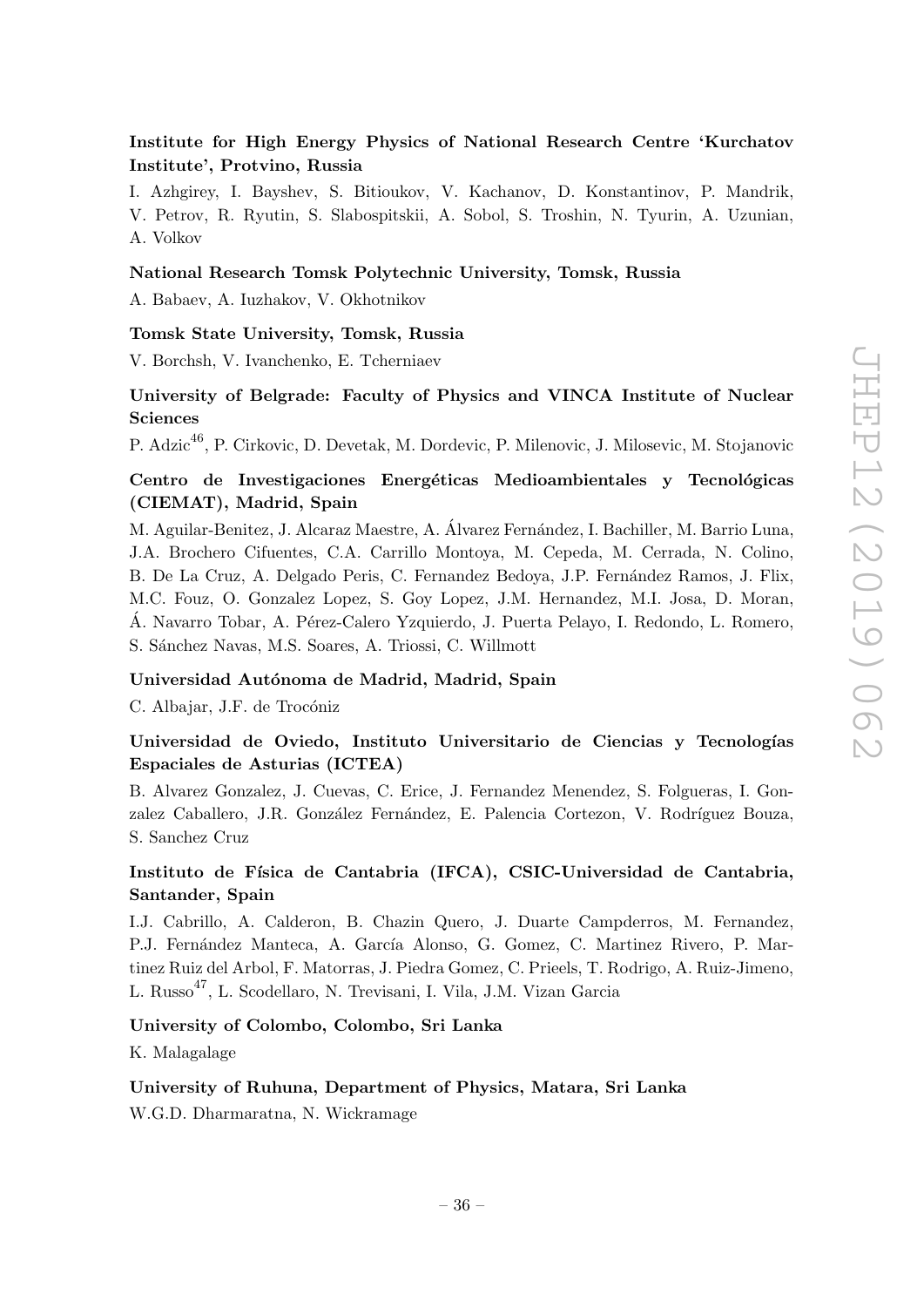#### CERN, European Organization for Nuclear Research, Geneva, Switzerland

D. Abbaneo, B. Akgun, E. Auffray, G. Auzinger, J. Baechler, P. Baillon, A.H. Ball, D. Barney, J. Bendavid, M. Bianco, A. Bocci, P. Bortignon, E. Bossini, C. Botta, E. Brondolin, T. Camporesi, A. Caratelli, G. Cerminara, E. Chapon, G. Cucciati, D. d'Enterria, A. Dabrowski, N. Daci, V. Daponte, A. David, O. Davignon, A. De Roeck, N. Deelen, M. Deile, M. Dobson, M. Dünser, N. Dupont, A. Elliott-Peisert, F. Fallavollita<sup>48</sup>, D. Fasanella, G. Franzoni, J. Fulcher, W. Funk, S. Giani, D. Gigi, A. Gilbert, K. Gill, F. Glege, M. Gruchala, M. Guilbaud, D. Gulhan, J. Hegeman, C. Heidegger, Y. Iiyama, V. Innocente, P. Janot, O. Karacheban<sup>20</sup>, J. Kaspar, J. Kieseler, M. Krammer<sup>1</sup>, C. Lange, P. Lecoq, C. Lourenço, L. Malgeri, M. Mannelli, A. Massironi, F. Meijers, J.A. Merlin, S. Mersi, E. Meschi, F. Moortgat, M. Mulders, J. Ngadiuba, S. Nourbakhsh, S. Orfanelli, L. Orsini, F. Pantaleo<sup>17</sup>, L. Pape, E. Perez, M. Peruzzi, A. Petrilli, G. Petrucciani, A. Pfeiffer, M. Pierini, F.M. Pitters, D. Rabady, A. Racz, M. Rovere, H. Sakulin, C. Schäfer, C. Schwick, M. Selvaggi, A. Sharma, P. Silva, W. Snoeys, P. Sphicas<sup>49</sup>, J. Steggemann, V.R. Tavolaro, D. Treille, A. Tsirou, A. Vartak, M. Verzetti, W.D. Zeuner

## Paul Scherrer Institut, Villigen, Switzerland

L. Caminada<sup>50</sup>, K. Deiters, W. Erdmann, R. Horisberger, Q. Ingram, H.C. Kaestli, D. Kotlinski, U. Langenegger, T. Rohe, S.A. Wiederkehr

# ETH Zurich — Institute for Particle Physics and Astrophysics (IPA), Zurich, Switzerland

M. Backhaus, P. Berger, N. Chernyavskaya, G. Dissertori, M. Dittmar, M. Donegà, C. Dorfer, T.A. G´omez Espinosa, C. Grab, D. Hits, T. Klijnsma, W. Lustermann, R.A. Manzoni, M. Marionneau, M.T. Meinhard, F. Micheli, P. Musella, F. Nessi-Tedaldi, F. Pauss, G. Perrin, L. Perrozzi, S. Pigazzini, M.G. Ratti, M. Reichmann, C. Reissel, T. Reitenspiess, D. Ruini, D.A. Sanz Becerra, M. Schönenberger, L. Shchutska, M.L. Vesterbacka Olsson, R. Wallny, D.H. Zhu

# Universität Zürich, Zurich, Switzerland

T.K. Aarrestad, C. Amsler<sup>51</sup>, D. Brzhechko, M.F. Canelli, A. De Cosa, R. Del Burgo, S. Donato, B. Kilminster, S. Leontsinis, V.M. Mikuni, I. Neutelings, G. Rauco, P. Robmann, D. Salerno, K. Schweiger, C. Seitz, Y. Takahashi, S. Wertz, A. Zucchetta

### National Central University, Chung-Li, Taiwan

T.H. Doan, C.M. Kuo, W. Lin, A. Roy, S.S. Yu

# National Taiwan University (NTU), Taipei, Taiwan

P. Chang, Y. Chao, K.F. Chen, P.H. Chen, W.-S. Hou, Y.y. Li, R.-S. Lu, E. Paganis, A. Psallidas, A. Steen

# Chulalongkorn University, Faculty of Science, Department of Physics, Bangkok, Thailand

B. Asavapibhop, C. Asawatangtrakuldee, N. Srimanobhas, N. Suwonjandee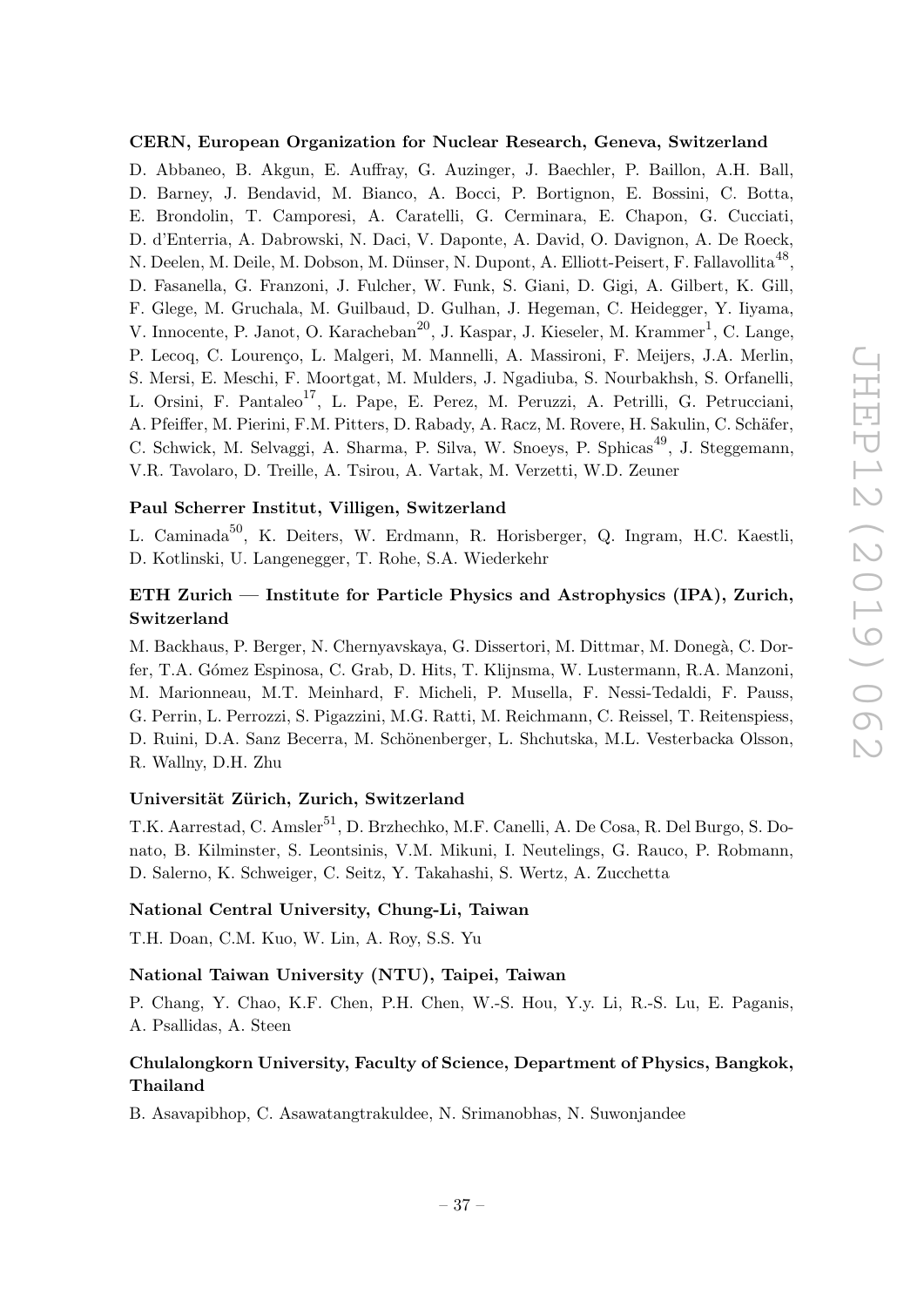# Cukurova University, Physics Department, Science and Art Faculty, Adana, **Turkey**

A. Bat, F. Boran, S. Cerci<sup>52</sup>, S. Damarseckin<sup>53</sup>, Z.S. Demiroglu, F. Dolek, C. Dozen, I. Dumanoglu, G. Gokbulut, EmineGurpinar Guler<sup>54</sup>, Y. Guler, I. Hos<sup>55</sup>, C. Isik, E.E. Kangal<sup>56</sup>, O. Kara, A. Kayis Topaksu, U. Kiminsu, M. Oglakci, G. Onengut, K. Ozdemir<sup>57</sup>, S. Ozturk<sup>58</sup>, A.E. Simsek, D. Sunar Cerci<sup>52</sup>, U.G. Tok, S. Turkcapar, I.S. Zorbakir, C. Zorbilmez

# Middle East Technical University, Physics Department, Ankara, Turkey B. Isildak $^{59}$ , G. Karapinar $^{60}$ , M. Yalvac

# Bogazici University, Istanbul, Turkey

I.O. Atakisi, E. Gülmez, M. Kaya<sup>61</sup>, O. Kaya<sup>62</sup>, B. Kaynak, Ö. Özçelik, S. Tekten, E.A. Yetkin $^{63}$ 

Istanbul Technical University, Istanbul, Turkey

A. Cakir, Y. Komurcu, S. Sen<sup>64</sup>

Istanbul University, Istanbul, Turkey

S. Ozkorucuklu

Institute for Scintillation Materials of National Academy of Science of Ukraine, Kharkov, Ukraine

B. Grynyov

# National Scientific Center, Kharkov Institute of Physics and Technology, Kharkov, Ukraine

L. Levchuk

# University of Bristol, Bristol, United Kingdom

F. Ball, E. Bhal, S. Bologna, J.J. Brooke, D. Burns, E. Clement, D. Cussans, H. Flacher, J. Goldstein, G.P. Heath, H.F. Heath, L. Kreczko, S. Paramesvaran, B. Penning, T. Sakuma, S. Seif El Nasr-Storey, D. Smith, V.J. Smith, J. Taylor, A. Titterton

# Rutherford Appleton Laboratory, Didcot, United Kingdom

K.W. Bell, A. Belyaev<sup>65</sup>, C. Brew, R.M. Brown, D. Cieri, D.J.A. Cockerill, J.A. Coughlan, K. Harder, S. Harper, J. Linacre, K. Manolopoulos, D.M. Newbold, E. Olaiya, D. Petyt, T. Reis, T. Schuh, C.H. Shepherd-Themistocleous, A. Thea, I.R. Tomalin, T. Williams, W.J. Womersley

## Imperial College, London, United Kingdom

R. Bainbridge, P. Bloch, J. Borg, S. Breeze, O. Buchmuller, A. Bundock, GurpreetSingh CHAHAL66, D. Colling, P. Dauncey, G. Davies, M. Della Negra, R. Di Maria, P. Everaerts, G. Hall, G. Iles, T. James, M. Komm, C. Laner, L. Lyons, A.-M. Magnan, S. Malik, A. Martelli, V. Milosevic, J. Nash<sup>67</sup>, V. Palladino, M. Pesaresi, D.M. Raymond, A. Richards, A. Rose, E. Scott, C. Seez, A. Shtipliyski, M. Stoye, T. Strebler, S. Summers, A. Tapper, K. Uchida, T. Virdee<sup>17</sup>, N. Wardle, D. Winterbottom, J. Wright, A.G. Zecchinelli, S.C. Zenz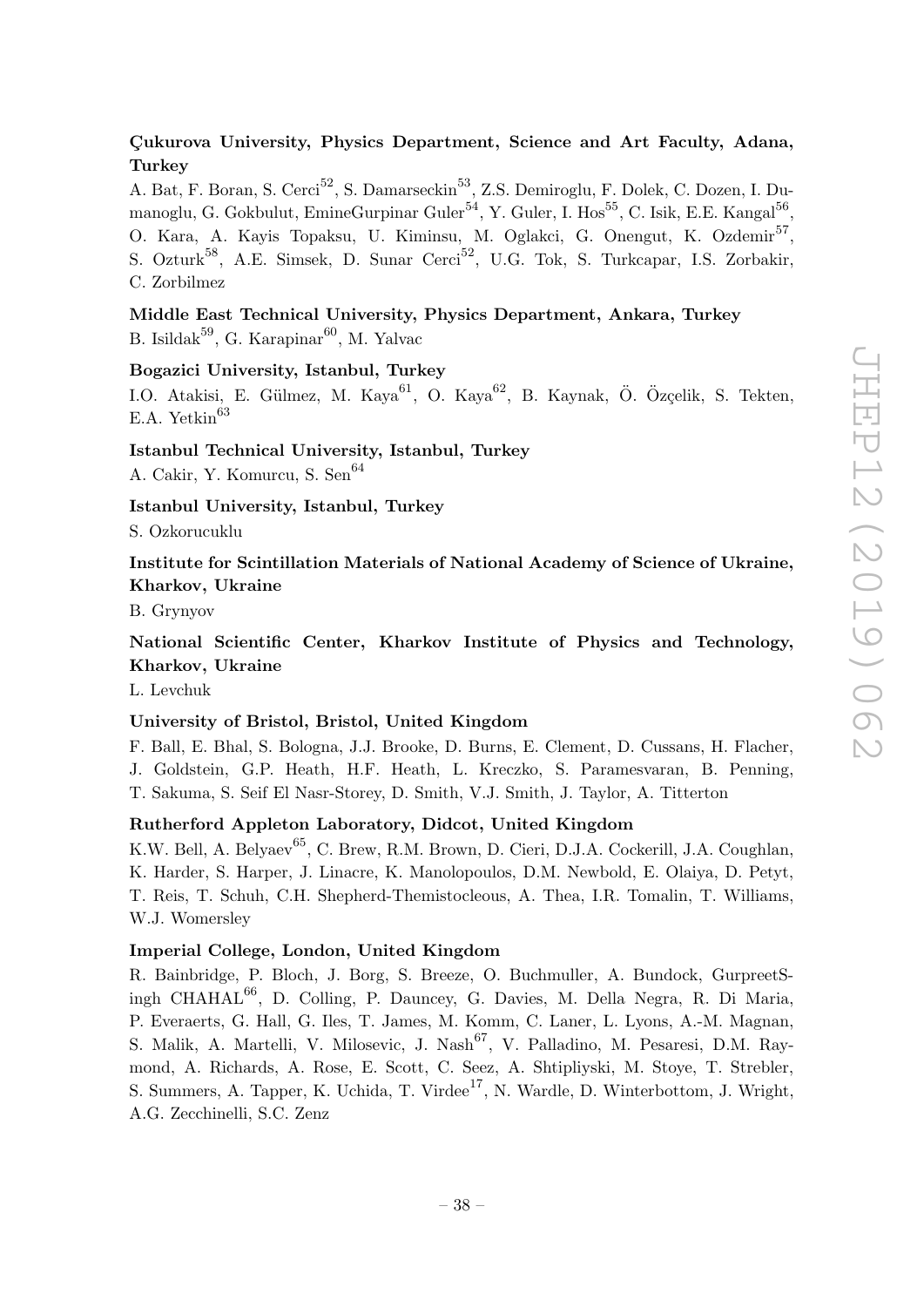#### Brunel University, Uxbridge, United Kingdom

J.E. Cole, P.R. Hobson, A. Khan, P. Kyberd, C.K. Mackay, A. Morton, I.D. Reid, L. Teodorescu, S. Zahid

#### Baylor University, Waco, U.S.A.

K. Call, J. Dittmann, K. Hatakeyama, C. Madrid, B. McMaster, N. Pastika, C. Smith

### Catholic University of America, Washington, DC, U.S.A.

R. Bartek, A. Dominguez, R. Uniyal

#### The University of Alabama, Tuscaloosa, U.S.A.

A. Buccilli, S.I. Cooper, C. Henderson, P. Rumerio, C. West

## Boston University, Boston, U.S.A.

D. Arcaro, T. Bose, Z. Demiragli, D. Gastler, S. Girgis, D. Pinna, C. Richardson, J. Rohlf, D. Sperka, I. Suarez, L. Sulak, D. Zou

## Brown University, Providence, U.S.A.

G. Benelli, B. Burkle, X. Coubez, D. Cutts, Y.t. Duh, M. Hadley, J. Hakala, U. Heintz, J.M. Hogan<sup>68</sup>, K.H.M. Kwok, E. Laird, G. Landsberg, J. Lee, Z. Mao, M. Narain, S. Sagir<sup>69</sup>, R. Syarif, E. Usai, D. Yu

### University of California, Davis, Davis, U.S.A.

R. Band, C. Brainerd, R. Breedon, M. Calderon De La Barca Sanchez, M. Chertok, J. Conway, R. Conway, P.T. Cox, R. Erbacher, C. Flores, G. Funk, F. Jensen, W. Ko, O. Kukral, R. Lander, M. Mulhearn, D. Pellett, J. Pilot, M. Shi, D. Stolp, D. Taylor, K. Tos, M. Tripathi, Z. Wang, F. Zhang

# University of California, Los Angeles, U.S.A.

M. Bachtis, C. Bravo, R. Cousins, A. Dasgupta, A. Florent, J. Hauser, M. Ignatenko, N. Mccoll, W.A. Nash, S. Regnard, D. Saltzberg, C. Schnaible, B. Stone, V. Valuev

### University of California, Riverside, Riverside, U.S.A.

K. Burt, R. Clare, J.W. Gary, S.M.A. Ghiasi Shirazi, G. Hanson, G. Karapostoli, E. Kennedy, O.R. Long, M. Olmedo Negrete, M.I. Paneva, W. Si, L. Wang, H. Wei, S. Wimpenny, B.R. Yates, Y. Zhang

#### University of California, San Diego, La Jolla, U.S.A.

J.G. Branson, P. Chang, S. Cittolin, M. Derdzinski, R. Gerosa, D. Gilbert, B. Hashemi, D. Klein, V. Krutelyov, J. Letts, M. Masciovecchio, S. May, S. Padhi, M. Pieri, V. Sharma, M. Tadel, F. Würthwein, A. Yagil, G. Zevi Della Porta

# University of California, Santa Barbara — Department of Physics, Santa Barbara, U.S.A.

N. Amin, R. Bhandari, C. Campagnari, M. Citron, V. Dutta, M. Franco Sevilla, L. Gouskos, J. Incandela, B. Marsh, H. Mei, A. Ovcharova, H. Qu, J. Richman, U. Sarica, D. Stuart, S. Wang, J. Yoo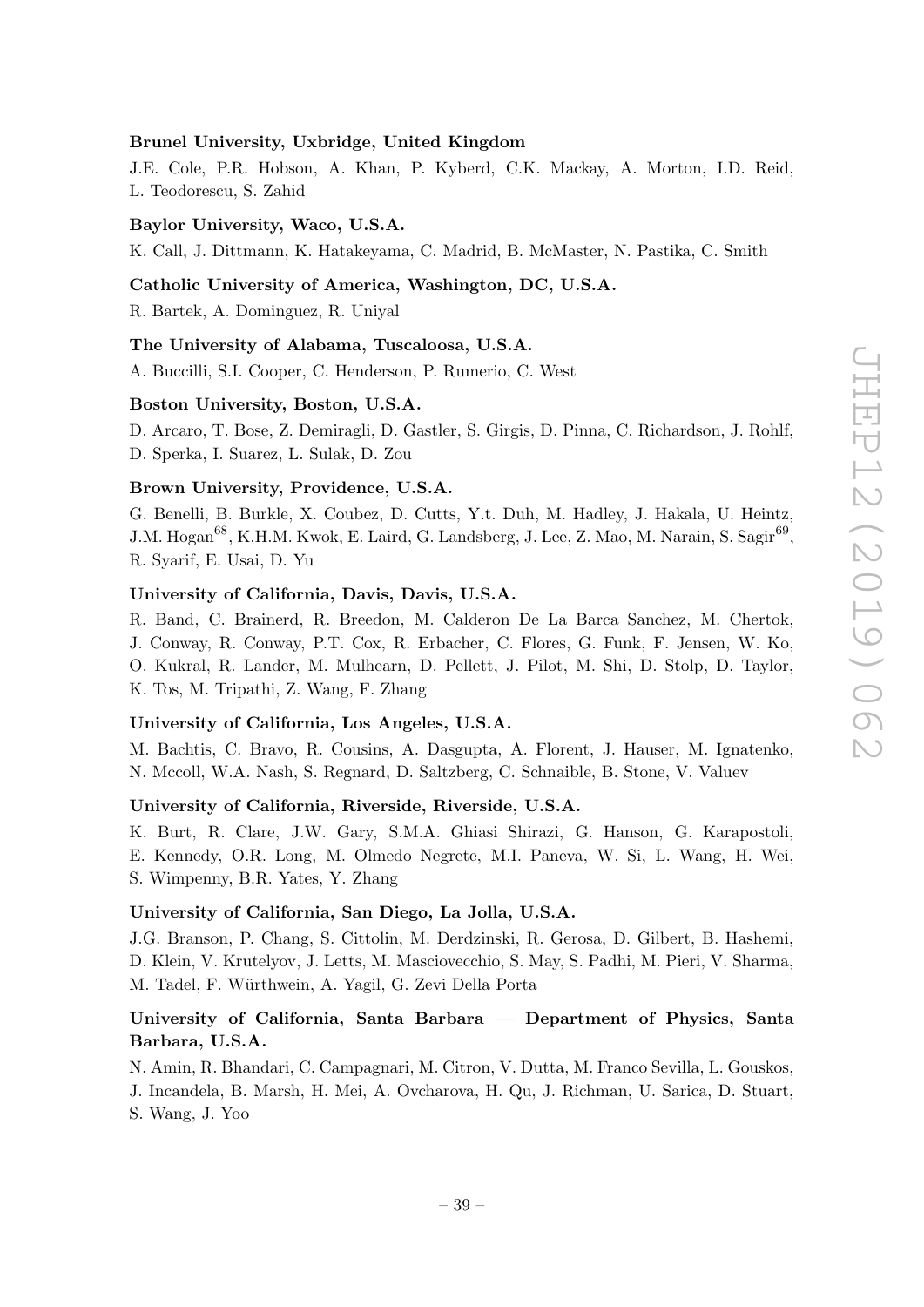### California Institute of Technology, Pasadena, U.S.A.

D. Anderson, A. Bornheim, O. Cerri, I. Dutta, J.M. Lawhorn, N. Lu, J. Mao, H.B. Newman, T.Q. Nguyen, J. Pata, M. Spiropulu, J.R. Vlimant, S. Xie, Z. Zhang, R.Y. Zhu

#### Carnegie Mellon University, Pittsburgh, U.S.A.

M.B. Andrews, T. Ferguson, T. Mudholkar, M. Paulini, M. Sun, I. Vorobiev, M. Weinberg

#### University of Colorado Boulder, Boulder, U.S.A.

J.P. Cumalat, W.T. Ford, A. Johnson, E. MacDonald, T. Mulholland, R. Patel, A. Perloff, K. Stenson, K.A. Ulmer, S.R. Wagner

#### Cornell University, Ithaca, U.S.A.

J. Alexander, J. Chaves, Y. Cheng, J. Chu, A. Datta, A. Frankenthal, K. Mcdermott, N. Mirman, J.R. Patterson, D. Quach, A. Rinkevicius<sup>70</sup>, A. Ryd, S.M. Tan, Z. Tao, J. Thom, P. Wittich, M. Zientek

#### Fermi National Accelerator Laboratory, Batavia, U.S.A.

S. Abdullin, M. Albrow, M. Alyari, G. Apollinari, A. Apresyan, A. Apyan, S. Banerjee, L.A.T. Bauerdick, A. Beretvas, J. Berryhill, P.C. Bhat, K. Burkett, J.N. Butler, A. Canepa, G.B. Cerati, H.W.K. Cheung, F. Chlebana, M. Cremonesi, J. Duarte, V.D. Elvira, J. Freeman, Z. Gecse, E. Gottschalk, L. Gray, D. Green, S. Grünendahl, O. Gutsche, AllisonReinsvold Hall, J. Hanlon, R.M. Harris, S. Hasegawa, R. Heller, J. Hirschauer, B. Jayatilaka, S. Jindariani, M. Johnson, U. Joshi, B. Klima, M.J. Kortelainen, B. Kreis, S. Lammel, J. Lewis, D. Lincoln, R. Lipton, M. Liu, T. Liu, J. Lykken, K. Maeshima, J.M. Marraffino, D. Mason, P. McBride, P. Merkel, S. Mrenna, S. Nahn, V. O'Dell, V. Papadimitriou, K. Pedro, C. Pena, G. Rakness, F. Ravera, L. Ristori, B. Schneider, E. Sexton-Kennedy, N. Smith, A. Soha, W.J. Spalding, L. Spiegel, S. Stoynev, J. Strait, N. Strobbe, L. Taylor, S. Tkaczyk, N.V. Tran, L. Uplegger, E.W. Vaandering, C. Vernieri, M. Verzocchi, R. Vidal, M. Wang, H.A. Weber

### University of Florida, Gainesville, U.S.A.

D. Acosta, P. Avery, D. Bourilkov, A. Brinkerhoff, L. Cadamuro, A. Carnes, V. Cherepanov, D. Curry, F. Errico, R.D. Field, S.V. Gleyzer, B.M. Joshi, M. Kim, J. Konigsberg, A. Korytov, K.H. Lo, P. Ma, K. Matchev, N. Menendez, G. Mitselmakher, D. Rosenzweig, K. Shi, J. Wang, S. Wang, X. Zuo

# Florida International University, Miami, U.S.A.

Y.R. Joshi

# Florida State University, Tallahassee, U.S.A.

T. Adams, A. Askew, S. Hagopian, V. Hagopian, K.F. Johnson, R. Khurana, T. Kolberg, G. Martinez, T. Perry, H. Prosper, C. Schiber, R. Yohay, J. Zhang

#### Florida Institute of Technology, Melbourne, U.S.A.

M.M. Baarmand, V. Bhopatkar, M. Hohlmann, D. Noonan, M. Rahmani, M. Saunders, F. Yumiceva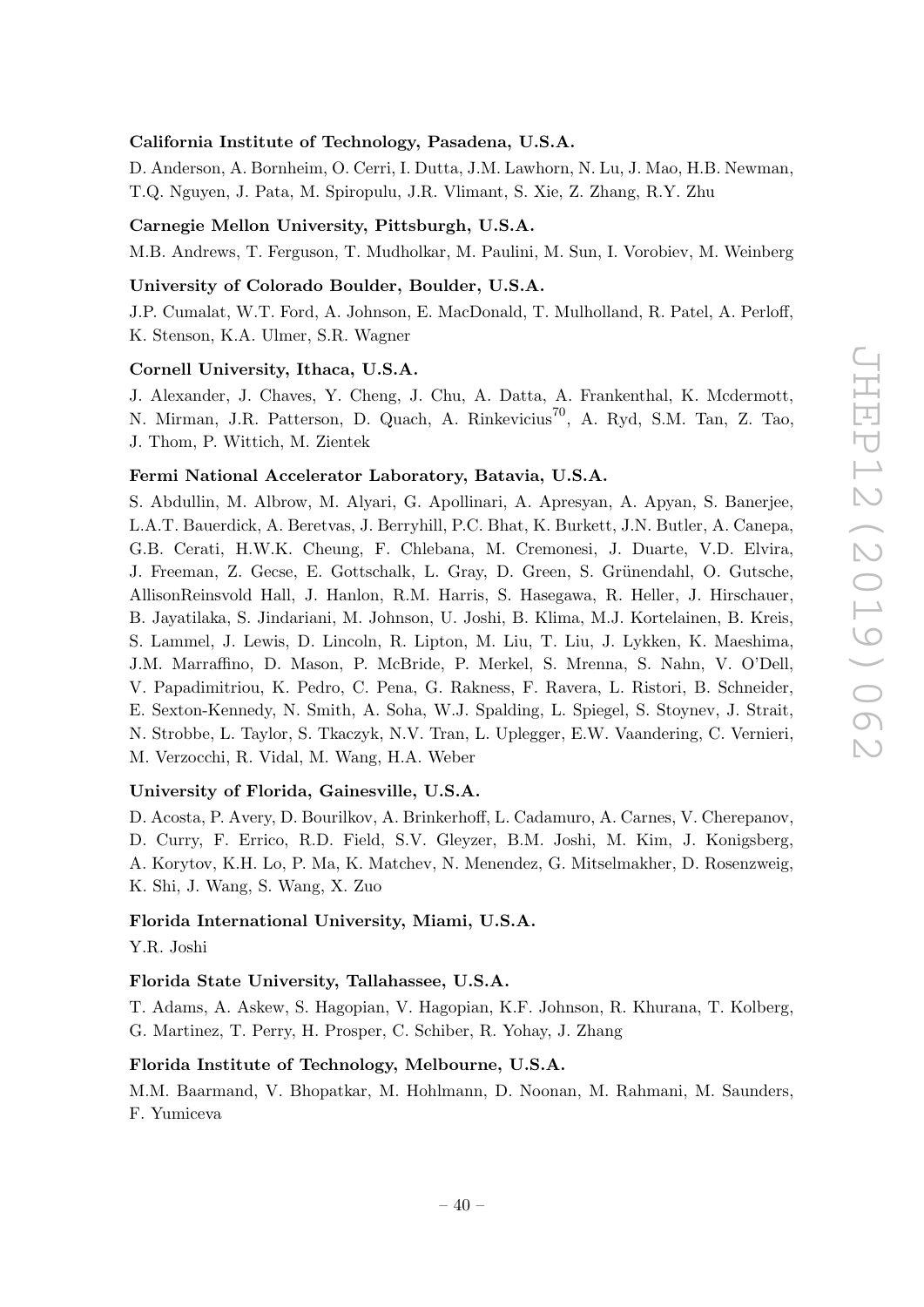## University of Illinois at Chicago (UIC), Chicago, U.S.A.

M.R. Adams, L. Apanasevich, D. Berry, R.R. Betts, R. Cavanaugh, X. Chen, S. Dittmer, O. Evdokimov, C.E. Gerber, D.A. Hangal, D.J. Hofman, K. Jung, C. Mills, T. Roy, M.B. Tonjes, N. Varelas, H. Wang, X. Wang, Z. Wu

# The University of Iowa, Iowa City, U.S.A.

M. Alhusseini, B. Bilki<sup>54</sup>, W. Clarida, K. Dilsiz<sup>71</sup>, S. Durgut, R.P. Gandrajula, M. Haytmyradov, V. Khristenko, O.K. Kösevan, J.-P. Merlo, A. Mestvirishvili<sup>72</sup>, A. Moeller, J. Nachtman, H. Ogul73, Y. Onel, F. Ozok74, A. Penzo, C. Snyder, E. Tiras, J. Wetzel

## Johns Hopkins University, Baltimore, U.S.A.

B. Blumenfeld, A. Cocoros, N. Eminizer, D. Fehling, L. Feng, A.V. Gritsan, W.T. Hung, P. Maksimovic, J. Roskes, M. Swartz, M. Xiao

## The University of Kansas, Lawrence, U.S.A.

C. Baldenegro Barrera, P. Baringer, A. Bean, S. Boren, J. Bowen, A. Bylinkin, T. Isidori, S. Khalil, J. King, G. Krintiras, A. Kropivnitskaya, C. Lindsey, D. Majumder, W. Mcbrayer, N. Minafra, M. Murray, C. Rogan, C. Royon, S. Sanders, E. Schmitz, J.D. Tapia Takaki, Q. Wang, J. Williams, G. Wilson

### Kansas State University, Manhattan, U.S.A.

S. Duric, A. Ivanov, K. Kaadze, D. Kim, Y. Maravin, D.R. Mendis, T. Mitchell, A. Modak, A. Mohammadi

## Lawrence Livermore National Laboratory, Livermore, U.S.A.

F. Rebassoo, D. Wright

#### University of Maryland, College Park, U.S.A.

A. Baden, O. Baron, A. Belloni, S.C. Eno, Y. Feng, N.J. Hadley, S. Jabeen, G.Y. Jeng, R.G. Kellogg, J. Kunkle, A.C. Mignerey, S. Nabili, F. Ricci-Tam, M. Seidel, Y.H. Shin, A. Skuja, S.C. Tonwar, K. Wong

#### Massachusetts Institute of Technology, Cambridge, U.S.A.

D. Abercrombie, B. Allen, A. Baty, R. Bi, S. Brandt, W. Busza, I.A. Cali, M. D'Alfonso, G. Gomez Ceballos, M. Goncharov, P. Harris, D. Hsu, M. Hu, M. Klute, D. Kovalskyi, Y.-J. Lee, P.D. Luckey, B. Maier, A.C. Marini, C. Mcginn, C. Mironov, S. Narayanan, X. Niu, C. Paus, D. Rankin, C. Roland, G. Roland, Z. Shi, G.S.F. Stephans, K. Sumorok, K. Tatar, D. Velicanu, J. Wang, T.W. Wang, B. Wyslouch

# University of Minnesota, Minneapolis, U.S.A.

A.C. Benvenuti† , R.M. Chatterjee, A. Evans, S. Guts, P. Hansen, J. Hiltbrand, S. Kalafut, Y. Kubota, Z. Lesko, J. Mans, R. Rusack, M.A. Wadud

#### University of Mississippi, Oxford, U.S.A.

J.G. Acosta, S. Oliveros

#### University of Nebraska-Lincoln, Lincoln, U.S.A.

K. Bloom, D.R. Claes, C. Fangmeier, L. Finco, F. Golf, R. Gonzalez Suarez, R. Kamalieddin, I. Kravchenko, J.E. Siado, G.R. Snow, B. Stieger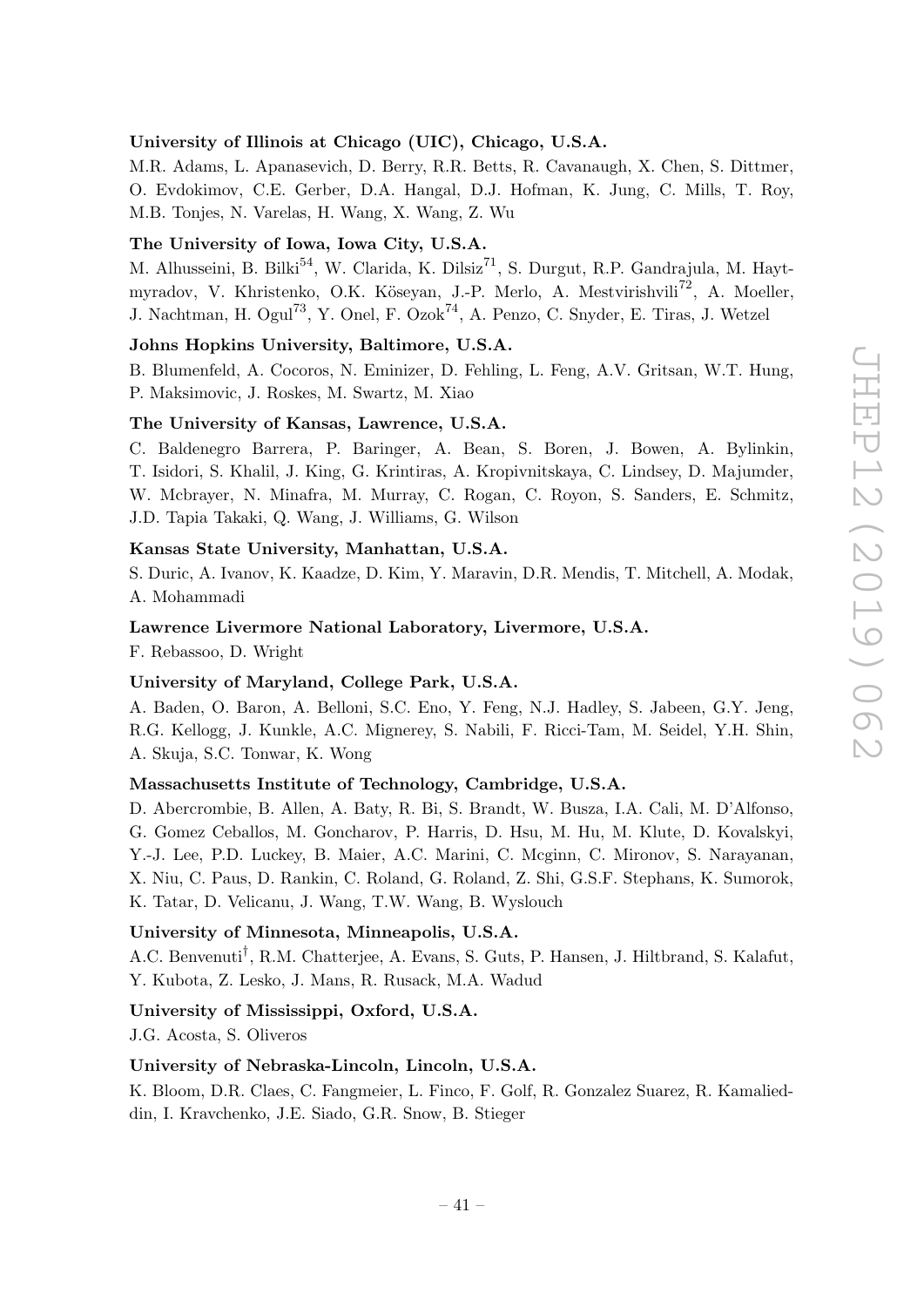#### State University of New York at Buffalo, Buffalo, U.S.A.

G. Agarwal, C. Harrington, I. Iashvili, A. Kharchilava, C. McLean, D. Nguyen, A. Parker, J. Pekkanen, S. Rappoccio, B. Roozbahani

### Northeastern University, Boston, U.S.A.

G. Alverson, E. Barberis, C. Freer, Y. Haddad, A. Hortiangtham, G. Madigan, D.M. Morse, T. Orimoto, L. Skinnari, A. Tishelman-Charny, T. Wamorkar, B. Wang, A. Wisecarver, D. Wood

### Northwestern University, Evanston, U.S.A.

S. Bhattacharya, J. Bueghly, T. Gunter, K.A. Hahn, N. Odell, M.H. Schmitt, K. Sung, M. Trovato, M. Velasco

#### University of Notre Dame, Notre Dame, U.S.A.

R. Bucci, N. Dev, R. Goldouzian, M. Hildreth, K. Hurtado Anampa, C. Jessop, D.J. Karmgard, K. Lannon, W. Li, N. Loukas, N. Marinelli, I. Mcalister, F. Meng, C. Mueller, Y. Musienko<sup>37</sup>. M. Planer, R. Ruchti, P. Siddireddy, G. Smith, S. Taroni, M. Wayne, A. Wightman, M. Wolf, A. Woodard

### The Ohio State University, Columbus, U.S.A.

J. Alimena, B. Bylsma, L.S. Durkin, S. Flowers, B. Francis, C. Hill, W. Ji, A. Lefeld, T.Y. Ling, B.L. Winer

## Princeton University, Princeton, U.S.A.

S. Cooperstein, G. Dezoort, P. Elmer, J. Hardenbrook, N. Haubrich, S. Higginbotham, A. Kalogeropoulos, S. Kwan, D. Lange, M.T. Lucchini, J. Luo, D. Marlow, K. Mei, I. Ojalvo, J. Olsen, C. Palmer, P. Piroué, J. Salfeld-Nebgen, D. Stickland, C. Tully, Z. Wang

## University of Puerto Rico, Mayaguez, U.S.A.

S. Malik, S. Norberg

# Purdue University, West Lafayette, U.S.A.

A. Barker, V.E. Barnes, S. Das, L. Gutay, M. Jones, A.W. Jung, A. Khatiwada, B. Mahakud, D.H. Miller, G. Negro, N. Neumeister, C.C. Peng, S. Piperov, H. Qiu, J.F. Schulte, J. Sun, F. Wang, R. Xiao, W. Xie

## Purdue University Northwest, Hammond, U.S.A.

T. Cheng, J. Dolen, N. Parashar

# Rice University, Houston, U.S.A.

K.M. Ecklund, S. Freed, F.J.M. Geurts, M. Kilpatrick, Arun Kumar, W. Li, B.P. Padley, R. Redjimi, J. Roberts, J. Rorie, W. Shi, A.G. Stahl Leiton, Z. Tu, A. Zhang

### University of Rochester, Rochester, U.S.A.

A. Bodek, P. de Barbaro, R. Demina, J.L. Dulemba, C. Fallon, T. Ferbel, M. Galanti, A. Garcia-Bellido, J. Han, O. Hindrichs, A. Khukhunaishvili, E. Ranken, P. Tan, R. Taus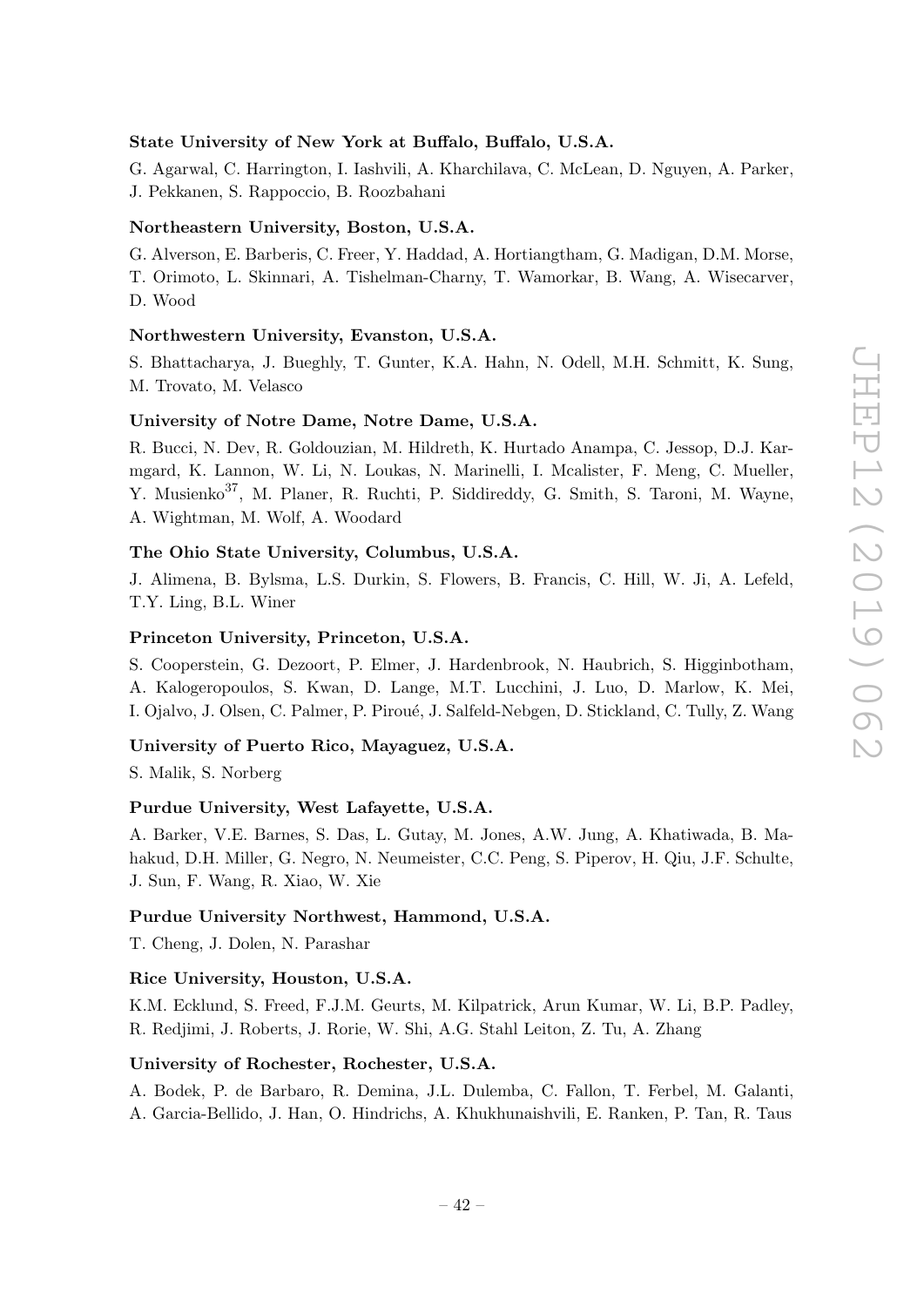### Rutgers, The State University of New Jersey, Piscataway, U.S.A.

B. Chiarito, J.P. Chou, A. Gandrakota, Y. Gershtein, E. Halkiadakis, A. Hart, M. Heindl, E. Hughes, S. Kaplan, S. Kyriacou, I. Laflotte, A. Lath, R. Montalvo, K. Nash, M. Osherson, H. Saka, S. Salur, S. Schnetzer, D. Sheffield, S. Somalwar, R. Stone, S. Thomas, P. Thomassen

## University of Tennessee, Knoxville, U.S.A.

H. Acharya, A.G. Delannoy, J. Heideman, G. Riley, S. Spanier

## Texas A&M University, College Station, U.S.A.

O. Bouhali<sup>75</sup>, A. Celik, M. Dalchenko, M. De Mattia, A. Delgado, S. Dildick, R. Eusebi, J. Gilmore, T. Huang, T. Kamon<sup>76</sup>, S. Luo, D. Marley, R. Mueller, D. Overton, L. Perniè, D. Rathjens, A. Safonov

#### Texas Tech University, Lubbock, U.S.A.

N. Akchurin, J. Damgov, F. De Guio, S. Kunori, K. Lamichhane, S.W. Lee, T. Mengke, S. Muthumuni, T. Peltola, S. Undleeb, I. Volobouev, Z. Wang, A. Whitbeck

#### Vanderbilt University, Nashville, U.S.A.

S. Greene, A. Gurrola, R. Janjam, W. Johns, C. Maguire, A. Melo, H. Ni, K. Padeken, F. Romeo, P. Sheldon, S. Tuo, J. Velkovska, M. Verweij

### University of Virginia, Charlottesville, U.S.A.

M.W. Arenton, P. Barria, B. Cox, G. Cummings, R. Hirosky, M. Joyce, A. Ledovskoy, C. Neu, B. Tannenwald, Y. Wang, E. Wolfe, F. Xia

#### Wayne State University, Detroit, U.S.A.

R. Harr, P.E. Karchin, N. Poudyal, J. Sturdy, P. Thapa, S. Zaleski

# University of Wisconsin — Madison, Madison, WI, U.S.A.

J. Buchanan, C. Caillol, D. Carlsmith, S. Dasu, I. De Bruyn, L. Dodd, F. Fiori, C. Galloni,

- B. Gomber<sup>77</sup>, H. He, M. Herndon, A. Hervé, U. Hussain, P. Klabbers, A. Lanaro,
- A. Loeliger, K. Long, R. Loveless, J. Madhusudanan Sreekala, T. Ruggles, A. Savin,
- V. Sharma, W.H. Smith, D. Teague, S. Trembath-reichert, N. Woods
	- †: Deceased
	- 1: Also at Vienna University of Technology, Vienna, Austria
	- 2: Also at IRFU, CEA, Université Paris-Saclay, Gif-sur-Yvette, France
	- 3: Also at Universidade Estadual de Campinas, Campinas, Brazil
	- 4: Also at Federal University of Rio Grande do Sul, Porto Alegre, Brazil
	- 5: Also at UFMS/CPNA, Federal University of Mato Grosso do Sul/Campus of Nova Andradina, Nova Andradina, Brazil
	- 6: Also at Universidade Federal de Pelotas, Pelotas, Brazil
	- 7: Also at Université Libre de Bruxelles, Bruxelles, Belgium
	- 8: Also at University of Chinese Academy of Sciences, Beijing, China
	- 9: Also at Institute for Theoretical and Experimental Physics named by A.I. Alikhanov of NRC 'Kurchatov Institute', Moscow, Russia
	- 10: Also at Joint Institute for Nuclear Research, Dubna, Russia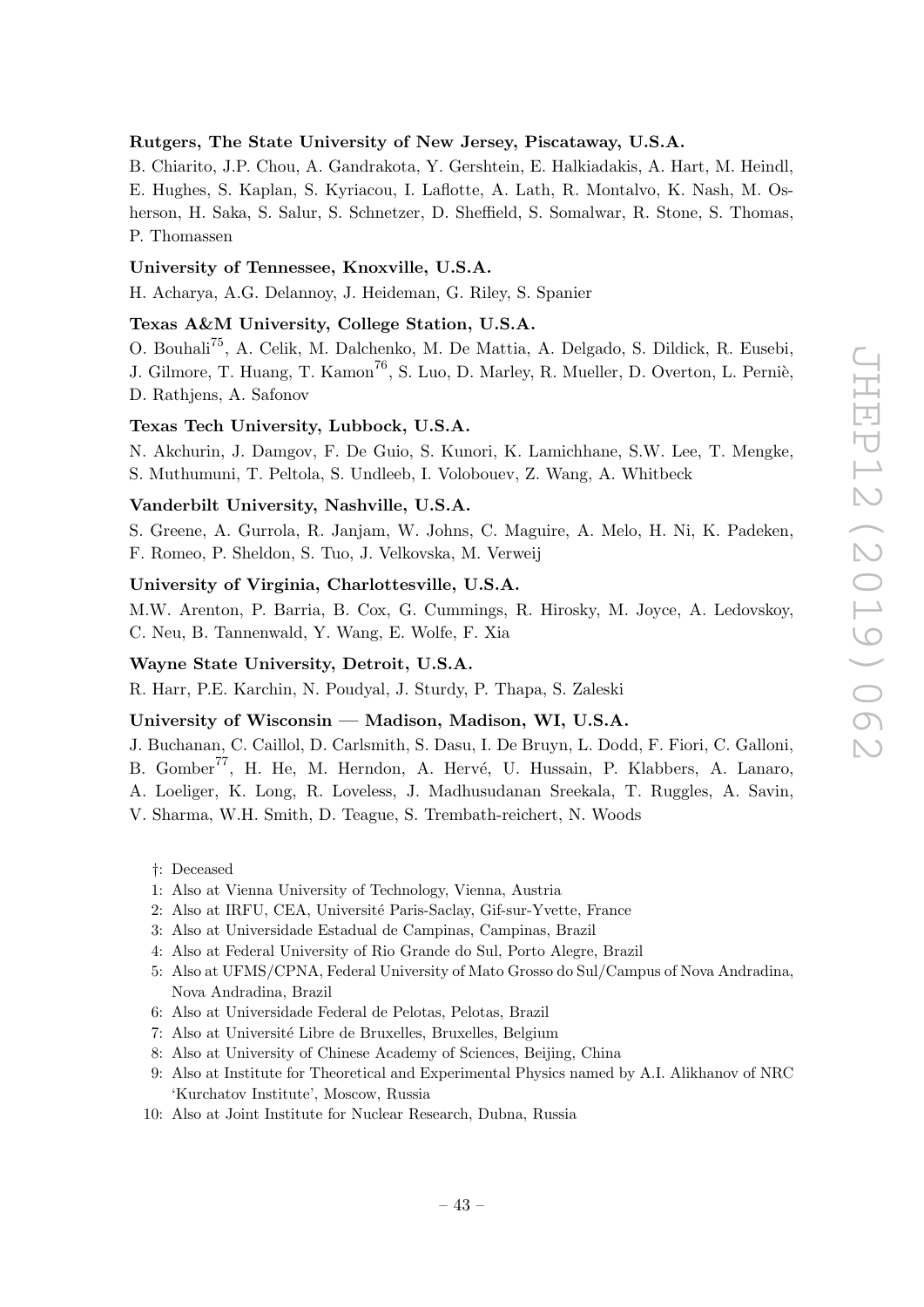- 11: Also at Suez University, Suez, Egypt
- 12: Now at British University in Egypt, Cairo, Egypt
- 13: Also at Purdue University, West Lafayette, U.S.A.
- 14: Also at Université de Haute Alsace, Mulhouse, France
- 15: Also at Tbilisi State University, Tbilisi, Georgia
- 16: Also at Erzincan Binali Yildirim University, Erzincan, Turkey
- 17: Also at CERN, European Organization for Nuclear Research, Geneva, Switzerland
- 18: Also at RWTH Aachen University, III. Physikalisches Institut A, Aachen, Germany
- 19: Also at University of Hamburg, Hamburg, Germany
- 20: Also at Brandenburg University of Technology, Cottbus, Germany
- 21: Also at Institute of Physics, University of Debrecen, Debrecen, Hungary
- 22: Also at Institute of Nuclear Research ATOMKI, Debrecen, Hungary
- 23: Also at MTA-ELTE Lendület CMS Particle and Nuclear Physics Group, Eötvös Loránd University, Budapest, Hungary
- 24: Also at Indian Institute of Technology Bhubaneswar, Bhubaneswar, India
- 25: Also at Institute of Physics, Bhubaneswar, India
- 26: Also at Shoolini University, Solan, India
- 27: Also at University of Visva-Bharati, Santiniketan, India
- 28: Also at Isfahan University of Technology, Isfahan, Iran
- 29: Now at INFN Sezione di Bari<sup>a</sup>, Università di Bari<sup>b</sup>, Politecnico di Bari<sup>c</sup>, Bari, Italy
- 30: Also at Italian National Agency for New Technologies, Energy and Sustainable Economic Development, Bologna, Italy
- 31: Also at Centro Siciliano di Fisica Nucleare e di Struttura della Materia, Catania, Italy
- 32: Also at Scuola Normale e Sezione dell'INFN, Pisa, Italy
- 33: Also at Riga Technical University, Riga, Latvia
- 34: Also at Malaysian Nuclear Agency, MOSTI, Kajang, Malaysia
- 35: Also at Consejo Nacional de Ciencia y Tecnología, Mexico City, Mexico
- 36: Also at Warsaw University of Technology, Institute of Electronic Systems, Warsaw, Poland
- 37: Also at Institute for Nuclear Research, Moscow, Russia
- 38: Now at National Research Nuclear University 'Moscow Engineering Physics Institute' (MEPhI), Moscow, Russia
- 39: Also at Institute of Nuclear Physics of the Uzbekistan Academy of Sciences, Tashkent, Uzbekistan
- 40: Also at St. Petersburg State Polytechnical University, St. Petersburg, Russia
- 41: Also at University of Florida, Gainesville, U.S.A.
- 42: Also at Imperial College, London, United Kingdom
- 43: Also at P.N. Lebedev Physical Institute, Moscow, Russia
- 44: Also at California Institute of Technology, Pasadena, U.S.A.
- 45: Also at Budker Institute of Nuclear Physics, Novosibirsk, Russia
- 46: Also at Faculty of Physics, University of Belgrade, Belgrade, Serbia
- 47: Also at Università degli Studi di Siena, Siena, Italy
- 48: Also at INFN Sezione di Pavia<sup>a</sup>, Università di Pavia<sup>b</sup>, Pavia, Italy
- 49: Also at National and Kapodistrian University of Athens, Athens, Greece
- 50: Also at Universität Zürich, Zurich, Switzerland
- 51: Also at Stefan Meyer Institute for Subatomic Physics (SMI), Vienna, Austria
- 52: Also at Adiyaman University, Adiyaman, Turkey
- 53: Also at Sirnak University, Sırnak, Turkey
- 54: Also at Beykent University, Istanbul, Turkey